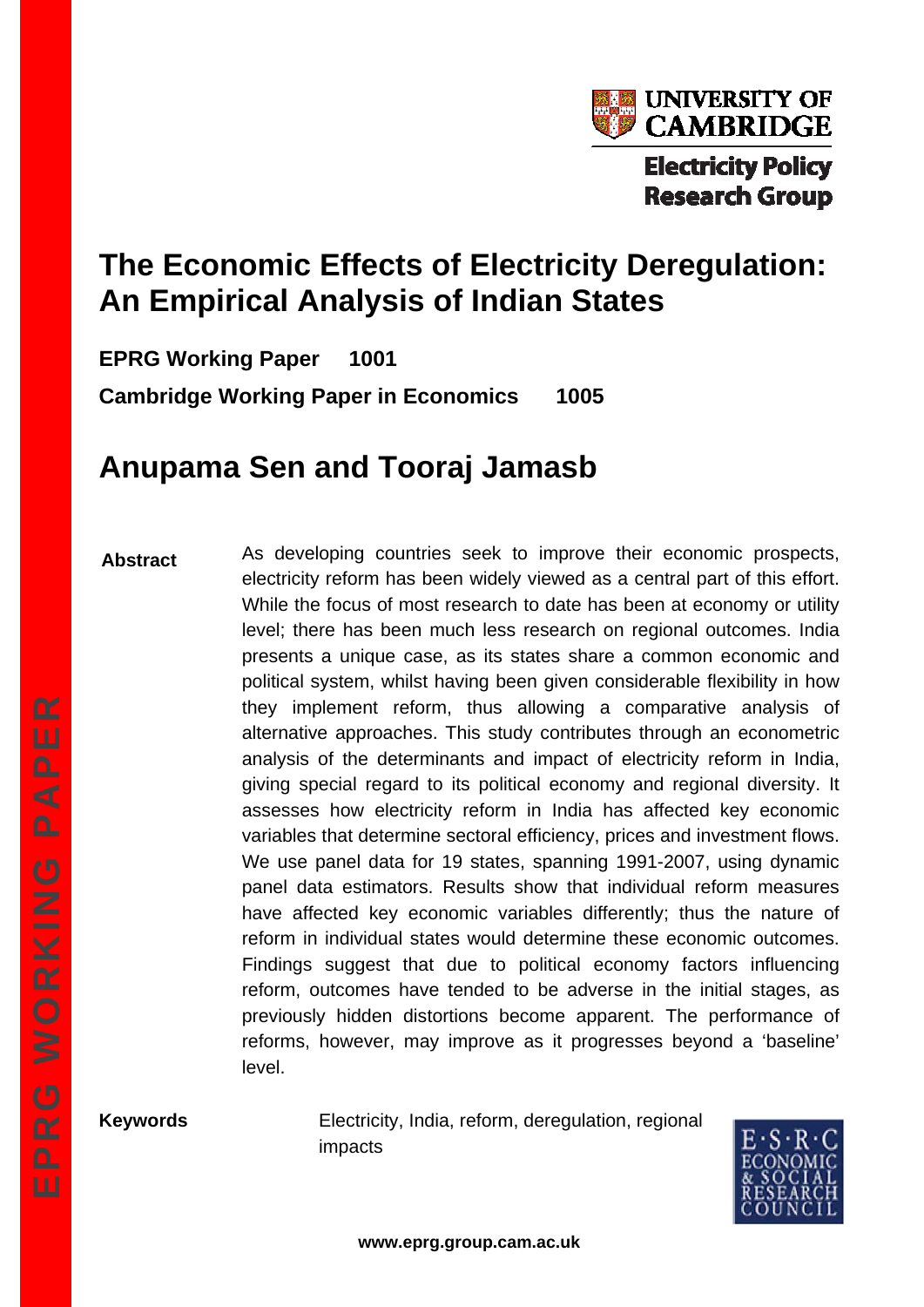

## **JEL Classification** 01, Q4, R1, L2

Publication January 2010 Financial Support **ESRC, TSEC1** 

Contact tooraj.jamasb@econ.cam.ac.uk



**www.eprg.group.cam.ac.uk**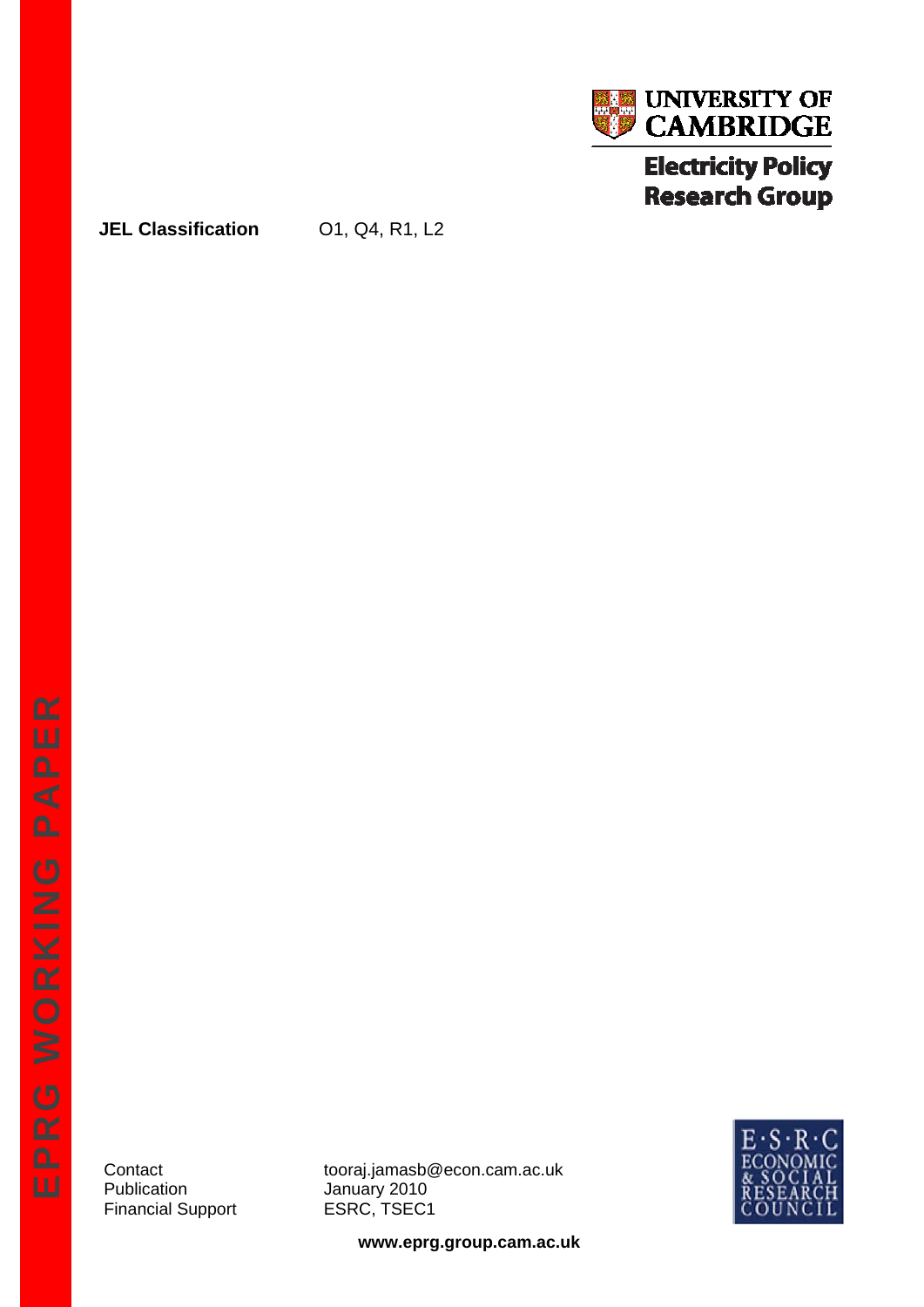# **The Economic Effects of Electricity Deregulation: An Empirical Analysis of Indian States**

*Anupama Sen*<sup>12</sup> Oxford Institute for Energy Studies Department of Land Economy, University of Cambridge

*Tooraj Jamasb*<sup>3</sup> Electricity Policy Research Group, Faculty of Economics, University of Cambridge

## **1 January 2010**

#### **Abstract**

As developing countries seek to improve their economic prospects, electricity reform has been widely viewed as a central part of this effort. While the focus of most research to date has been at economy or utility level, there has been much less research on regional outcomes. India presents a unique case, as its states share a common economic and political system, whilst having been given considerable flexibility in how they implement reform, thus allowing a comparative analysis of alternative approaches. This study contributes through an econometric analysis of the determinants and impact of electricity reform in India, giving special regard to its political economy and regional diversity. It assesses how electricity reform in India has affected key economic variables that determine sectoral efficiency, prices and investment flows. We use panel data for 19 states, spanning 1991-2007, using dynamic panel data estimators. Results show that individual reform measures have affected key economic variables differently; thus the nature of reform in individual states would determine these economic outcomes. Findings suggest that due to political economy factors influencing reform, outcomes have tended to be adverse in the initial stages, as previously hidden distortions become apparent. The performance of reforms, however, may improve as it progresses beyond a 'baseline' level.

**Keywords:** Electricity, India, reform, deregulation, regional impacts **JEL**: O1, Q4, R1, L2

<sup>1</sup> A warm and grateful acknowledgement is extended to **Professor Peter Tyler** (Department of Land Economy, University of Cambridge), the Principal Supervisor of the first author's doctoral dissertation, of which this paper forms an extract. Peter's guidance and support have proved integral to the completion of this research.

<sup>2</sup> The authors would like to acknowledge the ESRC Electricity Policy Research Group, Nehru Trust for Cambridge University, Cambridge Commonwealth Trust, Suzy Paine Fund, Cambridge Political Economy Society Trust and British Federation of Women Graduates for their support towards the completion of this research. Additionally, the first author is deeply grateful to Mr. Tirthankar Chakravarty for his invaluable guidance in the econometric work.

<sup>3</sup> Corresponding author. Faculty of Economics, Austin Robinson Building, Sidgwick Avenue, Cambridge CB3 9DD, U.K. Tel: 0044 (0)1223 335271. Fax: 0044(0)1223 335299 Email: Tooraj.Jamasb@econ.cam.ac.uk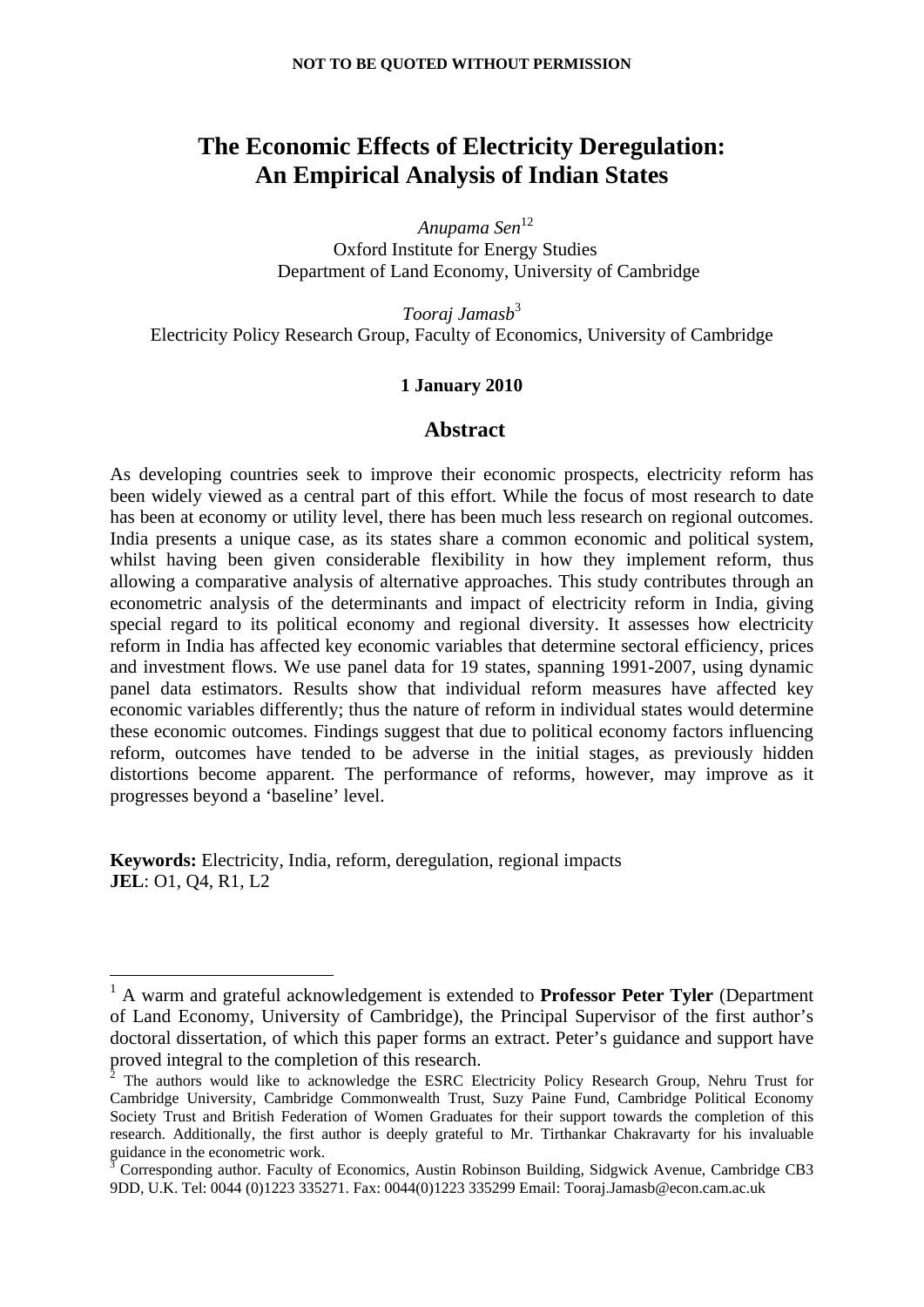#### **1. Introduction**

1

Over the past few decades, as developing economies have struggled to pull their populations out of poverty, electricity sector restructuring has been regarded as a crucial facilitating factor for higher levels of economic development (Estache, 2004). The design, implementation, and performance of such restructuring has been widely discussed in the literature on infrastructure reform (Laffont, 2005; Vickerman, 2004; Harris, 2003; Demurger, 2001; Gray, 2001; Newbery, 1999; Littlechild, 1999; Galal et al, 1994; Vickers and Yarrow, 1991). Electricity reforms, initially undertaken in parallel with 'Structural Adjustment Programmes', are still evolving, and have been moulded to reflect the complex economic and political dynamics of developing countries (Jamison et al, 2004).

In India, reform has been riddled with inconsistencies, yet, progressive to an extent, in the sense that policy has kept it moving forward. Its most distinctive aspect has been the struggle to achieve a framework that removes the sector from political influence. Decades of electricity provision by state-owned enterprises created a web of interlocking distortions, triggered by the manipulation of the sector as a tool for obtaining political leverage, as early as 1977 (Tongia, 2003). Since then, electricity has often been offered by incumbent governments, at unsustainably low or zero prices, to farmers who form the bulk of the electorate. Considerable amounts of literature exist, documenting and tracing the development of these economic distortions in electricity provision brought about by the political economy of the sector in India (Victor & Heller, 2007; Chattopadhyay, 2004; Dossani, 2004, Dubash & Rajan, 2002; Tongia, 2003; Kalirajan et al, 1998). Despite the subsequent wastages created, this policy continued, for a long time, to be sustained through cross-subsidies from industry<sup>4</sup>. Consequently, average prices began varying inversely with average costs, ultimately leading to large deficits and inadequate capital for reinvestment, miring the sector in technical and financial problems, at the time of initial reforms in 1991.

Electricity reform in India can be classed in three phases: generation reform<sup>5</sup> following the 1991 liberalisation, which largely failed; state-led initiatives in the mid-90s which resulted in mixed outcomes; and, distribution reform, involving the consolidation of previous legislation and mandatory reform procedure, detailed in Electricity Act 2003 (Tongia, 2003). The elements of reform in Indian states have tended to follow a generic reform model (Jamasb, 2006; Besant-Jones, 2006; Jamasb et al, 2004; Newbery, 1995) involving the implementation of independent regulation, restructuring, and privatisation of competitive functions, conducted in sequence. Thus, the *true* reform phase can be said to have lasted from 1998-2003 and beyond, as 1998 marked legislation instituting independent regulation at the state level. Since then, a slew of measures have been mandated through Electricity Act 2003; these include (i) the establishment of state independent regulatory commissions (ii) unbundling and corporatisation of state-owned enterprises into companies for generation, transmission and distribution (iii) tariff rationalisation (removal of cross-subsidies and rebalancing prices) (iv) open access to transmission and distribution networks for third-party use (v) private participation in distribution. Additionally, the prevalence of Independent Power Producers (IPPs) in generation supplements these measures. The combination of all the above is meant to lead to a more competitive and efficient form of electricity provision, where prices equate or move closer to costs. Most Indian states have independent regulators, but differ on the extent of reform implementation<sup>6</sup>.

 $^{4}$  Industry was charged higher prices in efforts to make up for the losses suffered through subsidising farmers.<br> $^{5}$  Indopendent Power Producers optering into supply contracts with state governments.

<sup>&</sup>lt;sup>5</sup> Independent Power Producers entering into supply contracts with state governments.

<sup>&</sup>lt;sup>6</sup> Appendix III shows the position of states relative to each other, on electricity reform.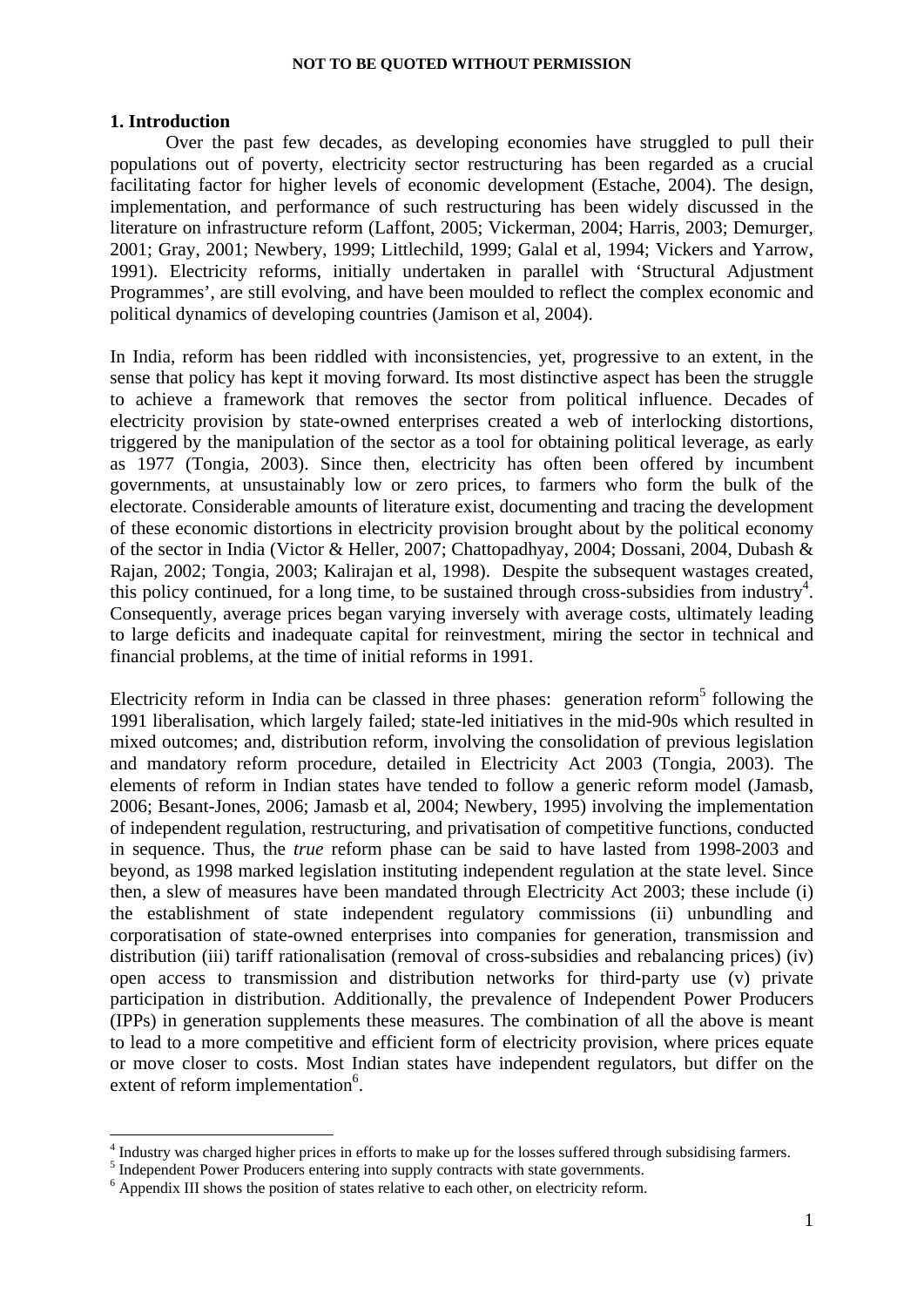This study analyses the determinants and impact of electricity reform in Indian states using the econometric investigation of panel data, whilst accounting for the influence of political economy factors. India presents a unique opportunity for an empirical study, as its 29 states<sup>7</sup> share a common economic and political system, whilst having considerable flexibility in implementing electricity reforms<sup>8</sup>. This allows the comparative analysis of reforms, whilst overcoming obstacles faced in cross-country comparisons, such as cost conversions, inflation, and data compatibility. The next section assesses the gap in empirical literature. Section 3 discusses methodology and data; Section 4 contains results and Section 5 concludes.

#### **2. The Gap in Literature**

Although existing empirical literature on electricity reform includes a plethora of analytical methods to fulfil varying research objectives, it has focused on cross-country assessments of macro-level impacts, and does not contain substantial work in a comparative spatial form. Further, existing literature primarily focuses on developed economies, whereas developing economies are subject to country-specific factors, resulting in counterintuitive outcomes (Victor, 2004; Jamasb et al, 2004). We restrict ourselves to mentioning those studies most relevant to the aims and methods employed in this analysis. Thus, there have been some notable assessments of the extent and magnitude of reform; in particular, Bacon (1999) and Bacon and Besant-Jones, (2002) use 'scorecards' for this. Another relevant category includes econometric and other quantitative techniques assessing the determinants and outcomes of reforms; Zhang, Parker and Kirkpatrick (2002) identify the effects of reform in developing countries by testing whether the switch to private provision leads to better efficiency and price outcomes (Jamasb at al, 2004). The institutional environment in the electricity sector<sup>9</sup> has also been studied empirically; Victor  $(2004)$  investigates the causes, pace and outcomes of the electricity reform in Brazil, China, India, Mexico and South Africa, and finds parallels between reforms in different sectors in creating an environment conducive to investment. Related studies examine the impact of reforms on attracting private investment, which in turn is positively correlated with defined property rights (Jamasb et al, 2004). 'Efficiency' analyses present a mixed picture of success, as the distribution of any efficiency gains is contingent on the strength of the regulatory framework (Jamasb et al, 20044; Mota, 2003). An extension of this category focuses on quantifiable social impacts of deregulation (Galal et al, 1994; Domah and Pollitt, 2001; Toba, 2004). Galal et al (1994) pioneered the popular use of this technique in a social-cost-benefit-analysis of the divestiture of two Chilean electricity companies, focusing on changes in efficiency, investment and consumer welfare. Related empirical studies extrapolate these social impacts to investigate sustainable development (Dubash, 2002).

A developing methodological literature exists on the econometric assessment of reform on a set of defined performance measures. Nagayama (2007) analyses the effects of reform on industrial and household electricity prices using a panel data set of 83 developing countries in three world regions<sup>10</sup> for 1985-2002. The study follows Steiner (2001) and Hattori and Tsutsui (2004), investigating the impact of reforms on a set of performance measures, where each measure is a function of (i) country-specific effects, (ii) a set of controls and, (iii) a set of regulatory reform indicators. Nagayama hypothesises that privatisation and competition will only work with independent regulation. Cubbin and Stern (2005) investigate whether, for 28 developing countries, from 1998-2001, the existence of a regulatory law and higher quality

 $7$  The National Capital Territory of Delhi has been included as a state.

 $\frac{8}{2}$  Electricity is a 'concurrent' subject in the Indian Constitution, allowing states considerable autonomy.

<sup>&</sup>lt;sup>9</sup> The establishment of a credible independent regulatory institution.

<sup>&</sup>lt;sup>10</sup> This does not include Asian developing countries.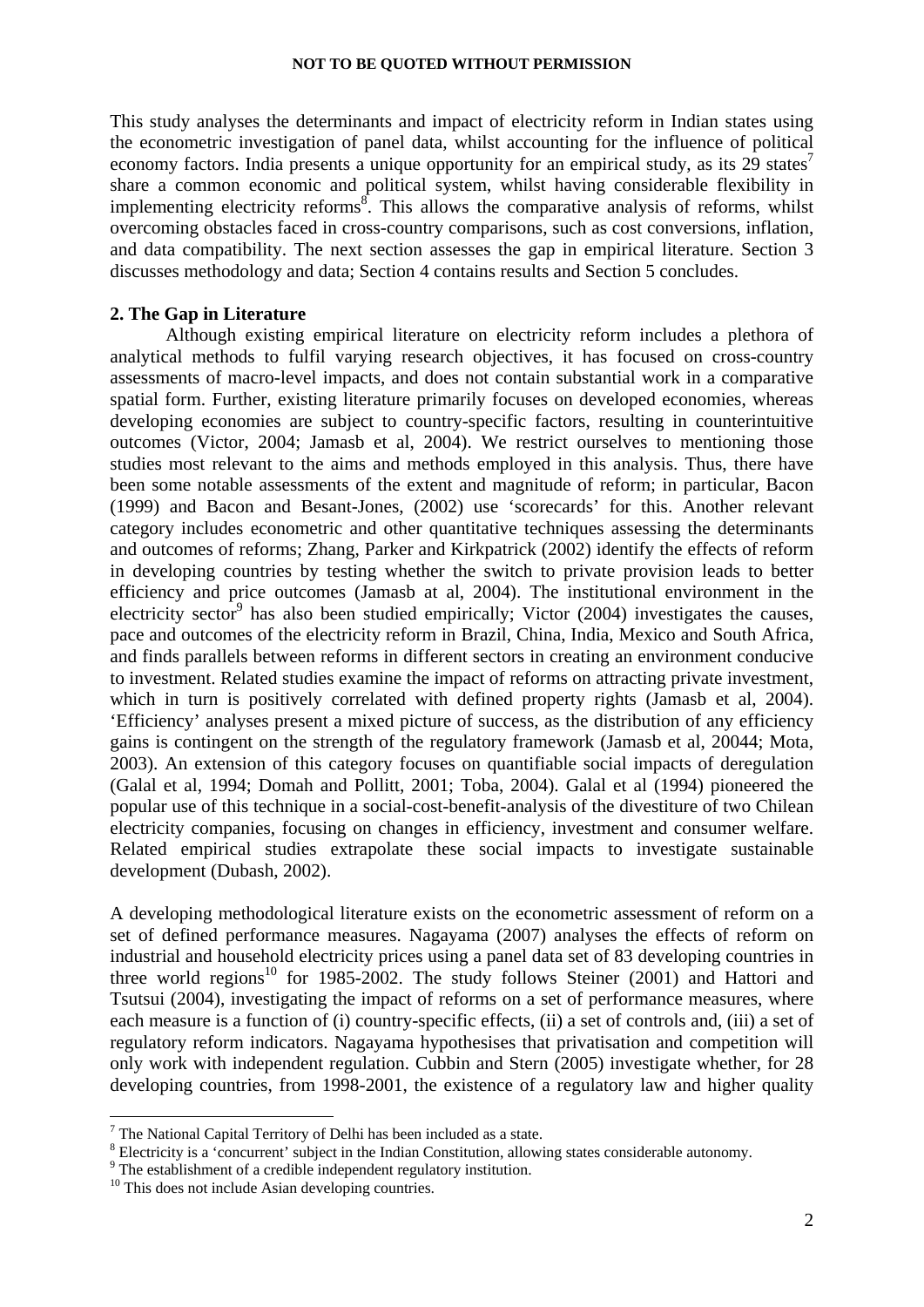regulatory governance was associated with superior electricity outcomes. The scope of the study is limited by data, and by the fact that efficiency indicators can be expanded to include variables such as commercial loss reductions (Cubbin and Stern, 2005). Some studies give weight to the *supply* side in reform outcomes. Weinmann and Bunn (2004) analyse how industry structure and resource endowment of a country affect the feasibility of reform. This precludes that given a set of structural characteristics 'substantial' policy reforms are only effective to an extent.

Although a comprehensive review is beyond our scope, it is observed from existing literature that a commonly-observed set of impacts of electricity reform on key variables affected at the macro level begin to emerge; sector efficiency, electricity prices, and forms of investment (investment within the electricity sector and new investment flows). This study undertakes the investigation of these economic outcomes for the case of Indian states.

#### **3. Methodology and Data**

 The method adopted is one outlined in a review by Jamasb et al (2004), where existing empirical studies are examined and critiqued in categories comprising sets of relevant hypotheses. Thus, a set of core hypotheses were developed to examine the behaviour of key economic variables in the Indian context. These were then operationalised using appropriate econometric techniques.

## **H1. Alongside other infrastructure types, the stock of electricity infrastructure in an Indian state makes a positive and significant contribution to its industrial economic output.**

This hypothesis aims to outline the contribution of electricity within other infrastructure, to industrial economic output in Indian states, as an obvious but necessary step. The contribution of infrastructure to economic growth has been well-established in literature (Grossman and Helpman, 1994; Ferguson et al, 2000; Ghosh, 2000; Gray, 2001; Demurger, 2001; Roller and Waverman, 2001; Fink et al, 2002; Calderon and Serven, 2003; Esfahani and Ramirez, 2003; Vickerman, 2004; Vagliasindi, 2004; Cubbin and Stern, 2005; Purfield, 2006). Other infrastructure types examined here include telecommunications, roads, and railways.

## *H1.1 The stock of electricity infrastructure in an Indian state makes a positive and significant contribution to its industrial GDP.*

## *H1.2 The stock of electricity infrastructure in an Indian state makes a positive and significant contribution to its industrial GDP per capita.*

This hypothesis is examined in two separate regressions, for two dependent variables; total GDP of the industrial sector, and GDP per capita of the industrial sector, at constant prices (1993-94). The total length of transmission and distribution lines, percentage growth in direct exchange lines, total length of national highways and total length of railway tracks, for Indian states, are used to represent electricity, telecommunications<sup>11</sup>, roads, and railways infrastructure, respectively. Population numbers are used as controls. As most of these indicators are measures of total stock<sup>12</sup>, it follows that the same may be influenced to an extent by the capacity of each state to support such stock; in other words, by its size. Population is therefore used as a proxy, as it provides a measure of size that is not time-

<sup>&</sup>lt;sup>11</sup> The telecoms indicator was chosen based on data availability; direct exchange lines refer to a fixed line connection between a telephone instrument and the local telephone exchange.

<sup>&</sup>lt;sup>12</sup> Apart from the telecoms indicator.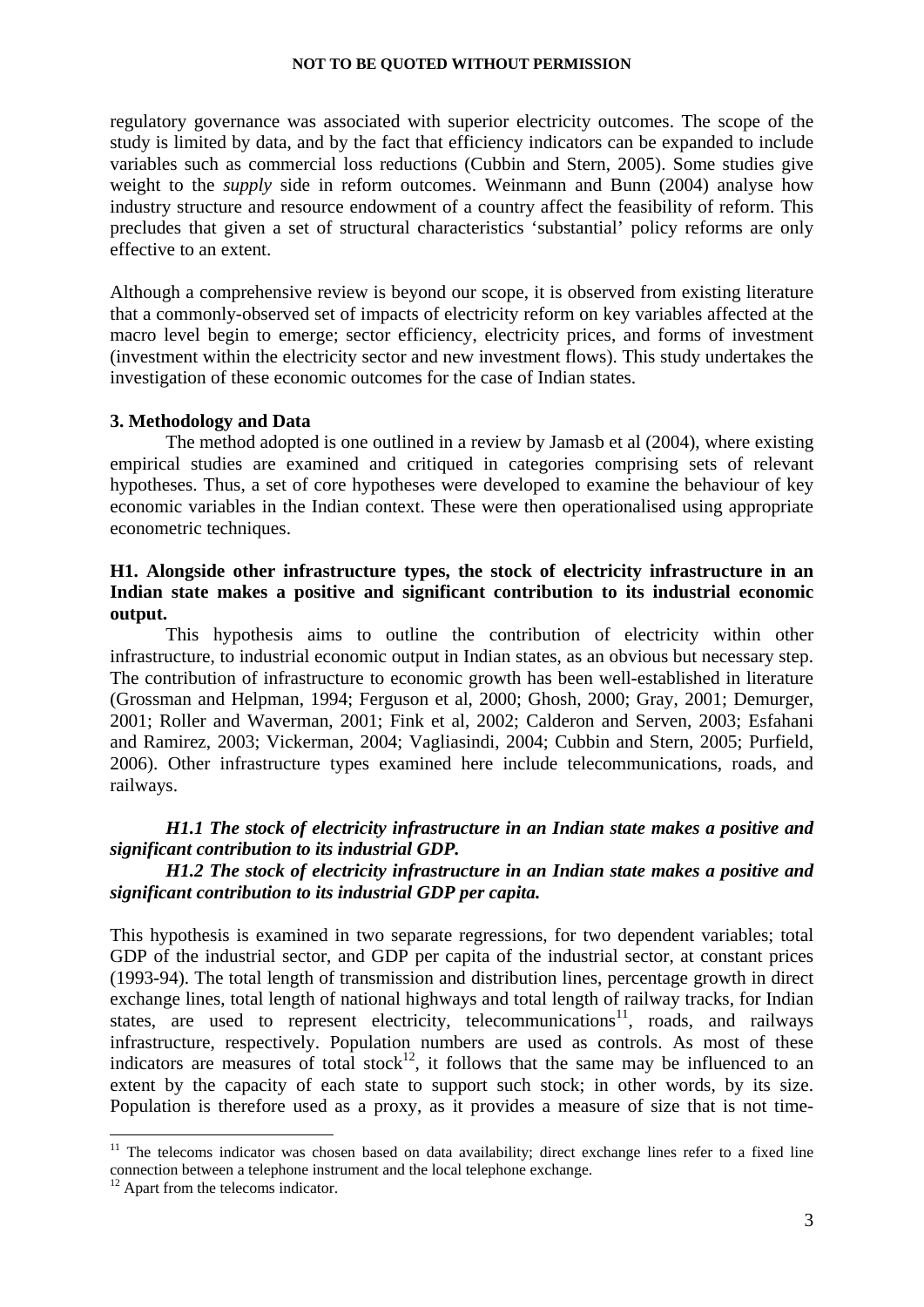$invariant<sup>13</sup>$ . Further, population includes migrant workers, and larger populations could possibly, but not necessarily, be indicative of positive effects of economic prosperity, and also of purchasing power. All of the aforementioned are possible outside influences on the dependent variables. Additionally, we account for interaction effects between electricity and other infrastructure. Two interaction variables were developed for infrastructure thought to act in cohesion with electricity i.e. electricity and rail, and, electricity and roads. Telecommunications was taken to be relatively free of interaction with electricity, as tremendous expansion in mobile connectivity has ensured this independence. Both subhypotheses are tested first with and then without the interaction variables.

## **H2. Indian states more advanced in reform are more likely to have experienced improvements in technical and operating efficiency, in electricity provision.**

Efficiency improvements were among the commonly observed impacts of reform. Reforms involve restructuring of the electricity industry, and unbundling of its components into separate companies dealing with the functions of generation, transmission, and distribution and retail supply. This precedes a change in management, which results in commercially-oriented operations, in contrast to the management style of former state-owned monolithic companies. There may be revised targets on performance parameters, such as loss reduction. Consequently, technical efficiency improves, resulting in efficient utilisation of existing capacity and capital. Studies show that efficiency improvements tend to be passed on, either directly to consumers, through price reductions or dividend payouts<sup>14</sup>, or indirectly, through reinvestment in the system network (Galal et al, 1994; Domah and Pollitt, 2001; Harris, 2003; Ennis and Pinto, 2004; Jamasb et al, 2004; Mota, 2003; Toba, 2004; Pollitt, 2004). This could particularly benefit industrial consumers, given that they bear the greatest distortions. A multivariate form of regression is used; three interrelated dependent variables are selected to represent technical efficiency, as the latter encompasses aspects that cannot be measured by one variable alone<sup>15</sup>. These are Plant Load Factor or PLF  $(\%)^{16}$ , gross generation (Million Kilowatt Hours) and transmission and distribution losses (%). PLF is directly related to the improved ability of the sector to increase its utilisation of generation capacity. Transmission and distribution losses refer to the ability of companies to reduce technical and non-technical losses, which in some states have been as high as  $40\%$ <sup>17</sup>. There may be a tendency for losses to remain high in the initial stages of reform, as previously hidden distortions are revealed following deregulation. Gross generation relates to improved PLFs and additions to generating capacity, facilitated by the entry of private actors.

The independent variables used include six reform indicators<sup>18</sup>; these were based on crosscountry analyses by Bacon (1999) and Bacon and Besant-Jones (2001), which identify six measures considered important to an electricity reform, undertaken in sequence. If a country's reform included a measure, it was scored 1; if not, 0. Each country also had a total score out of six. We adapted this approach for each Indian state, for each year in the data series. Two further independent variables were constructed here; the ratio of industrial to domestic price

<sup>&</sup>lt;sup>13</sup> This conforms to the properties of the fixed effects technique used in operationalising this hypothesis. Time invariant variables may not be used in fixed effects estimations, as they are eliminated in the transformation process.

 $14$  This signifies a form of return to consumers invested in public electricity companies, as is the case in India.  $15$  We outline this further, later in this section.

<sup>&</sup>lt;sup>15</sup> We outline this further, later in this section.<br><sup>16</sup> Plant Load Factor is the percentage of total thermal generation capacity being used at any one point of time by the system; it is pertinent in the Indian case, as 70% of generation is thermal. Over time, PLF in India has increased to >70%.

 $17$  E.g. Bihar.

 $18$  These indicators are listed, along with all other variables, in Table 3.1.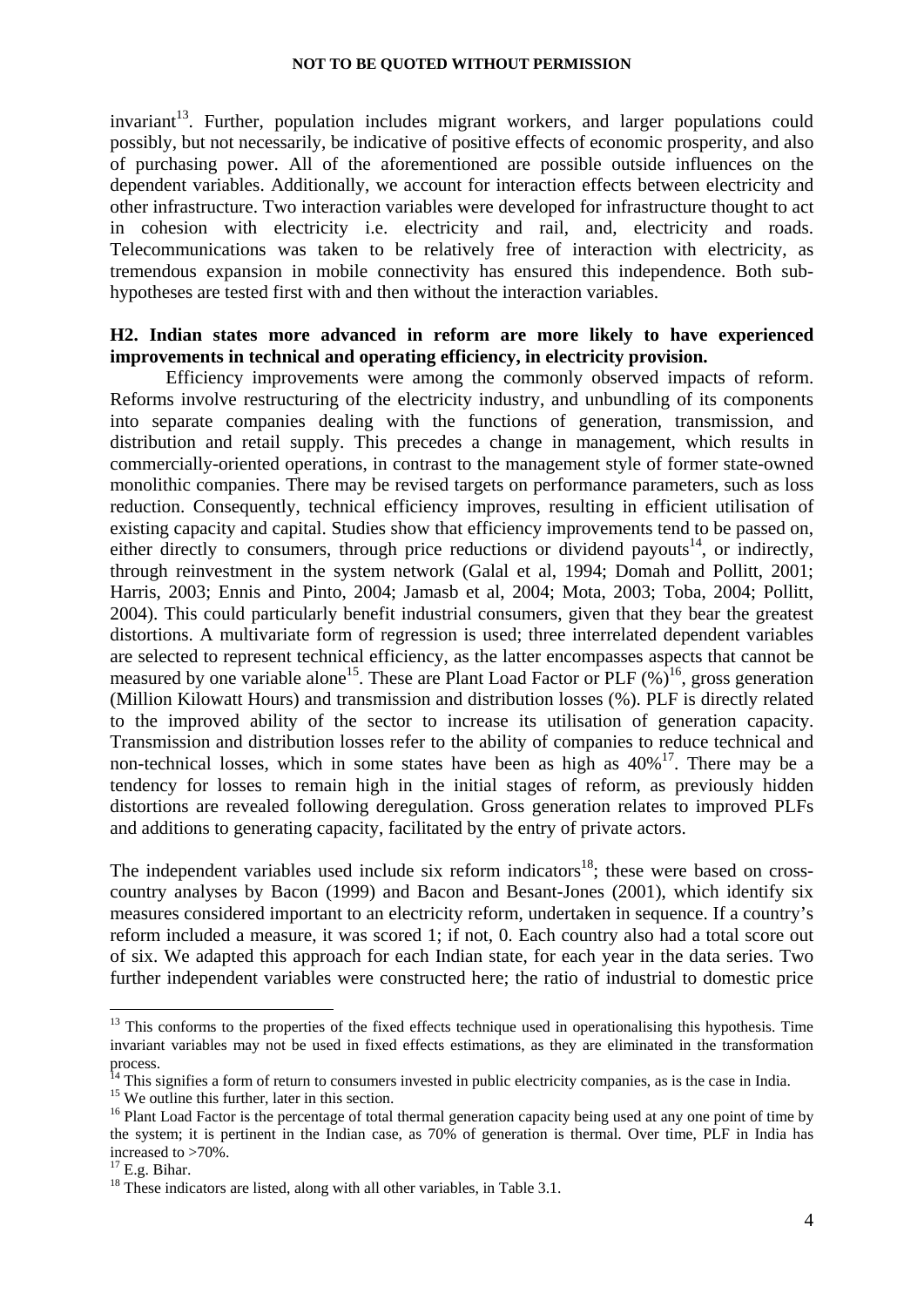of electricity (a commonly used indicator) and more particularly, of industrial to agricultural price of electricity, to represent cross-subsidisation from industry to other consumers. In India, it is not residential (domestic) consumer prices that influence industrial price levels, as much as agricultural prices. Farmers have historically influenced electricity policy, as they constitute the majority of the electorate, at 70% of the working population. Among control variables, the percentage of hydro capacity is used to represent natural resource advantages; states endowed with hydroelectricity could benefit from lesser coal dependency and higher efficiency levels; it may also affect the extent of deregulation, as hydroelectric reserves are state-controlled. Finally, state GDP per capita is used to control for effects relating to the state economy.

## **H3. Electricity reform has had a substantive impact on electricity prices for the endconsumer.**

A common impact of reforms (Steiner, 2001; Domah and Pollitt, 2001; Kikeri and Nellis, 2004; Pollitt, 2004; Hattori and Tsutsui, 2004; Nagayama, 2007), is that on prices for the consumer. As outcomes might depend on non-economic factors, there could be a lag between implementation and impact. Relative to the impacts observed in other developed or even developing economies, the impacts on electricity prices for Indian states are distinctive, owing to the complex processes underlying the pricing mechanism, which are influenced by political, socio-cultural, and other non-economic factors. As these necessitate a clearer definition of price, this hypothesis is further broken down:

## *H3.1. Reform has had a substantive impact on the average unit price of electricity. H3.2. Reform has had a substantive impact on the industrial unit price of electricity.*

H3.1 examines the impact of reform on average prices across all consumer segments. In the Indian case, it is difficult to predict the outcome and direction of average prices alone, as the latter have several underlying elements that are complex to untangle. Thus, in H3.2, we untangle further, the impacts on average prices for *industrial* consumers. In general, reforms aim at correcting price distortions. In the case of a developing economy, this would imply a reduction in excessive rates for industrial users, and an increase in prices for subsidised consumers, which generally comprise agriculture. The dependent variables used in each hypothesis, respectively, are average price of electricity per unit and, average price of electricity per unit for the industrial consumer<sup>19</sup>, both measured in Rupees per Kilowatt Hour and adjusted for inflation (1993-94 prices). Independent and control variables include the six reform measures, and per capita GDP of Indian states at constant prices.

#### **H4. Electricity reform in Indian states has had a substantive effect on pricing.**

As opposed to *prices*, this hypothesis aims to unravel the impact on the actual *pricing mechanism* of electricity in different states, following the implementation of reforms. As observed in studies of other developing and developed economies' electricity programmes, pricing corrections are brought about through reductions in cross-subsidies and corrections in the relationship of average cost to average price per unit (Steiner, 2001; Hattori and Tsutsui, 2004; Nagayama, 2006). This hypothesis explores these changes in the Indian context, and provides insight into the impact on prices in the previous hypothesis, in terms of potential causality<sup>20</sup>. This hypothesis is further broken down and examined:

<sup>&</sup>lt;sup>19</sup> These are averaged across two categories of industrial consumers; High Tension (large industry) and Medium/Low Tension (medium/small industry).

<sup>&</sup>lt;sup>20</sup> The factors causing price changes, which *per se* are outcomes of reforms.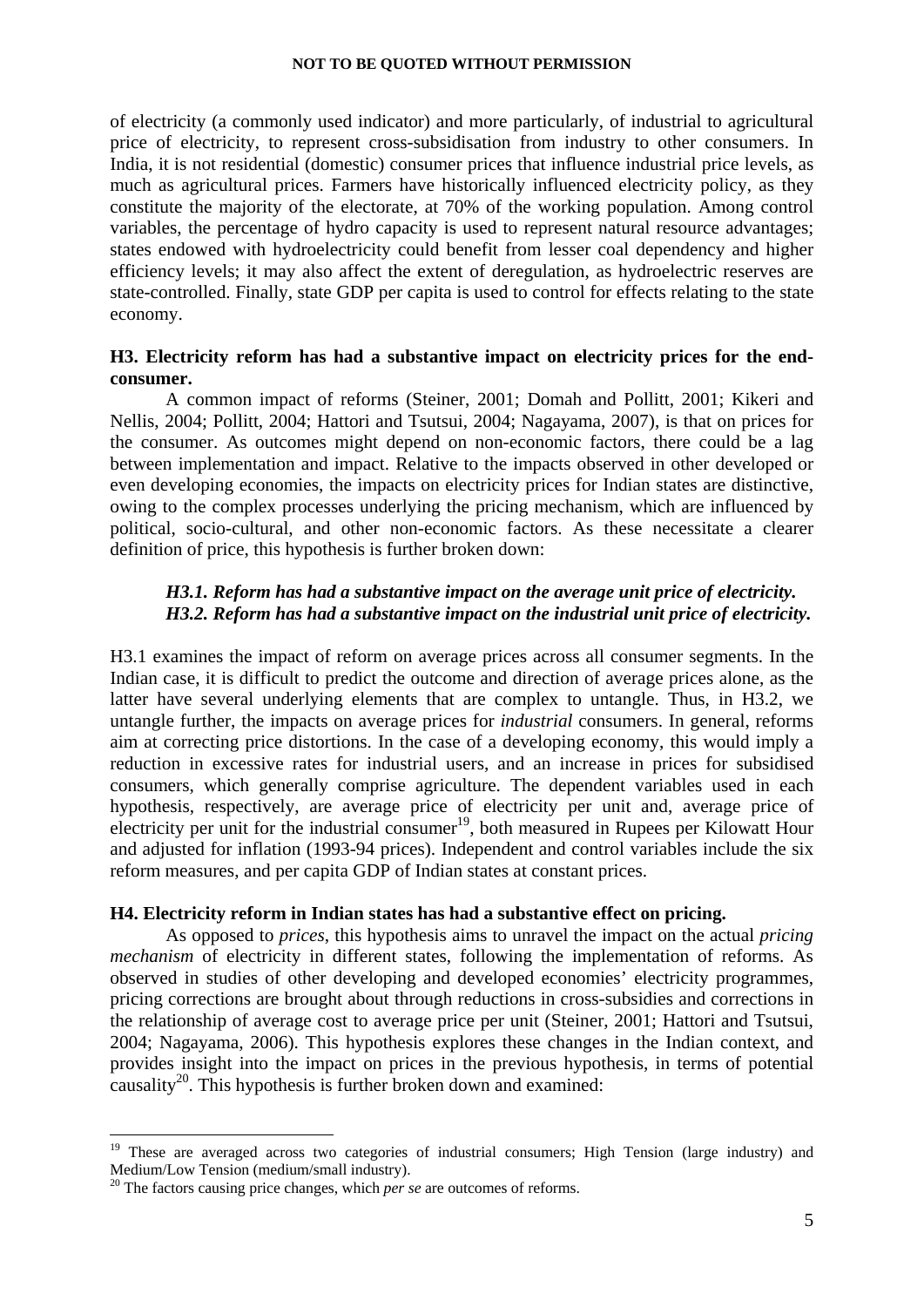*H4.1 Electricity reform in Indian states has had a substantive effect on the pricing mechanism of electricity with regard to relative industrial to domestic (residential) electricity price.* 

## *H4.2 Electricity reform in Indian states has had a substantive effect on the pricing mechanism of electricity with regard to relative industrial to agricultural electricity price.*

H4.1 attempts to establish the effects of reform on subsidies from the industrial to the domestic consumer segment. Although these subsidies are a common characteristic of developed countries' electricity sectors, they are observed to a lesser extent in India, where the predominant historical relationship lies between industry and agriculture. H4.1 could potentially reveal the impacts on the pricing mechanism in states where the composition of the agricultural consumer segment is lower, relative to other consumer segments<sup>21</sup>. Thus, the dependent variable is the ratio of industrial to domestic price per unit of electricity. H4.2 examines the issue of cross-subsidisation. Cross-subsidies are mainly provided from industry to agriculture, and this has led to a culture of free electricity provided to farmers in states where the electricity sector has been used for political leverage. Reform and independent regulation aim at reducing cross subsidies, introducing competitive pricing for industrial consumers and a basic tariff for farmers. Pricing corrections are expected to have certain knock-on effects, such as curbing wastage among farmers, to whom the marginal cost of electricity is sometimes zero. The dependent variable is modelled on the concept of the industrial to residential price ratio, used in countries where industries mainly subsidise residential consumers (Steiner, 2001; Hattori and Tsutsui, 2004; Nagayama, 2006). Thus, the ratio of industrial to *agricultural* prices is used as a dependent variable. Independent variables in both cases include the reform indicators, and controls for economy effects (per capita GDP in states at constant prices).

## **H5. Electricity reform has led to investments into the distribution and supply network, thereby improving quality of service.**

Along with price rationalisation, quality of supply is a major factor in fostering sector competitiveness, and contributing to an environment encouraging industrial development and local entrepreneurship. This hypothesis may be read with H2, which looked at the efficiency impacts of reform. Improved efficiency could lead to cost-savings and the release of previously constrained capital which might be reinvested into the system (Zhang et al, 2003; Harris, 2003; Pollit, 2004). Privatisation is not a necessity for efficiency improvements; as noted in Newbery (1995), experience suggests that efficiency depends more on the form of regulation than ownership<sup>22</sup>. Therefore, efficiency gains and resultant effects on reinvestment would hold in the Indian context, although there are only two states with privatised distribution. The independent variables include the reform indicators, industrial to agricultural price ratio as indicative of the extent of cross-subsidisation (reductions in this would reflect competitive pricing)<sup>23</sup>, the industrial to domestic price ratio as a supplementary indicator of price corrections, and a control variable for economy effects (per capita GDP of states). Both ratios are used as control variables, as pricing can in this context be considered a direct policy measure (through 'tariff orders') in Indian states, rather than a competitive outcome of reform. The dependent variable is the energy shortage (%). Data availability on network quality is limited, as accurate records have often not been maintained by utilities. For instance, the peak

<u>.</u>

 $21$  For example, Delhi, which has the highest rate of urbanisation in India.

<sup>&</sup>lt;sup>22</sup> Changes in ownership should be accompanied by mandatory competitive practices, and this mandate could be implemented by the regulator.

<sup>&</sup>lt;sup>23</sup> Reductions in cross subsidies would in themselves lead to the release of previously constrained capital, thus improving efficiency.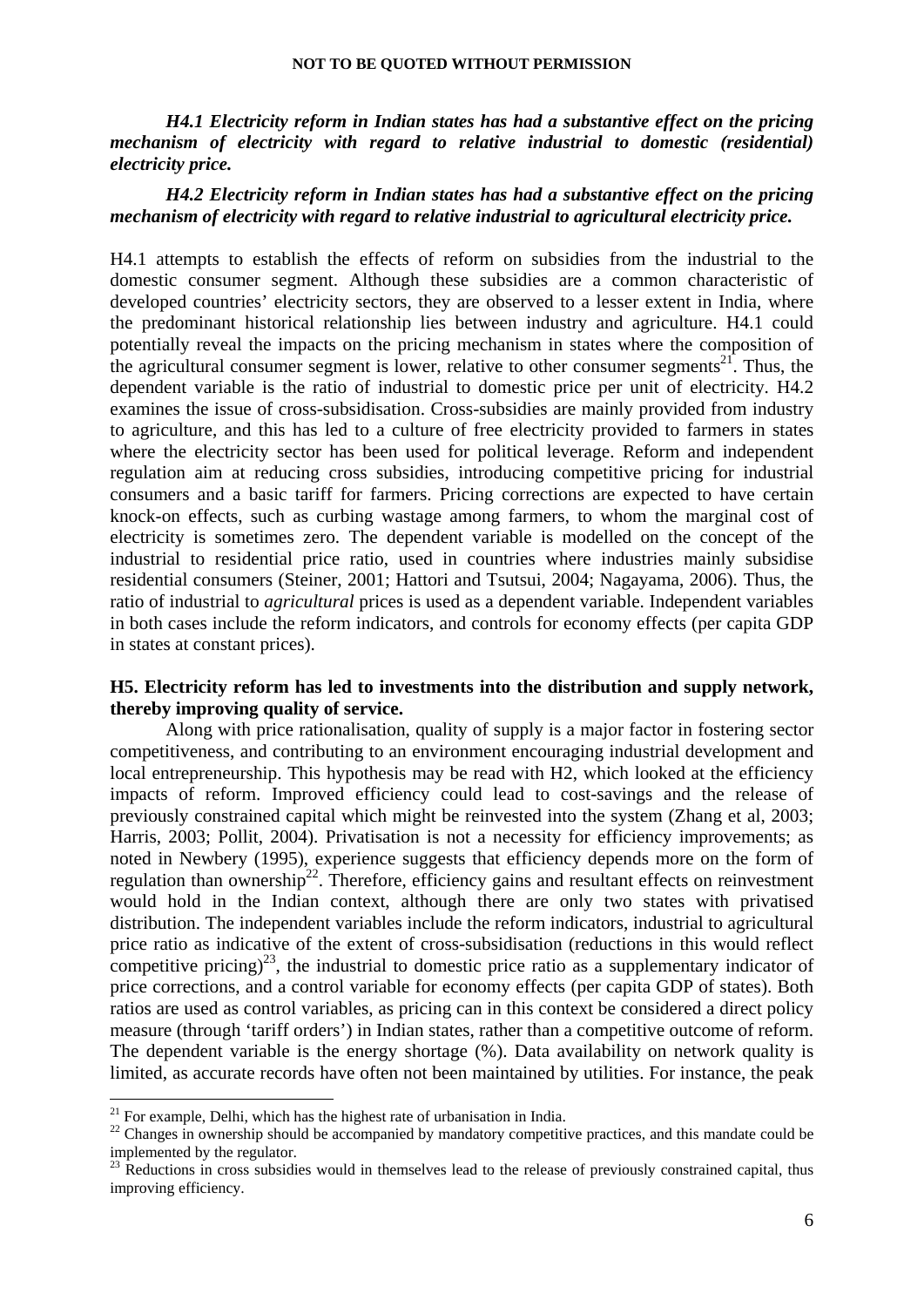deficit (%) might be argued to be more suited to this hypothesis; however, reliable data was unavailable. The results of this hypothesis must therefore be regarded with reference to the chronic energy shortage that currently exists across India, and the existing generation capacity.

## **H6. Electricity sector reform has led to substantive changes in electricity consumption by the industrial consumer segment.**

Changes in the composition and magnitude of electricity consumption in a growing developing economy can be revealing of the net downstream impact of a reform programme. It might be possible to discern, whilst accounting for other factors unrelated to reforms, the probable response of industry to specific reform measures, by relating these to patterns of industrial consumption over time. Two indicators of industrial consumption are used in separate regression specifications; namely, total industrial consumption and per capita industrial consumption. The first would be indicative of absolute changes in industrial consumption, and the second would be indicative of the distribution of these; that is, whether the response is even across all industrial consumers, or whether consumption from specific segments of industry goes up disproportionately relative to others. The same independent variables are used in both regressions; the reform measures, industrial to agricultural price ratio, industrial to residential price ratio, and per capita GDP for economy effects (representing the contribution of the economic environment to consumption).

The data used is set out in Table 3.1. Data were constructed from public sources, and some protected portions, with requisite permission; specifically, the Power Ministry and State Electricity Regulatory Commissions. Sources included the Planning Commission, Power Finance Corporation, Central Electricity Authority, Central Statistical Organisation (CSO), the EPW Research Foundation and The Energy and Resources Institute. The time period spans 1990-2007 at the most, and 1990-2004 at the least, as per availability. All 29 states<sup>24</sup> are not included in this analysis. Among the 11 excluded states are 7 that comprise the entire northeastern region<sup>25</sup>, which have been traditionally considered underdeveloped smaller economies and prone to experiencing governance problems and civil unrest. Data on these is unavailable, owing to the lack of a sustained system of record keeping at the ground level. Further,  $3^{26}$  of the 11 states were created in 2000, and sufficient data does not exist for a comprehensive study; moreover, the inclusion of these smaller states might distort results. Finally, the tourist economy of Goa has been conditionally included, on the basis of data availability; it has been classified as under-industrialised<sup>27</sup> as it has a tourism-based economy. Therefore, its exclusion in some cases does not preclude economically substantive results. The states included account for over  $85\%$  of the population<sup>28</sup>. Annual data were used, and monetary units adjusted for inflation using the Wholesale Price Index (WPI). For GDP computations, the base 1980-81 was revised in 1993-94. Thus, data prior to 1993 was rebased to 1993-94 prices. Where aggregate GDP data was unavailable, it was constructed following CSO guidelines, by aggregating the economic output of the mining and quarrying, construction, manufacturing, and, electricity, gas and water sectors. Appendix I contains descriptive statistics for the variables used in this analysis<sup>29</sup>.

 $24$  We have included the National Capital Territory of Delhi as a state.

<sup>&</sup>lt;sup>25</sup> Arunachal Pradesh, Manipur, Meghalaya, Mizoram, Nagaland, Sikkim, Tripura.<br><sup>26</sup> Jharkhand (out of Bihar), Chhattisgarh (out of Madhya Pradesh), Uttaranchal (out of Uttar Pradesh). <sup>27</sup> In the Annual Survey of Industr

<sup>&</sup>lt;sup>28</sup> Based on 2004-05 population figures.

<sup>&</sup>lt;sup>29</sup> We follow an approach advocated by Ziliak and McCloskey (1996; 2004), observing for size of coefficients, *economic* significance of variables, and standard deviations, in addition to statistical significance.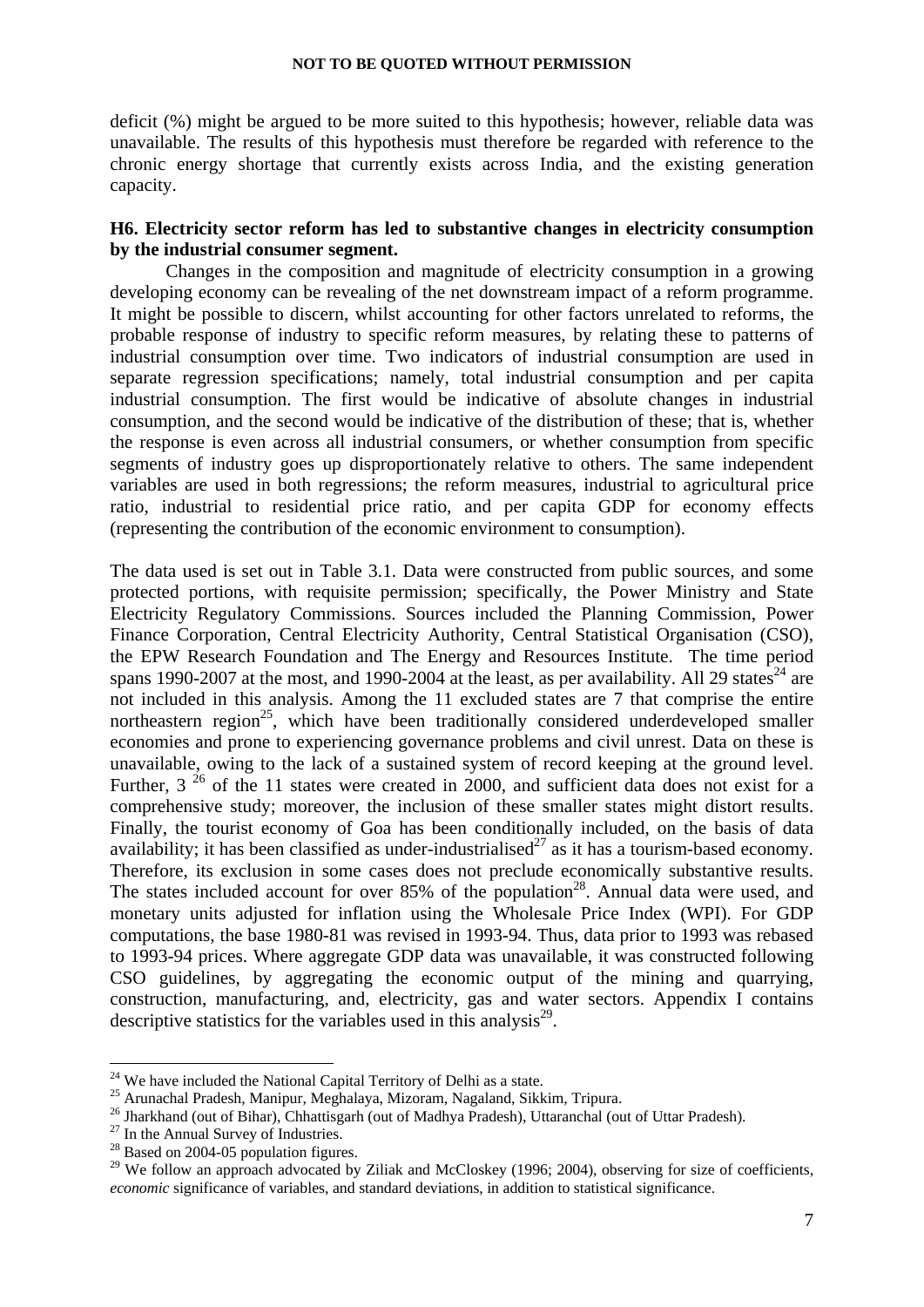|                                  | <b>Variable</b> | <b>Description</b>                                                                                                  | <b>Units</b>                  |
|----------------------------------|-----------------|---------------------------------------------------------------------------------------------------------------------|-------------------------------|
| <b>Reform</b>                    | IPPS*           | Presence of Independent Power                                                                                       | Dummy $(0/1)$                 |
| <b>Variables</b>                 |                 | Producers in a state                                                                                                |                               |
|                                  | <b>REG</b>      | Presence of an Independent Regulatory<br>Agency in a state                                                          | Dummy $(0/1)$                 |
|                                  | <b>UNB</b>      | Separation of generation, transmission<br>& distribution segments in a state                                        | Dummy $(0/1)$                 |
|                                  | <b>TAR</b>      | Passing of tariff orders in a state<br>(correcting price distortions)                                               | Dummy $(0/1)$                 |
|                                  | OPREG**         | Introduction of Open Access to the<br>transmission & distribution network by<br>third parties                       | Dummy $(0/1)$                 |
|                                  | DPVT***         | Privatisation of the distribution segment<br>(amongst two or more companies)                                        | Dummy $(0/1)$                 |
|                                  | <b>REFINDEX</b> | Aggregate Reform Index                                                                                              | Total score out of 6          |
| <b>Other</b><br><b>Variables</b> | <b>INDGDP1</b>  | State Industrial GDP; adjusted for<br>inflation at constant (1993-94) prices                                        | <b>Million Rupees</b>         |
|                                  | <b>INDPC</b>    | State Industrial GDP per capita;<br>adjusted for inflation at constant (1993-<br>94) prices                         | Rupees                        |
|                                  | <b>ELEC</b>     | Length of transmission & distribution<br>lines in a state                                                           | Circuit kilometres            |
|                                  | <b>RDS1</b>     | Length of national highways in a state                                                                              | Kilometres                    |
|                                  | <b>RAIL</b>     | Length of railway track in a state                                                                                  | Circuit kilometres            |
|                                  | <b>TEL</b>      | Growth in number of direct exchange<br>lines in a state                                                             | Percentage (%)                |
|                                  | <b>INTER1</b>   | <b>ELEC</b> * RAIL                                                                                                  | Circuit kilometres            |
|                                  | <b>INTER2</b>   | ELEC * RDS1                                                                                                         | Circuit kilometres            |
|                                  | PRATIO1         | Ratio of industrial to domestic price of<br>electricity; adjusted for inflation at<br>constant (1993-94) prices     | Rupees per unit               |
|                                  | PRATIO2         | Ratio of industrial to agricultural price<br>of electricity; adjusted for inflation at<br>constant (1993-94) prices | Rupees per unit               |
|                                  | <b>PLF</b>      | Plant Load Factor of grid-connected<br>thermal power stations in a state                                            | Percentage                    |
|                                  | <b>TDL</b>      | Transmission & distribution losses in a<br>state                                                                    | Percentage                    |
|                                  | <b>GRGEN</b>    | Gross Generation of thermal power<br>plants in a state                                                              | <b>Million Kilowatt Hours</b> |
|                                  | <b>INPRICE</b>  | Average industrial price of electricity in<br>a state; adjusted for inflation at constant<br>(1993-94) prices       | Rupees per unit               |
|                                  | <b>PRICE</b>    | Average price of electricity in a state;<br>adjusted for inflation at constant (1993-<br>94) prices                 | Rupees per unit               |
|                                  | <b>INDCON</b>   | Industrial consumption of electricity in                                                                            | <b>Million Kilowatt Hours</b> |

## **Table 3.1: List and Description of Variables**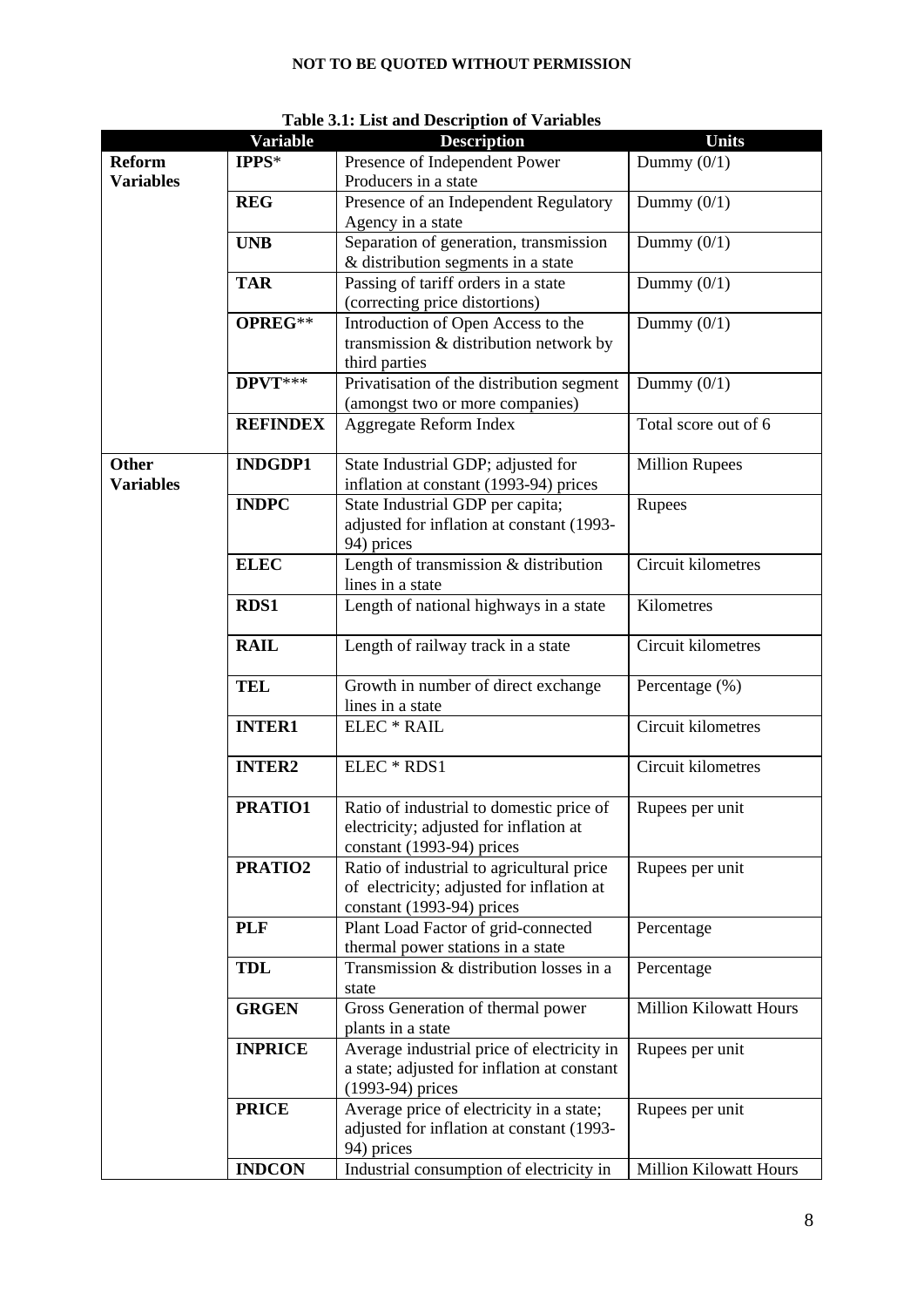|                 | a state                                                                      |                       |
|-----------------|------------------------------------------------------------------------------|-----------------------|
| <b>INDCONPC</b> | Industrial consumption of electricity per<br>capita in a state               | <b>Kilowatt Hours</b> |
| <b>PWDF</b>     | Percentage Energy Deficit in states                                          | Percentage            |
| HYDRO1          | Hydroelectric generation capacity in a<br>state                              | Percentage            |
| <b>PCGDP</b>    | Per capita state GDP; adjusted for<br>inflation at constant (1993-94) prices | <b>Million Rupees</b> |
| <b>POPN</b>     | Population of states                                                         | Millions of people    |

\*Data obtained from the World Bank's PPIAF Database30.

\*\* Open access is usually introduced in phases based on consumer size, and in Indian states comes with wheeling and cross subsidy surcharges imposed by the Transmission Company or independent regulator. \*\*\* Only two states have privatised distribution completely.

The dataset comprises a number of cross-sections, with a relatively short time series (approximately 17), constituting an unbalanced panel. Given that the cross-sections represent Indian states, which are decentralised, somewhat self-contained economic systems, there is presumably a range of state-specific unobserved factors influencing the behaviour of each. Hence we use techniques from panel data econometrics, which are best placed to deal with this heterogeneity in the micro-units<sup>31</sup>. Within panel data, the choice lies between fixed effects (FE) and random effects (RE) estimators, which differ in the way they model the unobserved heterogeneity. The FE estimator deals with it explicitly in the estimation process by putting in a dummy for each individual; it is thus also referred to as the Least Squares Dummy Variables (LSDV) estimator. The RE estimator implicitly recognises it, and assumes the different intercepts as having been drawn from a bowl of possible intercepts, so they may be interpreted as random, and treated as though they were a part of the error term. The FE estimator is always consistent<sup>32</sup>, but the RE estimator, where applicable<sup>33</sup>, is more efficient<sup>34</sup>, as the method of transformation used in the estimation process saves on degrees of freedom. In order to conform to desirable properties of an estimator (unbiasedness), RE estimators are applicable solely under the assumption that the individual effects (and hence the composite error term) are uncorrelated with the explanatory variables. Standard procedure dictates that this choice is usually determined through the use of a Hausman Test.

However, the cross-sections in this dataset represent Indian states, which are autonomous systems; these differences could thus represent unobserved heterogeneity. If this unobserved heterogeneity was contained in variables indicative of factors such as the institutional environment, or levels of governance, it is highly likely that the unobserved heterogeneity, and hence the individual effects, would be correlated with the independent variables i.e. factors such as governance and institutions could influence explanatory variables. Thus, the core assumption for a RE model could be violated in this case. We thus use FE estimators. A second justification for FE estimators here is that the data does not represent a random sample; further, as the total number of states (cross-sections) is limited, the data comprises a

 $30$  The IPP variable pertained to the start of operations of a generation project.

<sup>&</sup>lt;sup>31</sup> Kennedy (2008) provides a detailed exposition of panel data techniques and the choice of fixed versus random effects estimators in applied econometric research.

 $32$  The estimator converges in probability to the true value of the parameter.

<sup>&</sup>lt;sup>33</sup> The variables being used and the relationships being hypothesised must satisfy certain assumptions.

<sup>&</sup>lt;sup>34</sup> Minimises variance amongst unbiased estimators.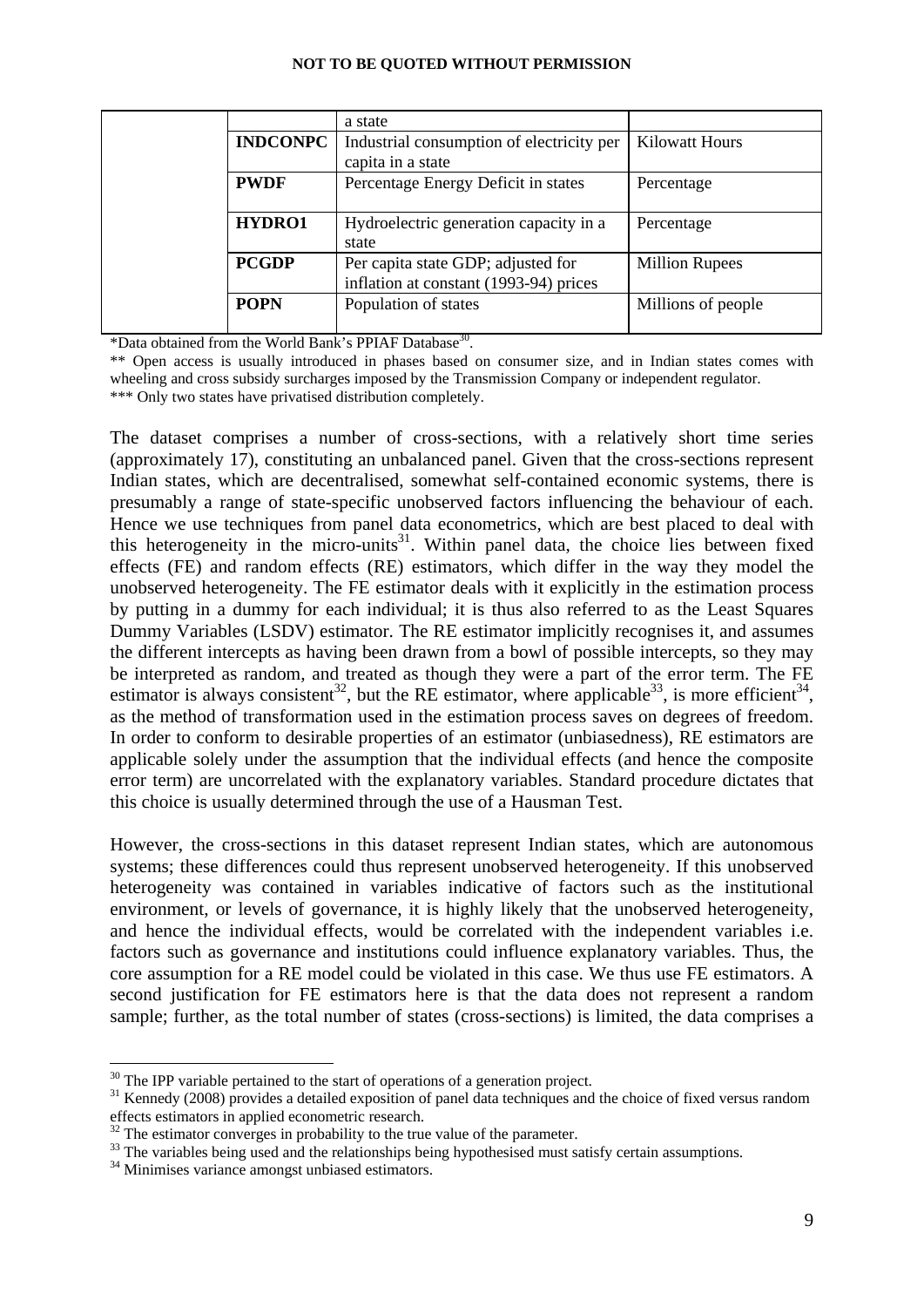finite sample. The model specification is thus:  $Y_i = \alpha_i + \beta X_i + \eta_i + \varepsilon_i$ , which represents a fixed effects *static* model. For static models, FE estimations were carried out on the data. The estimates were tested for non-spherical errors using a Likelihood-Ratio (LR) Test for panellevel heteroskedasticity and a Wooldridge test for serial correlation. Where non-spherical errors were detected, the estimations were adjusted for these. Thus, for hypotheses using static models, two FE model estimations have been reported for consistency of results. The first with robust-variance estimates using STATA's *xtreg* and *vce(robust)* commands; the second with an error term that is first order autoregressive, or AR (1), using STATA's *xtregar* command.

For some of the relationships hypothesised, standard economic reasoning implies that the behaviour of some dependent variables may not only be determined by the set of independent and control variables specified in the equation, but also on past values of themselves; namely, past decisions have an impact on current behaviour (Bruno, 2005). We use a dynamic specification for these  $Y_{it} = \gamma Y_{it-1} + X_{it} \beta + \eta_i + \varepsilon_{it}$  where  $\gamma Y_{it-1}$  is the coefficient and the lagged value of the dependent variable and  $X_i$ <sup>β</sup> represents the matrix of coefficients and the explanatory variables. Thus, in order to estimate hypotheses that include a dynamic element, dynamic LSDV panel data models are used. However, it must be noted that the data used in this analysis has a small time dimension, '*T'*. It is established in econometric literature that a LSDV model with a lagged dependent variable generates biased estimates when *T* is small; thus, LSDV performs well only when *T* is large (Judson and Owen, 1999). Kiviet (1995) devised a bias-corrected LSDV estimator (LSDVC), later refined by Bun and Kiviet (2003), which is generally seen to have the lowest RMSE<sup>35</sup> for panels of all sizes; its applicability was, however, limited to balanced panels. A version of the bias-corrected LSDV estimator (LSDVC) for unbalanced panels was developed by Bruno (2005), which operates under two assumptions; first, it has a strictly exogenous selection rule, and second, it classifies the error term  $\varepsilon$ <sub>*it*</sub> as an 'unobserved white noise disturbance'. The procedure for obtaining results from a LSDVC estimator from an unbalanced panel is through the STATA routine *xtlsdvc*; uncorrected LSDV estimates are first obtained. Then, using Kiviet's higher order asymptotic expansion techniques, the small sample bias of the estimator is approximated (Bruno, 2005). The approximations terms, however, all evaluated at the unobserved true parameter values, are of no direct use for estimation; thus to make them operational, the true parameter values are replaced by estimates from some consistent estimator (Bruno, 2005). The chosen estimator is plugged into the bias approximations formulae, and the resulting bias approximation estimates  $\overline{\beta_i}$  can be subtracted to obtain the corrected LSDV estimator as follows: *LSDVC*<sub>*i*</sub> = *LSDV*  $-\overline{\beta_i}$ , where *i* = 1,2 and 3, indicating the accuracy of the bias approximation $36$ . The choice of consistent estimators used to initialise the bias approximations lies between the Anderson-Hsiao, Arellano-Bond and Blundell-Bond estimators.

A number of other consistent Instrumental Variable (IV) and Generalised Method of Moments (GMM) estimators have been proposed in econometric literature as an alternative to LSDV in the modelling of dynamic panel data. However, Bruno (2005) evaluates the relative performance of LSDVC in comparison to LSDV, Anderson-Hsiao, Arellano-Bond and Blundell-Bond estimators for unbalanced panels with small N and concludes that the three versions of LSDVC computed by STATA outperform all other estimators in terms of bias and

<u>.</u>

<sup>&</sup>lt;sup>35</sup> Root Mean Square Error

<sup>&</sup>lt;sup>36</sup> In STATA the default is set equal to 1.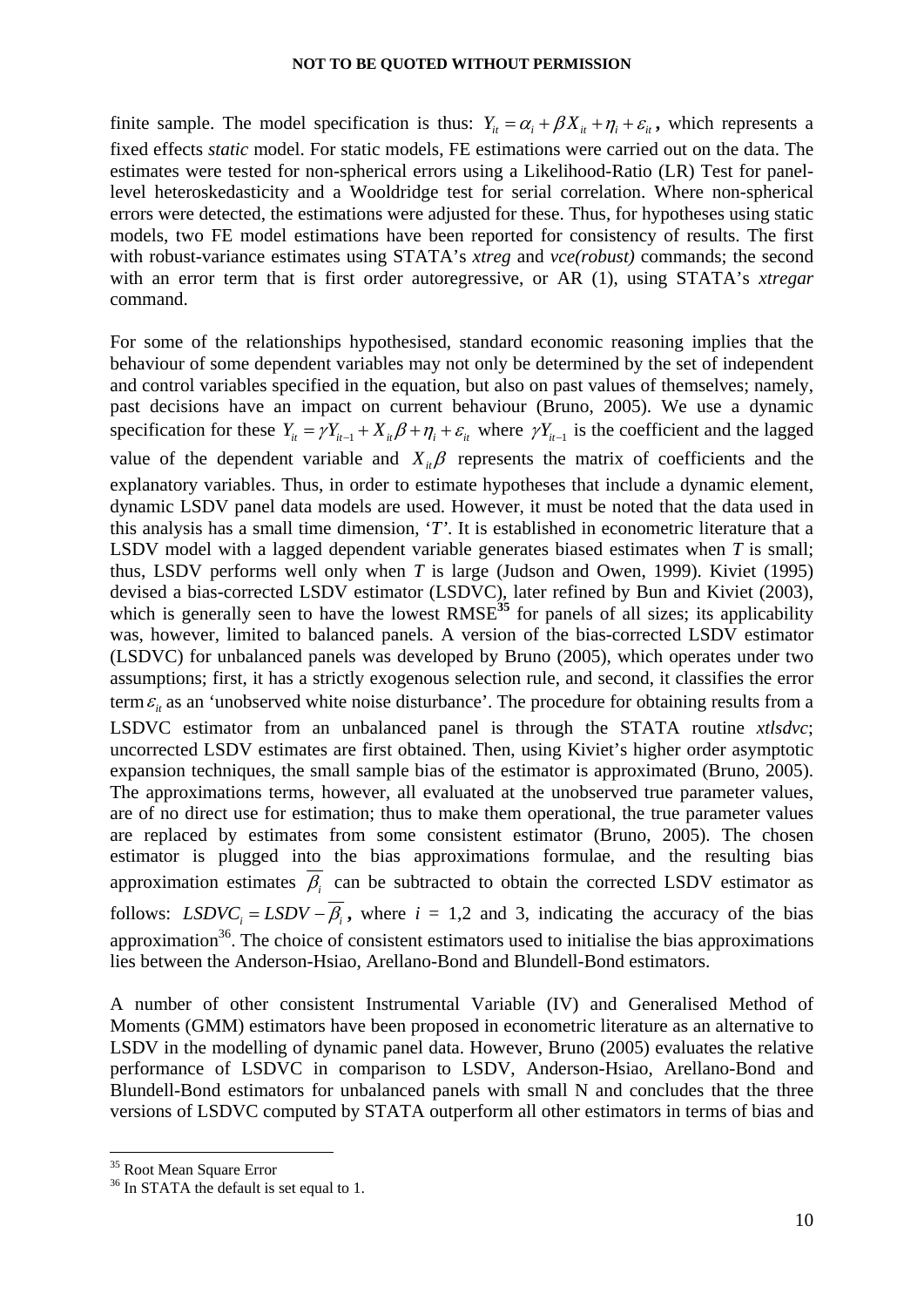RMSE. We thus choose to use LSDVC models for those hypotheses that involve dynamic relationships, and report results from all three estimators used to initialise the bias corrections (Anderson-Hsiao, Arellano-Bond and Blundell-Bond). The variables used as regressors conform to the exogenous selection rule, in that they include dummies to represent the various measures of electricity sector reform and deregulation. Amongst the regressors used are price ratios, which can also be considered exogenous in this context, as these indicate an attempt to model the underlying rate of change, rather than the variables themselves. The use of ratios also solves any problems with multicollinearity amongst the regressor variables (Kennedy, 2008). Standard test statistics are also reported; the Arellano-Bond estimator reports a test for first and second order autocorrelation, respectively. The null hypothesis is no autocorrelation. The presence of first order autocorrelation in the differenced residuals does not imply that the estimates are inconsistent, but second-order correlation would. Additionally, the Blundell-Bond estimator reports a Sargan test of overidentifying restrictions; the estimates should test significantly different from zero in order to reject the null that overidentifying restrictions are valid. Fractional polynomial prediction plots of the relationship between the dependent and independent variables are included, as a visual depiction of results  $37$ .

An exception to the general model specification has been made for hypothesis two (H2), where the equation is specified in a multivariate form, which conditions the choice of technique. The motivation for this specification is twofold. First, H2 looks at the concept of technical efficiency in entirety, and not in terms of a disjointed set of concepts; the three dependent variables are presented as parts of a whole, and belonging to the same 'universe' of variables. Secondly, the variables are by nature expected to display certain interdependent relationships, which might later be confirmed through econometric and statistical observation. Although the generic equation is specified in a multivariate form, the nature of the data impedes the use of a multivariate regression model to arrive at results; in a multivariate panel data regression, a separate equation is estimated for each panel, and then parameters of the independent variables are constrained to be the same. Each panel for a multivariate model, in this case, is 17 years deep; however, after accounting for missing data, there are insufficient observations to run a multivariate analysis on each panel. To overcome these impediments, we use a three-stage least squares regression, using *Reg3* in STATA. *Reg3* estimates a system of structural equations, where some equations may contain endogenous variables among the explanatory variables. These endogenous explanatory variables are the dependent variables from other equations in the system<sup>38</sup>. Thus, three-stage least squares can be thought of as producing estimates from a three-step process: (a) It develops instrumental variables for all the endogenous variables; these instrumented variables can simply be considered as the predicted values resulting from a regression of each endogenous variable on all the exogenous variables in the system. (b) A consistent estimate is obtained for the covariance matrix of the equation disturbances. These estimates are based on the residuals from a two-stage least squares estimate of each structural equation. (c) A GLS-type estimation is performed using the covariance matrix estimated in the second stage, with the instrumented values in place of the right hand side endogenous variables. We now proceed to report results.

<sup>37</sup> These were constructed using STATA's *twoway fpfitci* command, which calculates the prediction for *yvar* based on the estimation of a fractional polynomial of *xvar* and plots the resulting curve along the confidence interval of the mean; *fpfitci* plots are a tool for graphically estimating relationships between variables prior to a regression analysis.

<sup>&</sup>lt;sup>38</sup> The dependent variables are explicitly taken to be endogenous to the system and as such are treated as correlated with the disturbances in the system's equation. Thus, Y1 is estimated on *all other variables in the system*, followed by Y2 and Y3, respectively.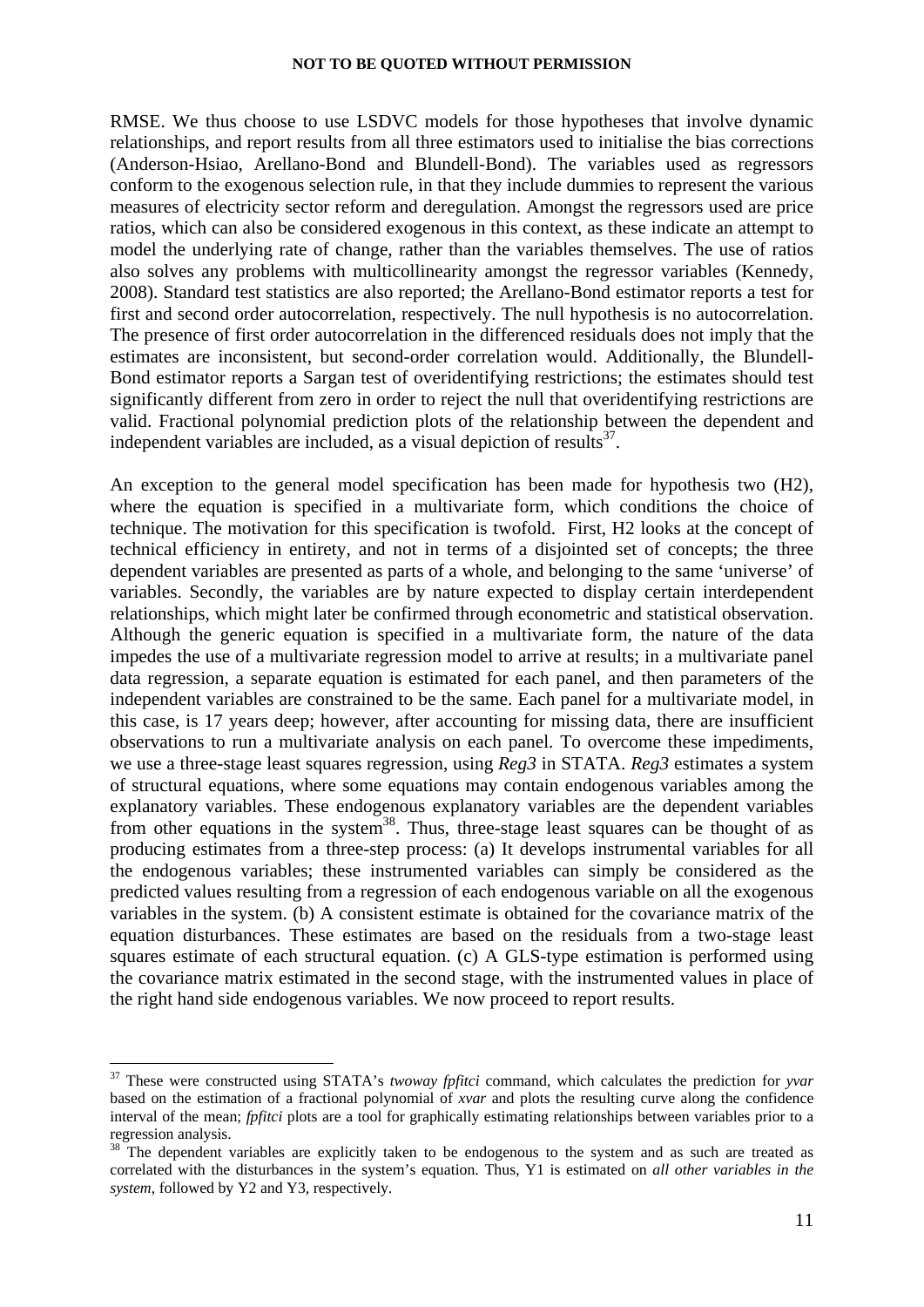#### **4. Econometric Results**

#### **4.1 Electricity within Infrastructure**

Each sub-hypothesis was estimated using non-dynamic fixed effects panel data models, as this hypothesis is meant to be transitory, and thus to provide an initial indication of the sort of results one might expect from Indian data. Panel data for 19 states and 17 years were used. Two types of fixed effects estimations were carried out; one with robust standard errors using the *robust(vce)* command in STATA (Model One), and the second adjusted for serial correlation<sup>39</sup> (Model Two). The former focuses on estimating coefficients on the independent variables, whilst the latter focuses on modelling the error term.

#### **Total Industrial Economic Output**

The model estimation for H1.1 can be expressed in terms of the following fixed effects equation:

$$
INDGDP1_{it} = \alpha + \gamma_i + \beta_1 E LEC_{it} + \beta_2 RDS1_{it} + \beta_3 TEL_{it} + \beta_4 RAIL_{it} + \beta_5 INTER1_{it} + \dots \tag{1}
$$
  

$$
INTER2_{it} + \beta_6 POPN_{it} + \varepsilon_{it}
$$

The equation is estimated with and without the interaction variables, in order to discern the effects of the infrastructure variables by themselves, on industrial GDP. The results from H1.1, *with* the interaction effects, for both fixed effects models, are presented in Table 4.1.

|                                 | Dependent Variable: Total Industrial GDP (Million Rs.)                                                     |                  |                  |                                  |  |
|---------------------------------|------------------------------------------------------------------------------------------------------------|------------------|------------------|----------------------------------|--|
|                                 | <b>With Interaction Terms</b>                                                                              |                  |                  | <b>Without Interaction Terms</b> |  |
|                                 | <b>Model One</b>                                                                                           | <b>Model Two</b> | <b>Model One</b> | <b>Model Two</b>                 |  |
|                                 | <b>INDGDP1</b>                                                                                             | <b>INDGDP1</b>   | <b>INDGDP1</b>   | <b>INDGDP1</b>                   |  |
| <b>INTER1</b>                   | $-0.00000772$                                                                                              | $-0.00000874$    | Dropped          | Dropped                          |  |
|                                 | (0.0000153)                                                                                                | (0.0000226)      |                  |                                  |  |
| <b>INTER2</b>                   | 0.00000714                                                                                                 | 0.000000676      | Dropped          | Dropped                          |  |
|                                 | (0.00000987)                                                                                               | (0.0000146)      |                  |                                  |  |
| <b>ELEC</b>                     | $0.146^{++}$                                                                                               | 0.120            | $0.138***$       | $0.0810^{*}$                     |  |
|                                 | (0.0893)                                                                                                   | (0.122)          | (0.0409)         | (0.0320)                         |  |
| RDS1                            | $10.98***$                                                                                                 | 8.282            | $14.03***$       | $8.799*$                         |  |
|                                 | (3.457)                                                                                                    | (7.348)          | (2.485)          | (3.407)                          |  |
| <b>TEL</b>                      | $-820.2$ ***                                                                                               | $-672.5***$      | $-824.9***$      | $-667.5$ ***                     |  |
|                                 | (191.0)                                                                                                    | (157.0)          | (189.7)          | (154.0)                          |  |
| <b>RAIL</b>                     | 0.396                                                                                                      | 8.267            | $-1.711$         | 6.206                            |  |
|                                 | (4.968)                                                                                                    | (8.338)          | (4.017)          | (6.309)                          |  |
| <b>POPN</b>                     | 184.9                                                                                                      | $1260.5^*$       | 133.2            | 1312.7                           |  |
|                                 | (758.1)                                                                                                    | (620.1)          | (707.5)          | (589.5)                          |  |
| $_{\rm cons}$                   | 89506.4                                                                                                    | 28040.6          | 90338.8          | 31517.1                          |  |
|                                 | (54296.2)                                                                                                  | (22356.9)        | (46040.5)        | (19655.0)                        |  |
| $\boldsymbol{N}$                | 142                                                                                                        | 124              | 142              | 124                              |  |
| $R^2$                           | 0.641                                                                                                      |                  | 0.639            |                                  |  |
| adj. $R^2$                      | 0.623                                                                                                      | 0.244            | 0.626            | 0.256                            |  |
| $C$ tondoud omono in novemboggo | ***<br>$^{++}$ $\sim$ 0.10 <sup>*</sup> $\sim$ 0.05 <sup>**</sup> $\sim$ 0.01<br>$\approx$ $\approx$ 0.001 |                  |                  |                                  |  |

**Table 4.1: Electricity Relative to Other Infrastructure Types** 

Standard errors in parentheses.  $^{++}p < 0.10^{+}p < 0.05, ^{**}p < 0.01, ^{***}p < 0.001$ 

The interaction terms show negligible, insignificant coefficients. The coefficients on ELEC are roughly of the same size in both estimations, but significant only for Model One, at the 10% level. This indicates that electricity infrastructure has contributed positively to total

<sup>1</sup>  $39$  With AR(1) disturbances.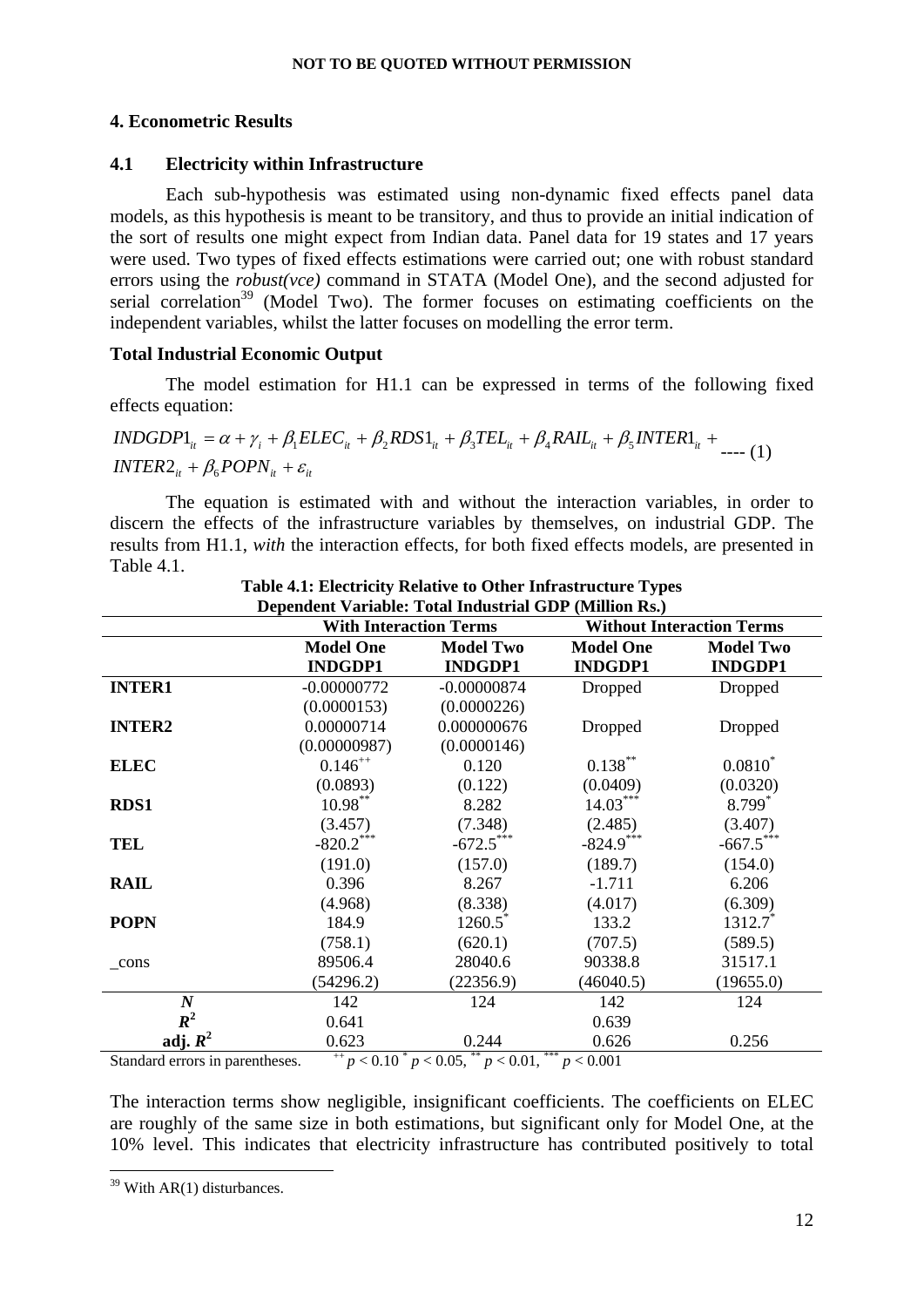industrial economic output in Indian states, but the nature of the contribution is difficult to establish and separate from interaction effects. Similarly, the coefficient on roads holds significant only for Model One, yet is positive and of roughly the same size for both models Whilst observing for comparative effects of different infrastructure types, specifically with regard to ELEC and RDS1, reference can be made here to Appendix I (Descriptive Statistics). If we follow an analytical approach put forth by McCloskey & Ziliak (1996; 2004), it is not just statistical significance, but rather the economic significance of regression results, which matters to a researcher engaged in applied economic research. Economic significance can be assessed using the size of the coefficients and the amount of variation in the variables being measured. Thus, ELEC has a small coefficient (0.146) and a high standard deviation (215633.9), whereas RDS1 has a large coefficient (10.98) and relatively smaller standard deviation (1426.451). Thus the *net* effect of both these regressors on the dependent variables will likely be of a similar magnitude. The coefficients on TEL are negative and highly significant for both models. At face this might appear an adverse result. However, TEL represents the percentage growth in the number of direct physical exchange lines, and is indicative of an underlying *growth rate.* Given that mobile connectivity in India has grown exponentially since liberalisation of mobile telecommunications over the past 5 years, a decline in the growth rate of fixed lines could have taken place; this effect is captured here by the variable TEL. Thus, the results show that industrial economic output is related to a decline in the growth rate of fixed line connections, which can be attributed to the substitution of the latter with mobile connectivity<sup>40</sup>. A variable for mobile penetration over time was unavailable.

The coefficients on RAIL are positive but insignificant. POPN shows positive coefficients, and a significant result in the case of Model Two; these should be interpreted with caution as, some highly populous states have tended to have very poor rates of industrial development. The results from the estimation of H1.1, *dropping* the interaction effects, for both fixed effects model estimations, are presented alongside, in Table 4.1. Here, the effects are amplified as a result of the analysis of each indicator independent from the interaction terms. ELEC shows positive, significant coefficients for both models, indicating a substantive contribution of electricity infrastructure to total industrial GDP. RDS1 shows positive significant results, indicating a strong contribution of road infrastructure to industrial GDP. The results for TEL remain the same as those estimated with interaction effects, predictably, and the same justification holds. The coefficients on RAIL are insignificant for both models, but negative in Model One, providing inconclusive results. POPN shows positive coefficients. Again, the interpretation is debatable but POPN serves only as a control variable here**<sup>41</sup>**.

<sup>40</sup> Due to the unavailability of data, the TEL variable was also used to construct an *index*, as opposed to percentage growth rates; however, the results did not differ substantially. Hamilton (2003) investigates whether fixed lines and mobile telephony are complements or substitutes, using evidence from Africa. The study suggests that it is possible that mobile and main lines are sometimes substitutes, where fixed line access is low, and at other times complements in consumption.

<sup>&</sup>lt;sup>41</sup> A general consideration that might arise here is whether the population and infrastructure variables are affected by multicollinearity, as states with greater populations might be expected to have greater amounts of infrastructure. However, this becomes an issue of concern only in the instance of perfect multicollinearity (exact linear relationships between explanatory variables) as this results in a singular matrix, such that the transformation and thus econometric estimation, cannot be carried out. An examination of the correlation coefficients confirms that there is no perfect correlation between population and the infrastructure variables (popn/elec=0.7240; popn/rds1=  $0.8540$ ; popn/rail=0.8862; popn/tel=0.0522). This indicates the absence of perfect multicollinearity, rendering the results valid. Moreover, in Indian states, it is often the case that states with larger populations are often the poorest ones (e.g. Uttar Pradesh has the highest state population, and is one of the least-developed), and thus do not have an infrastructure stock proportionate to their population size. Concerns of multicollinearity are thus alleviated through both economic and econometric reasoning.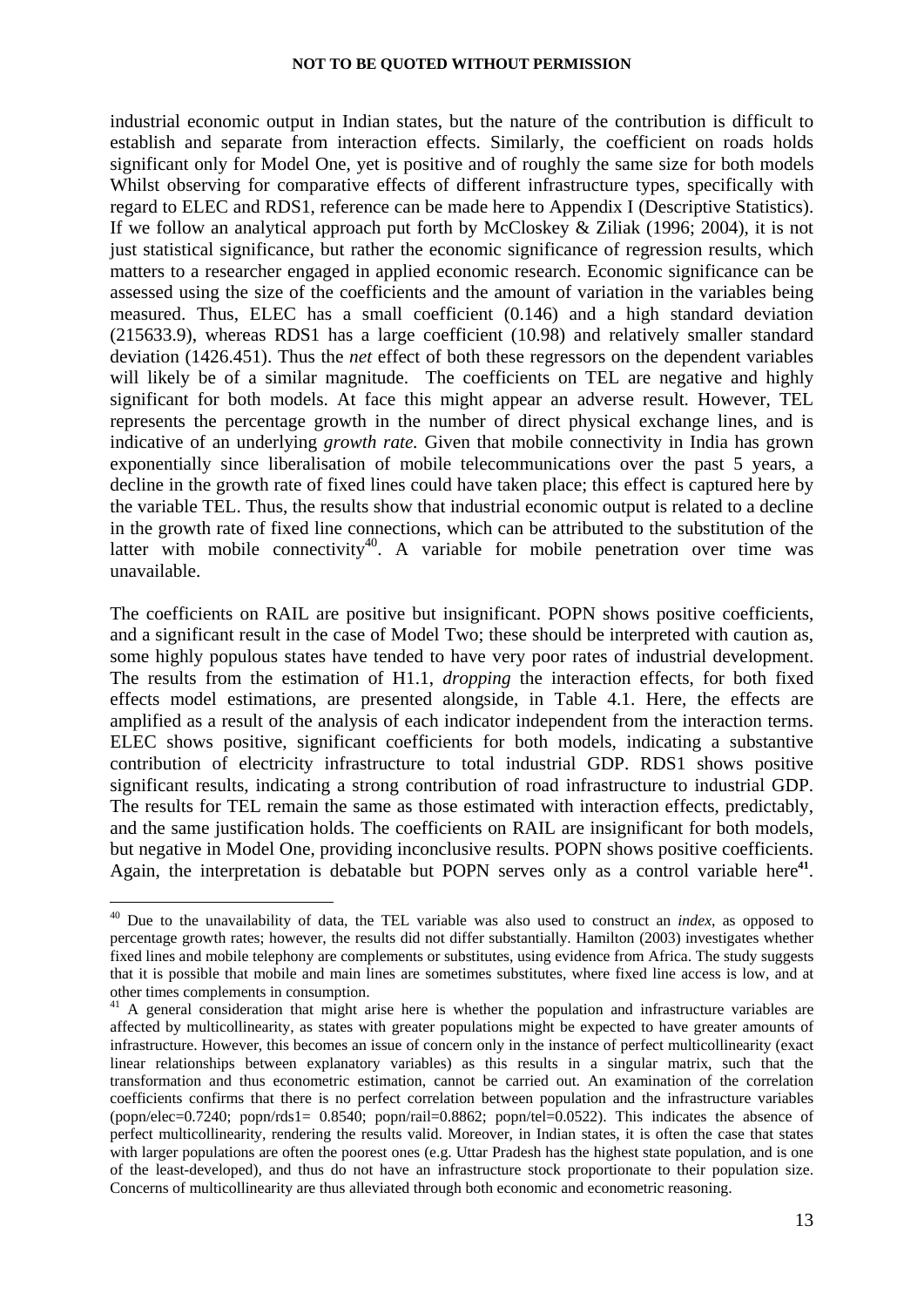Reviewing the results from both regressions on INDGDP1, it is possible that the negative coefficient on INTER1 could be partly explained by the negative coefficient on RAIL, thus strengthening the conclusion that electricity has a positive (and in most cases, significant) contribution to INDGDP1. Overall, the model fit is seen to be better for Model One, for estimations with and without the interaction effects, as indicated by the R statistics.

## **Industrial Economic Output Per Capita**

The model estimation for H1.2 is expressed in terms of the following fixed effects equation:

 $INDPC1_{it} = \alpha + \gamma_i + \beta_1 E LEC_{it} + \beta_2 RDS1_{it} + \beta_3 TEL_{it} + \beta_4 RAIL_{it} + \beta_5 INTER1_{it} +$  $\textit{INTER2}_{it} + \beta_{6}\textit{POPN}_{it} + \varepsilon_{it}$ ----------- (2)

This hypothesis is examined first with, and then without the interaction effects. The results from the estimation of H1.2, *with* the interaction effects are presented in Table 4.2. The coefficients on the interaction variables are negligible, indicating the absence of substantive influence on INDPC. INTER1 is significant for Model One, but has a negative, negligible coefficient. ELEC shows positive coefficients for both estimations, but holds significant to a moderate level only for Model One. The coefficients on road infrastructure are positive for both estimations, and significant for Model One. Thus, both ELEC and RDS1 show a positive contribution to INDPC, but to a nebulous extent.

|                  | Dependent variable. Fer Capita muustrial ODT (1857)<br><b>With Interaction Terms</b> |                  | <b>Without Interaction Terms</b> |                  |
|------------------|--------------------------------------------------------------------------------------|------------------|----------------------------------|------------------|
|                  | <b>Model One</b>                                                                     | <b>Model Two</b> | <b>Model One</b>                 | <b>Model Two</b> |
|                  | <b>INDPC</b>                                                                         | <b>INDPC</b>     | <b>INDPC</b>                     | <b>INDPC</b>     |
| <b>INTER1</b>    | $-0.00000127$                                                                        | $-0.000000604$   | Dropped                          | Dropped          |
|                  | (0.000000522)                                                                        | (0.00000107)     |                                  |                  |
| <b>INTER2</b>    | $-0.000000148$                                                                       | 2.07e-08         | Dropped                          | Dropped          |
|                  | (0.000000356)                                                                        | (0.000000913)    |                                  |                  |
| <b>ELEC</b>      | $0.00754***$                                                                         | 0.00382          | 0.000657                         | 0.000914         |
|                  | (0.00269)                                                                            | (0.00462)        | (0.000565)                       | (0.000708)       |
| <b>RDS1</b>      | $0.418*$                                                                             | 0.355            | $0.402***$                       | 0.337            |
|                  | (0.184)                                                                              | (0.424)          | (0.0963)                         | (0.204)          |
| <b>TEL</b>       | $-19.98***$                                                                          | $-16.70**$       | $-20.19***$                      | $-16.29$ **      |
|                  | (5.325)                                                                              | (4.995)          | (5.069)                          | (4.791)          |
| <b>RAIL</b>      | $0.527***$                                                                           | 0.227            | $0.288*$                         | 0.110            |
|                  | (0.188)                                                                              | (0.282)          | (0.143)                          | (0.221)          |
| <b>POPN</b>      | 39.73                                                                                | $-3.345$         | 29.49                            | $-1.049$         |
|                  | (38.70)                                                                              | (16.76)          | (34.80)                          | (15.98)          |
| $_{\rm cons}$    | $-251.2$                                                                             | $2345.3***$      | 1120.2                           | $2743.8***$      |
|                  | (1777.4)                                                                             | (799.3)          | (1454.7)                         | (583.8)          |
| $\boldsymbol{N}$ | 71                                                                                   | 62               | 71                               | 62               |
| $R^2$            | 0.562                                                                                |                  | 0.541                            |                  |
| adj. $R^2$       | 0.513                                                                                | 0.051            | 0.506                            | 0.066            |

| Table 4.2: Electricity Relative to Other Infrastructure Types |
|---------------------------------------------------------------|
| Dependent Variable: Per Capita Industrial GDP (Rs.)           |

Standard errors in parentheses;  $p < 0.05$ ,  $p < 0.01$ ,  $p < 0.001$ 

The results for TEL match up with those estimated for H1.1. The results from the estimation of H1.2, *dropping* the interaction effects, are presented in Table 4.2. ELEC shows relatively small and insignificant coefficients for both models, suggesting that it might not contribute much, in isolation, to industrial output per capita. The coefficient on roads is positive for both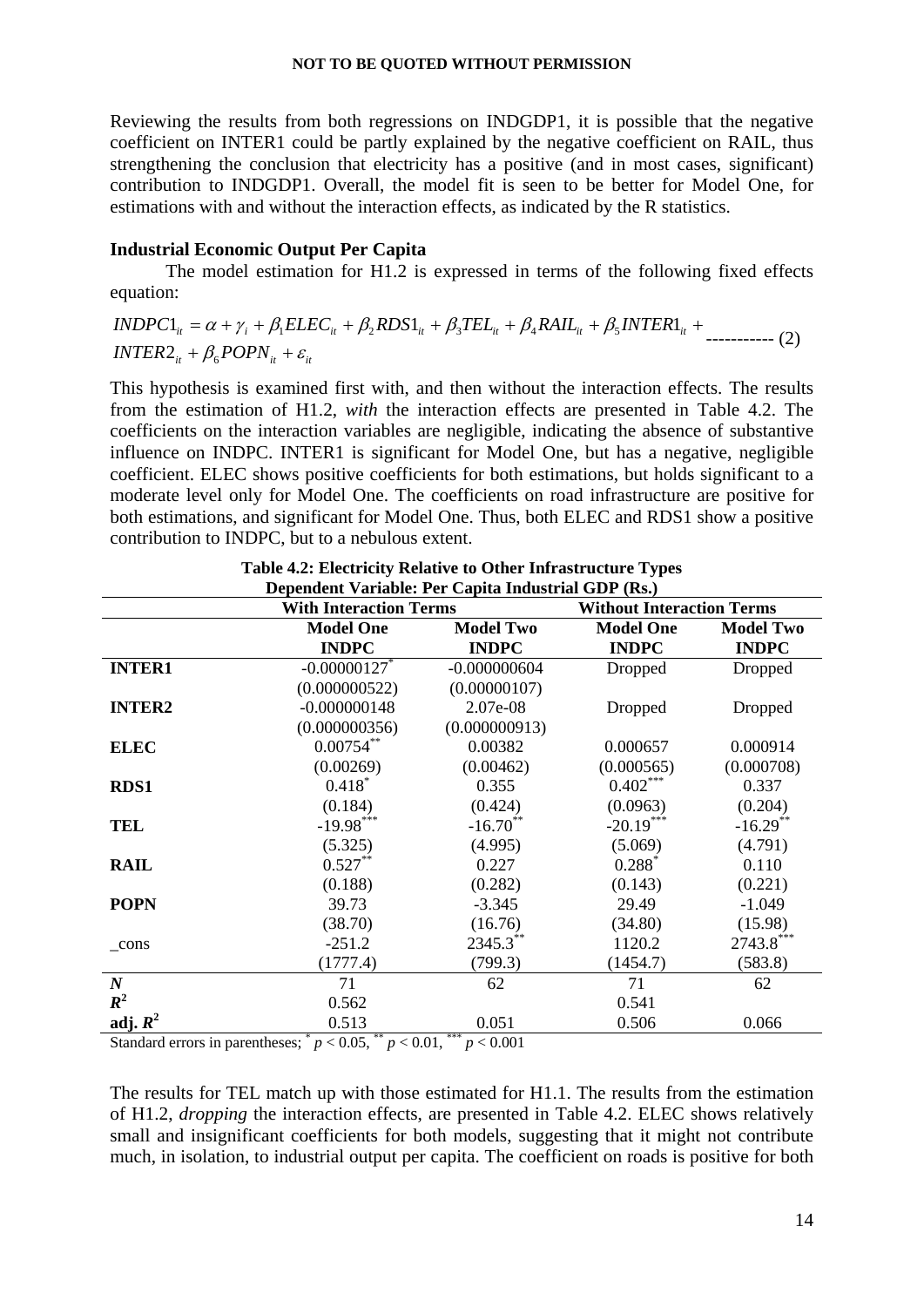estimations, but highly significant only for Model One. The results for TEL hold consistent, indicating that, as explained before, TEL is associated with higher industrial output per capita.





**Figure 4.2: Fractional Polynomial Prediction Plot for Road Infrastructure versus Total Industrial GDP** 

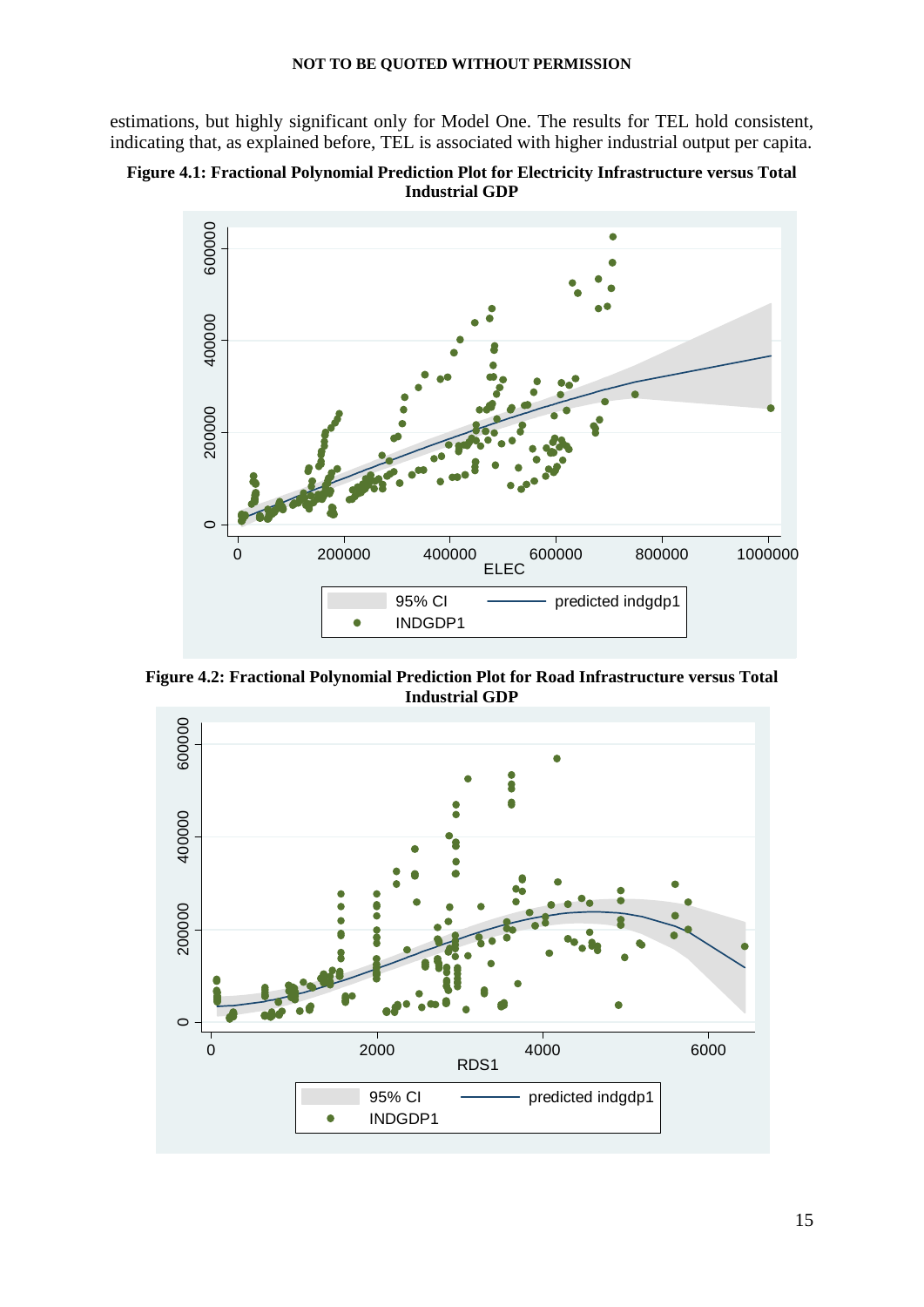**Figure 4.3: Fractional Polynomial Prediction Plot for Fixed Telecoms Infrastructure versus Total Industrial GDP** 



**Figure 4.4: Fractional Polynomial Prediction Plot for Rail Infrastructure versus Total Industrial GDP** 

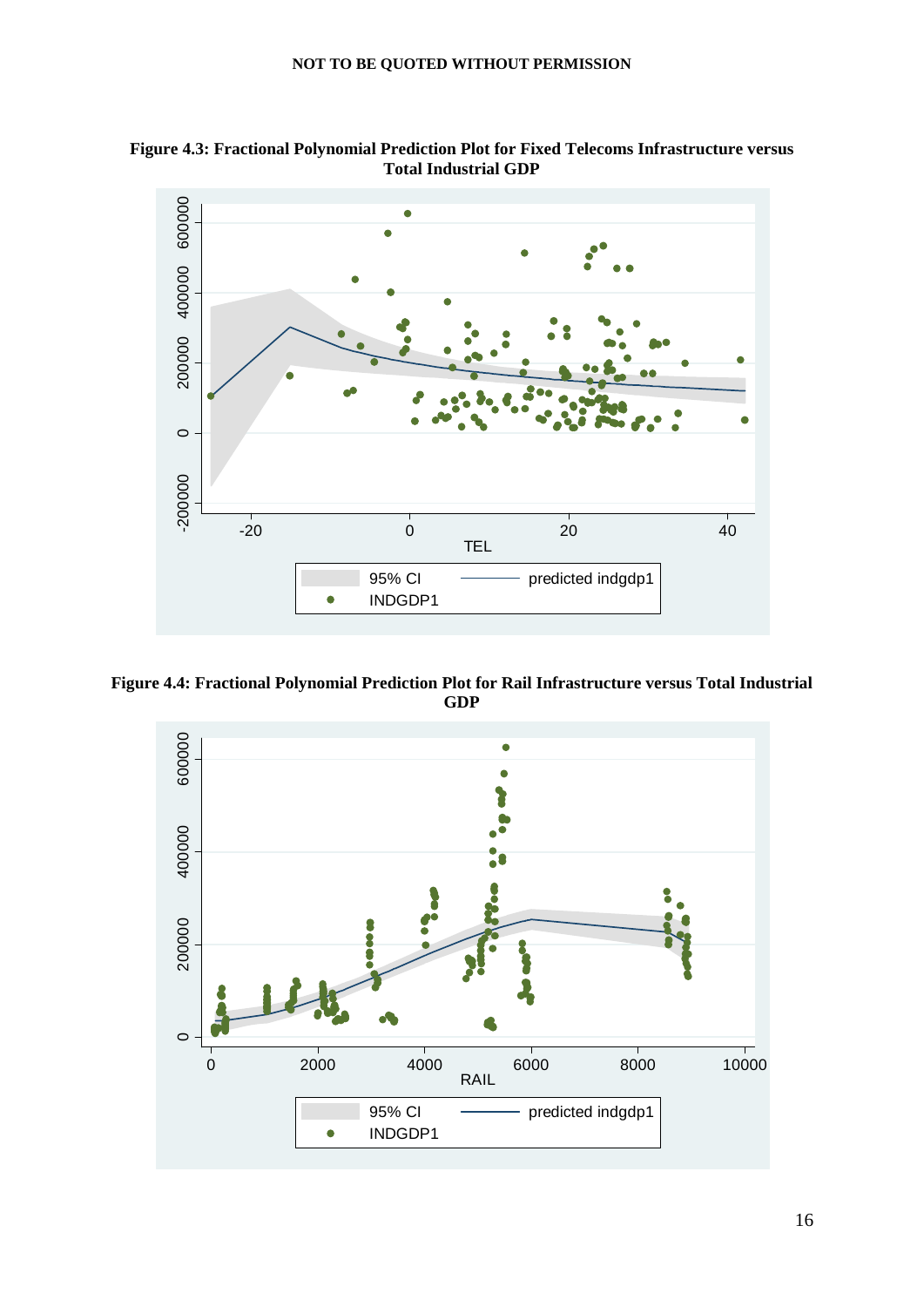RAIL shows a positive, significant coefficient for Model One. In the case of INDPC, Model One is found to explain a larger proportion of the associated impacts, as seen by the R statistics. Figures 4.1 to 4.4 depict fractional polynomial prediction plots of the relationship between each of the independent variables and total industrial GDP. Electricity demonstrates a strong positive relationship with total industrial GDP. The overall conclusions from H1 are that electricity has contributed substantially and significantly to total industrial output in Indian states. However, its contribution to industrial output per capita, appears mixed, and not as potent as telecoms or roads. A possible limitation of the above is that the variables used reflect the availability of electricity networks, rather than the level of electricity usage; and some states may have higher average consumption than others. However, suitable indicators for consumption levels were not available.

## **4.2 Efficiency Impacts of Reform**

This hypothesis is examined using equation (3) and a three-stage least squares method.

## *f (PLF+TDL+GRGEN) =f ( IPPS+REG+UNB+TAR+OPREG+DPVT+PRATIO1+ PRATIO2+PCGDP+HYDRO1) ------------------ (3)*

The equation has been specified in a multivariate form, which conditions the choice of technique within regression analysis. The justification relates to the dependent variables and to data limitations. Efficiency can be measured by both commercial and technical parameters. Data on commercial efficiency in India is incomplete and unreliable; in some instances, audits were carried out as late as  $2002^{42}$ . It is expected that commercial efficiency parameters will have improved post-reform, but data on the same was not available. Arguably, examining commercial efficiency would most easily set out the impacts of reform, as financial insolvency is widely perceived to have been the root of the crisis. However, due to the reasons mentioned above, the focus of the hypothesis is on technical efficiency and its associated impacts with commercial efficiency. Subsequently, technical efficiency parameters may be interrelated, and thus are expected to display certain interdependent relationships; thus, for instance, we could hypothesise an interdependent inverse relationship between PLF and GRGEN specifically in the presence of IPPs, and observe for the same in the analysis<sup>43</sup>. Thus, this hypothesis looks at the concept of technical efficiency in entirety. This property qualifies the multivariate specification, and helps to capture relationships that might be lost in individual specifications. Annual data are analysed for 18 Indian states, covering 17 years. The econometric results are presented in Table 4.3.

## **Plant Load Factor (PLF)**

Significant results are obtained for four variables. Unbundling (UNB) shows a positive, highly significant effect on PLF. The splitting of the sector leads to a fragmented structure, particularly in the initial stages. Thus, plants may be pressed to improve their PLF. This effect is substantive, as the coefficient on UNB is large. Tariff orders (TAR) have a positive, significant effect on PLF as cost-reflective tariffs encourage higher levels of PLF. Power shortages and subsidies have traditionally led industries to opt for more captive generation than would be economically justified. Thus, price corrections brought about by

<u>.</u>

<sup>&</sup>lt;sup>42</sup> Prior to the Delhi privatisations.

<sup>&</sup>lt;sup>43</sup> Higher levels of PLF relate to lower levels of GRGEN and vice versa, conditional upon the existence and extent of Independent Power Producers (IPPS). The presence of IPPS in a state augments GRGEN; thus, PLF levels, which have traditionally been lower than average across India, are expected to fall further, as a greater number of plants generate electricity to the system, easing up the pressure on individual plants to generate at full capacity. This relationship is counterintuitive to that expected in a conventional reform programme. However, as earlier, the Indian reform experience is distinctive, in that political economy has long influenced its direction and outcomes.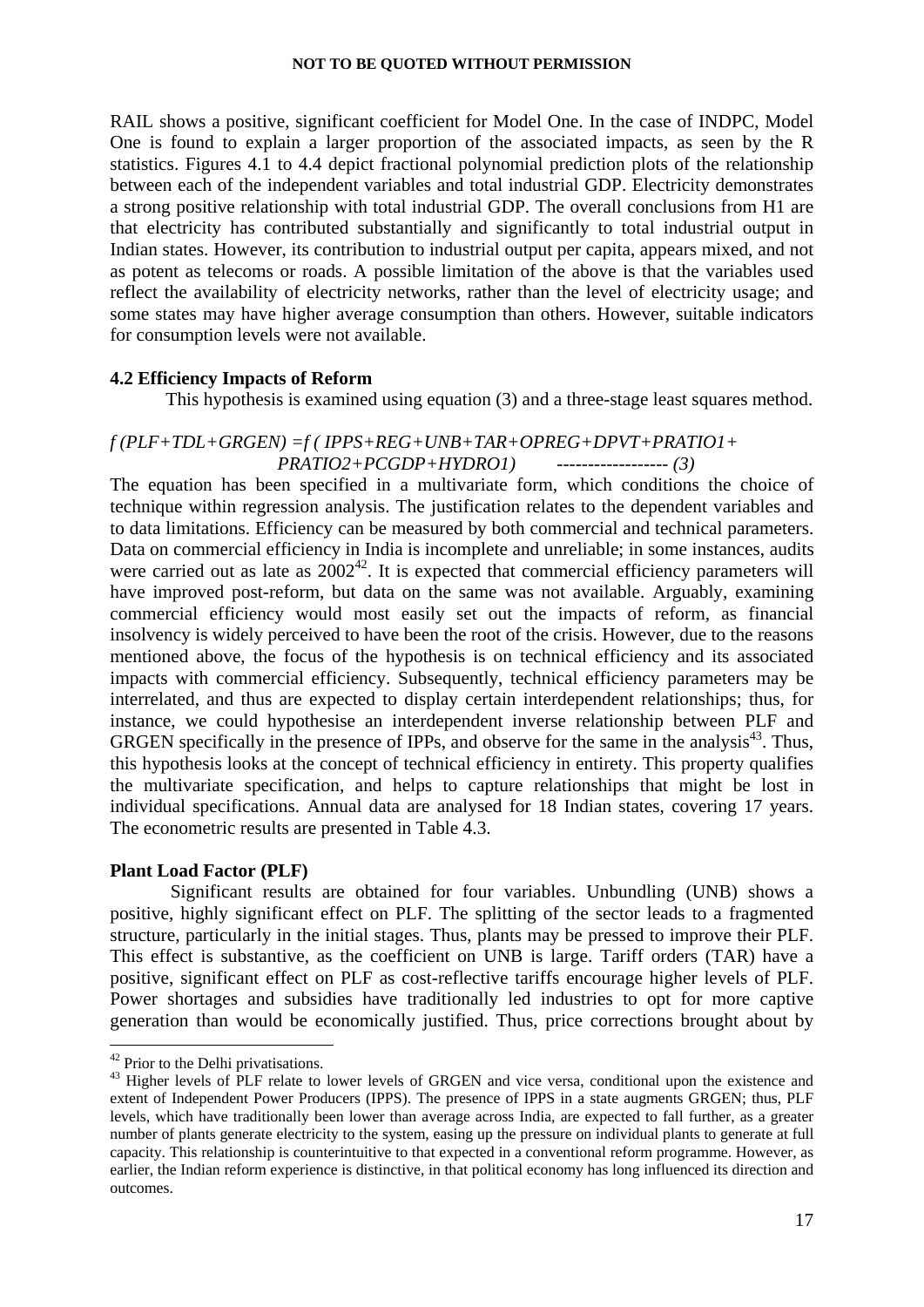TAR lead to lower prices for industrial consumers, who are drawn back to the state grid since off-grid options become uneconomical; thus the system is under pressure to improve PLF to meet demand. PRATIO2 has a positive, highly significant effect on PLF. A higher PRATIO2 indicates higher industrial prices, relative to lower agricultural prices, reflecting high crosssubsidisation<sup>44</sup>. The latter leads to high agricultural consumption, which puts pressure on plants to meet demand, thus PLF may increase. HYDRO1 has a negative, highly significant effect on PLF. Note that PLF only includes thermal generation. Hence, higher HYDRO1 leads to a lower PLF. Hydroelectricity is cheaper and more efficient to produce, and states with higher levels of HYDRO1 have an advantage over those without. Thus, PLF will be low as the pressure on the thermal system reduces.

#### **Transmission and Distribution (Energy) Losses (TDL)**

Four variables are significant. REG has a positive, highly significant coefficient on TDL. This is an expected result as initial reform measures tend to reveal previously hidden levels of network losses. Prior to reform, State Electricity Boards would often report losses clubbed with agricultural consumption, to hide true levels of losses. UNB has a positive, highly significant coefficient on TDL, again indicating that in initial reform stages, the sector has to contend with true losses that are revealed during restructuring. Again, DPVT has a positive, significant coefficient on TDL as true levels of losses are revealed in the initial stages of reform. Moreover, in distribution privatisations, the basis for awarding bids have been whether annual loss reduction targets match with those projected by government analyses. The Delhi privatisations were carried out on this basis in 2000, and required an audit to establish the actual levels of TDL. The private owners were expected to meet predetermined loss reduction targets in subsequent years. PRATIO2 has a negative, significant coefficient on TDL. A high PRATIO2 indicates high industrial prices relative to agricultural prices and cross-subsidisation. In such a situation, agricultural consumption increases to excessive levels. There may thus be a tendency for state-owned companies to include network losses with agricultural consumption to conceal inefficiencies in operations.

## **Gross Generation (GRGEN)**

1

IPPS shows a positive, significant coefficient on GRGEN as the introduction of IPPs adds to generation capacity. This could also be interpreted in relation to earlier results on PLF; IPPS leads to a lower PLF and a higher GRGEN, indicating a relationship between the two, because with the addition to generation capacity, availability of electricity in the system increases; thus, poorly maintained plants exhibit a low PLF because of too much 'downtime'. TAR shows a positive, highly significant coefficient on GRGEN. TAR lowers prices for industrial consumers, which could lead to a greater demand for grid-connected electricity from the industrial consumer segment, and hence GRGEN increases. DPVT shows a negative, significant coefficient on GRGEN indicating a reduction in generation whilst the system reconciles to supplying electricity in the restructured sector. PRATIO2 shows a positive, highly significant coefficient on GRGEN. This, a high PRATIO2 increases GRGEN. A high PRATIO2 indicates higher industrial prices relative to agricultural prices, and is thus reflective of higher cross-subsidies. This implies high agricultural consumption. GRGEN would thus have to increase to meet increased demand. HYDRO1, as expected, shows a

<sup>&</sup>lt;sup>44</sup> The average PRATIO2 was graphed over time, across the sample of states, against an index of industrial prices and an index of agricultural prices for the same sample (constructed from the argument. It was seen that industrial prices tended to rise at a higher rate than agricultural prices of electricity, and are thus the main driver of changes to PRATIO2.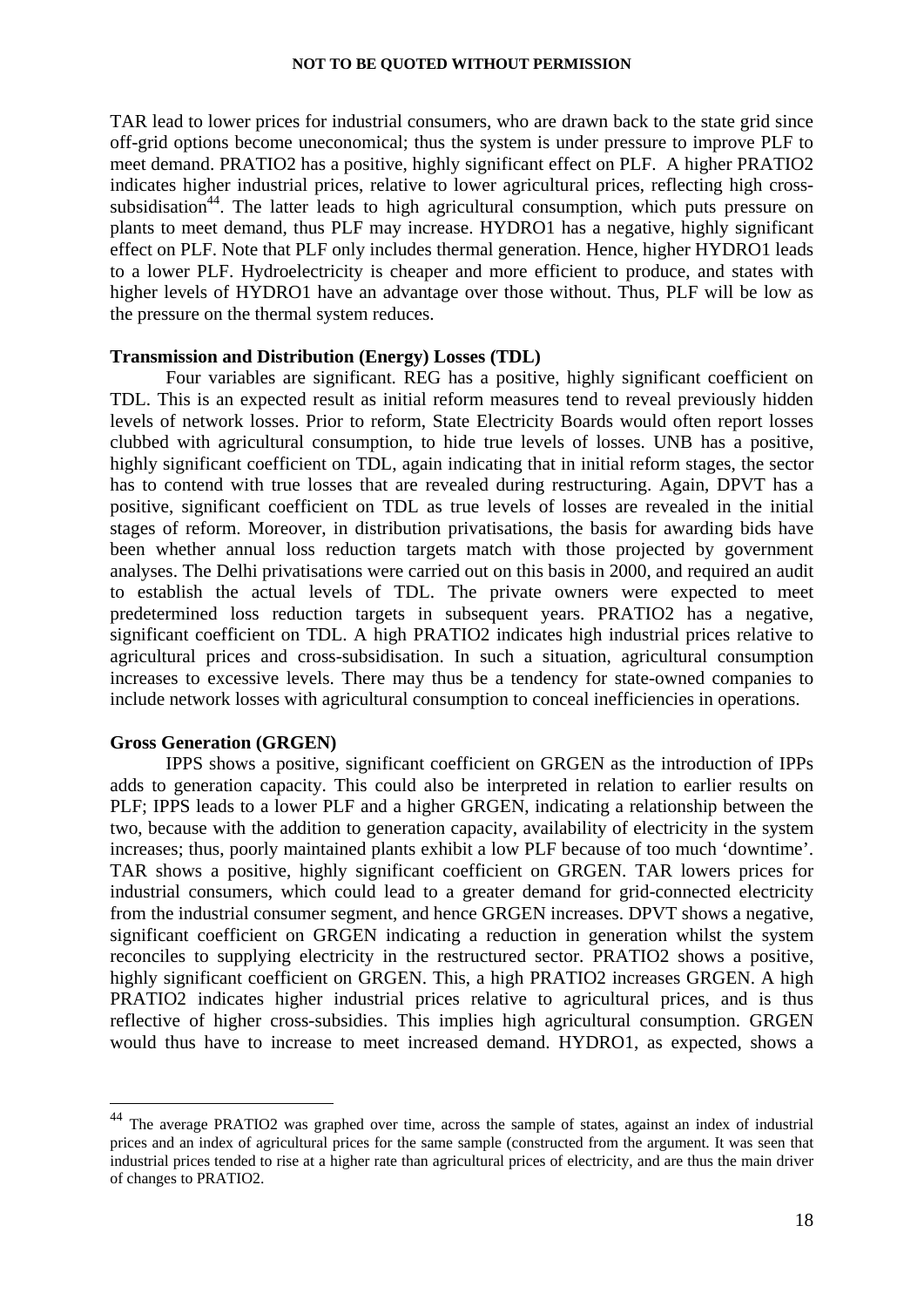negative and highly significant coefficient on GRGEN, indicating that states with higher levels of hydro will have lower levels of GRGEN (thermal).

Thus, some overall conclusions can be drawn. Almost all the measures of reforms have some implication for efficiency. For PLF, unbundling and the passing of tariff orders have the most significant impacts. For TDL, independent regulation, unbundling, and distribution privatisation have significant impacts. Finally, for GRGEN, the existence of IPPs, passing of tariff orders and distribution privatisation most significantly influence this variable. In India, the nature of the impact is highly influenced by the extent of cross-subsidisation. In the case of PLF, independent variables that lead to an increase in levels are taken to be a positive impact, provided the cross subsidies to agriculture (PRATIO2) are not exorbitant, as higher levels of PLF could be due to a load from increased agricultural consumption, often including wastage. In the case of GRGEN, reform measures that lead to higher generation would be a positive outcome, except in the instance of high cross-subsidies; in case of the latter, it is an indication of excessive agricultural demand. In case of TDL, a sign of workable reform is when previously hidden levels of losses come to light; hence, TDL should initially rise with reform; again, controlling for cross subsidies becomes essential, as high subsidies could induce companies to club losses with agricultural consumption.

|                  | (1)        | (2)                    | (3)                 |
|------------------|------------|------------------------|---------------------|
|                  | <b>PLF</b> | <b>TDL</b>             | <b>GRGEN</b>        |
| <b>IPPS</b>      | $-4.926$   | $-2.780$               | 3732.5 <sup>*</sup> |
|                  | (4.061)    | (1.448)                | (1777.9)            |
| <b>REG</b>       | $-0.663$   | $6.979***$             | 1142.9              |
|                  | (4.712)    | (1.481)                | (2362.4)            |
| <b>UNB</b>       | $26.25***$ | $7.753***$             | $-5315.6$           |
|                  | (4.989)    | (1.843)                | (3099.0)            |
| <b>TAR</b>       | $10.71^*$  | $-2.336$               | $8523.5***$         |
|                  | (5.082)    | (2.005)                | (2316.0)            |
| <b>OPREG</b>     | $-2.917$   | 0.504                  | 7128.0              |
|                  | (12.65)    | (4.577)                | (7416.1)            |
| <b>DPVT</b>      | $-15.52$   | 6.291                  | $-12040.6$          |
|                  | (10.93)    | (2.476)                | (5531.2)            |
| PRATIO1          | $-1.305$   | $-0.413$               | $-648.9$            |
|                  | (1.345)    | (0.522)                | (779.6)             |
| PRATIO2          | $0.397***$ | $-0.0488$ <sup>*</sup> | $91.19***$          |
|                  | (0.0872)   | (0.0204)               | (30.52)             |
| <b>PCGDP</b>     | 0.000598   | 0.0000323              | 0.440               |
|                  | (0.000341) | (0.000104)             | (0.234)             |
| HYDRO1           | $-0.147**$ | $-0.0299$              | $-99.17***$         |
|                  | (0.0477)   | (0.0206)               | (23.38)             |
| $\boldsymbol{N}$ | 245        |                        |                     |

| <b>Table 4.3: Efficiency Impacts of Electricity Sector Deregulation</b>                                                                                                                                                                                                                                                                                                            |  |
|------------------------------------------------------------------------------------------------------------------------------------------------------------------------------------------------------------------------------------------------------------------------------------------------------------------------------------------------------------------------------------|--|
| $\mathbf{r}_{\mathbf{d},\mathbf{d}}$ of $\mathbf{v}_{\mathbf{d},\mathbf{d}}$ of $\mathbf{r}_{\mathbf{d},\mathbf{d}}$ of $\mathbf{r}_{\mathbf{d},\mathbf{d}}$ of $\mathbf{r}_{\mathbf{d},\mathbf{d}}$ of $\mathbf{r}_{\mathbf{d},\mathbf{d}}$ of $\mathbf{r}_{\mathbf{d},\mathbf{d}}$ or $\mathbf{r}_{\mathbf{d},\mathbf{d}}$ or $\mathbf{r}_{\mathbf{d},\mathbf{d}}$ or $\mathbf{$ |  |

Standard errors in parentheses  $p < 0.05$ ,  $\binom{4}{3}$   $p < 0.01$ ,  $\binom{4}{3}$   $p < 0.001$ 

Some final conclusions for the above hypothesis may be stated as follows. First, the time lag between implementation of reforms and their outcome seems to be the shortest for PLF; this is followed by GRGEN, and finally, by TDL. Increasing the PLF by itself is unsustainable, as, assuming plants attain their highest possible levels of PLF, there will still be a need to increase generation beyond this threshold to keep up with rising demand. Thus, measures encouraging GRGEN should be carried out in line with demand projections. TDL will require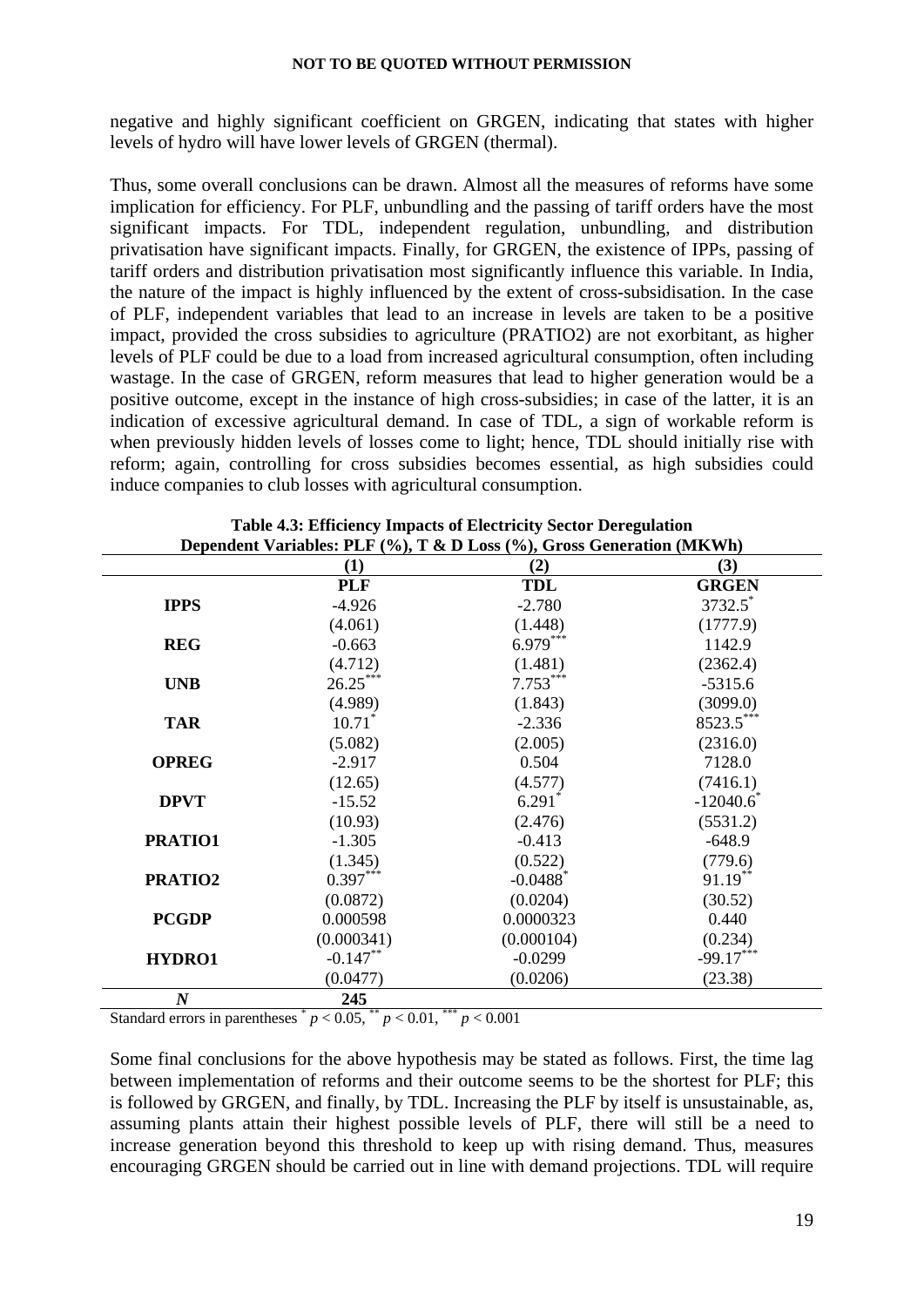a time lag to attain economic sustainability, as a reform reveals true levels of losses in the early stages. All of the above suggests that states which have not only implemented greater measures of reform, but have implemented these *early on*, should have experienced substantive efficiency improvements. This has been exhibited in the state of Andhra Pradesh, where reforms were implemented from 1998 onwards, and levels of TDL have been reduced to 18% from around 30%. Thus, TDL might also be viewed as a long-term indicator of the efficiency impact of deregulation. The measures that affect TDL most significantly are, REG, UNB, and DPVT (or equivalent measures). It follows that the net impact could be that a state which implements a reform halfway, might end up worse off than a state that implements reform to near-completion, in terms of efficiency. This is because levels of TDL would stabilise only through long-term initiatives. As a chronic energy deficit exists across India, efficiency improvements can reduce wastage and technical losses, and could, alongside addition to installed capacity, and reduce the deficit. In light of the long lag times required to bring new capacity into the system, efficiency improvements could contribute significantly to managing short term peak demand.

#### **4.4 The Price Impacts of Reform**

Price by itself is a complex construct in the Indian scenario, going beyond economic principles, and involving socio-political elements. Data on average prices was available for 19 states and for 19 years (1986–2005), with missing values. Data on industrial prices was available for 19 states and 16 years (1990-2006). Price would tend to be influenced not just by reform measures and suitable controls, but also by its past values. A dynamic specification is thus used to explore price impacts. Moreover, using a lagged value of the dependent variable would also account for the effects of omitted variables. The model estimation used is a Bias-Corrected Least Squares Dummy Variables (LSDVC) model, as this is deemed most appropriate for this analysis. The main assumption of the LSDVC model is the exogeneity of the regressor variables. As the regressors here are a set of measures that are introduced in a logical sequence at different times, and control variables that are *per se* independent of reform measures, this assumption can be considered fulfilled. The estimation is carried out using all three options for initialising the bias correction; thus, results using the Anderson-Hsiao (AH), Arellano-Bond (AB) and Blundell-Bond (BB) estimators for bias-corrections are presented. The reporting of all three options also helps check the consistency of results.

#### **Average Price of Electricity**

This sub-hypothesis was thus examined in a dynamic panel data specification with an equation of the following form:

# $PRICE_{ii} = \gamma L.PRICE_{ii-1} + X_{ii}\beta + \eta_i + \varepsilon_{ii}$  ------------------ (4)

γ represents the coefficient and the lagged value of PRICE;  $X_i$ β represents a vector of coefficients and independent variables; these include the dummy variables for the six main reform measures, and a control variable, namely PCGDP;  $\eta_i$  is the individual effect representing the unobserved heterogeneity in cross sections;  $\varepsilon_{it}$  is the error term. HYDRO1 is not explicitly used as a control, to avoid undue stress on the dataset; as it can influence the extent to which a reform is undertaken, it is considered embodied in the set of reform indicators. The effect of HYDRO1 may also be captured in the lagged value of PRICE. The results from the LSDVC estimations are presented in Table 4.4. Test results relevant to the estimators showed no second order correlation; the Sargan test showed that the estimations were not robust, yet not weakened by too many instruments. L.PRICE has a positive, significant coefficient. IPPS, although insignificant, shows a positive coefficient across all three estimations. This is in conformity with the fact that electricity sold by IPPs has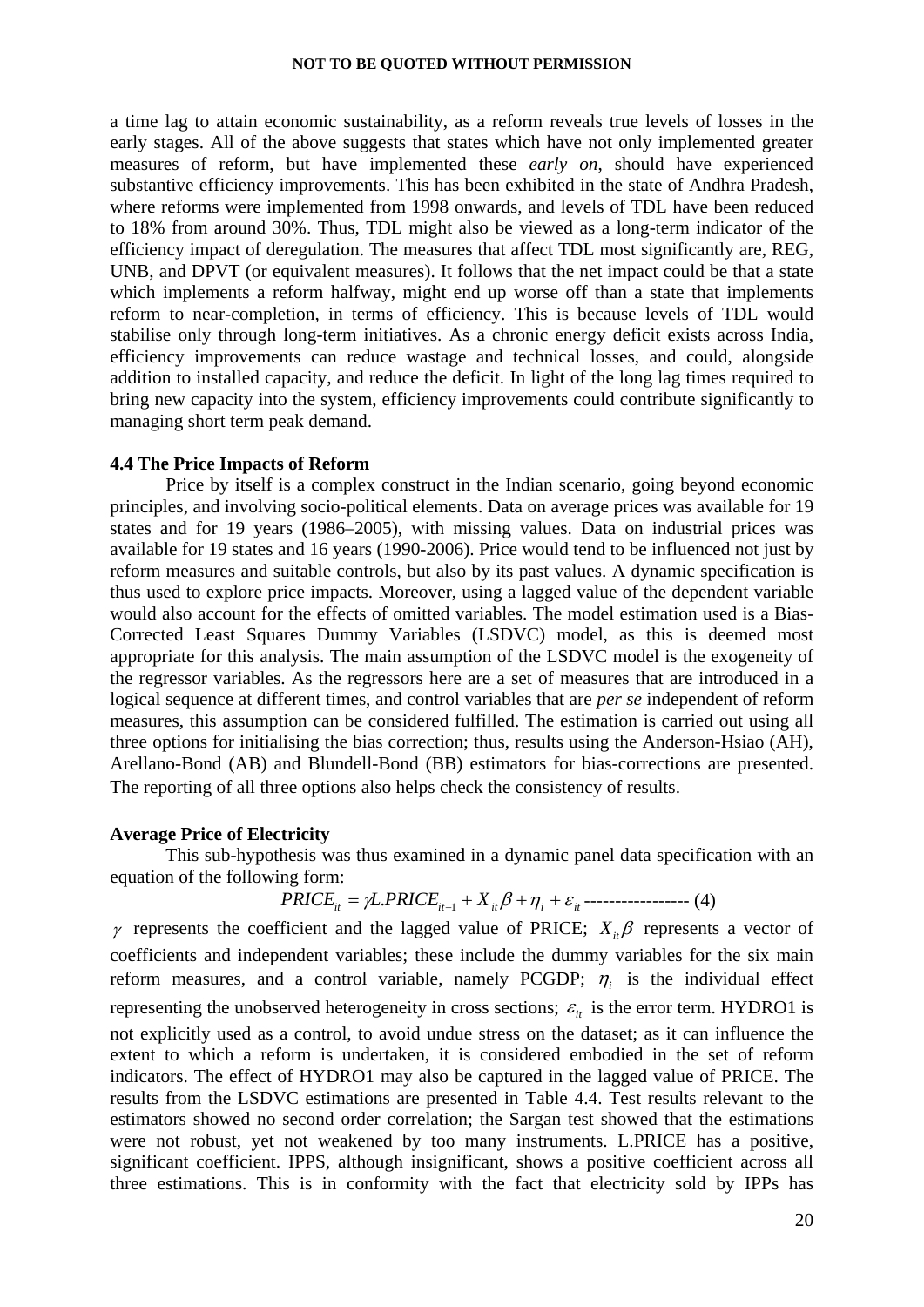historically been at very high rates, based on Power Purchase Agreements entered into by state governments, to assure investors of a return. These mechanisms have included a guaranteed 16% return on equity, and later, a fixed and variable cost recovery arrangement. PCGDP shows a positive coefficient across all three estimations, but it is significant at the 10% level for the AH and BB estimators, and at the 5% level for the AB estimator. This result indicates that richer states have higher prices.

Moreover, average prices encompass several consumer segments, and the price increase might come from any one or more of them. One possibility is that PCGDP reflects the purchasing power of a state's population and ability to pay cost-reflective tariffs. The latter could thus have an effect on electricity prices. REG and UNB show positive but insignificant coefficients across all three estimations. As average prices encompass several segments of pricing, these two measures, being in the initial stages of reform, may not be sufficient to influence an immediate decline. Moreover, any reduction in prices of a specific consumer segment would have to be substantially strong to bring about a notable decline in the average electricity price.

|                  | Dependent Variable: Average Price (Rs. per unit) |                  |                    |
|------------------|--------------------------------------------------|------------------|--------------------|
|                  | <b>Model One</b>                                 | <b>Model Two</b> | <b>Model Three</b> |
|                  | Anderson-Hsiao                                   | Arellano-Bond    | Blundell-Bond      |
|                  | <b>PRICE</b>                                     | <b>PRICE</b>     | <b>PRICE</b>       |
| <b>L.PRICE</b>   | $0.827***$                                       | $0.788***$       | $0.831***$         |
|                  | (0.0666)                                         | (0.0533)         | (0.0464)           |
| <b>IPPS</b>      | 0.0148                                           | 0.0128           | 0.0196             |
|                  | (0.0320)                                         | (0.0272)         | (0.0293)           |
| <b>REG</b>       | 0.0319                                           | 0.0253           | 0.0194             |
|                  | (0.0352)                                         | (0.0330)         | (0.0328)           |
| <b>UNB</b>       | 0.0546                                           | 0.0555           | 0.0556             |
|                  | (0.0439)                                         | (0.0390)         | (0.0405)           |
| <b>TAR</b>       | $-0.00951$                                       | $-0.0104$        | $-0.00684$         |
|                  | (0.0381)                                         | (0.0363)         | (0.0367)           |
| <b>OPREG</b>     | $-0.0671$                                        | $-0.0763$        | $-0.0705$          |
|                  | (0.0780)                                         | (0.0764)         | (0.0766)           |
| <b>DPVT</b>      | $-0.0747$                                        | $-0.0257$        | $-0.0570$          |
|                  | (0.0682)                                         | (0.0588)         | (0.0598)           |
| <b>PCGDP</b>     | $0.0000108^{++}$                                 | 0.0000114        | $0.0000106^{++}$   |
|                  | (0.00000660)                                     | (0.00000566)     | (0.00000563)       |
| $\boldsymbol{N}$ | 321                                              | 321              | 321                |

| Table 4.4: The Price Impacts of Deregulation I: Average Price of Electricity- |
|-------------------------------------------------------------------------------|
| <b>Estimation using Bias-Corrected LSDV Models</b>                            |
| $\mathbf{n}$ is in the $\mathbf{n}$ is the $\mathbf{n}$                       |

Standard errors in parentheses;  $^{++}p < 0.10^{+*}p < 0.05$ ,  $^{**}p < 0.01$ ,  $^{***}p < 0.001$ 

#### **Average Industrial Price of Electricity**

 As discussed earlier, the average price is a difficult variable with which to unravel the impacts of deregulation. Thus, it was deemed necessary to examine the same hypothesis for the average *industrial* price, in order to discern an impact. Again, a dynamic panel specification is used; the dependent variable is industrial price.

$$
INPRICE_{it} = \gamma L. INPRICE_{it-1} + X_{it} \beta + \eta_i + \varepsilon_{it} \qquad \qquad \text{---}
$$

The results are presented in Table 4.5, and results are significant for most variables. The Arellano-Bond estimation shows no second order correlation, and the Sargan test of overidentifying restrictions for both estimations indicates that the estimations are not robust, but not weakened by too many instruments. However, the presence of second order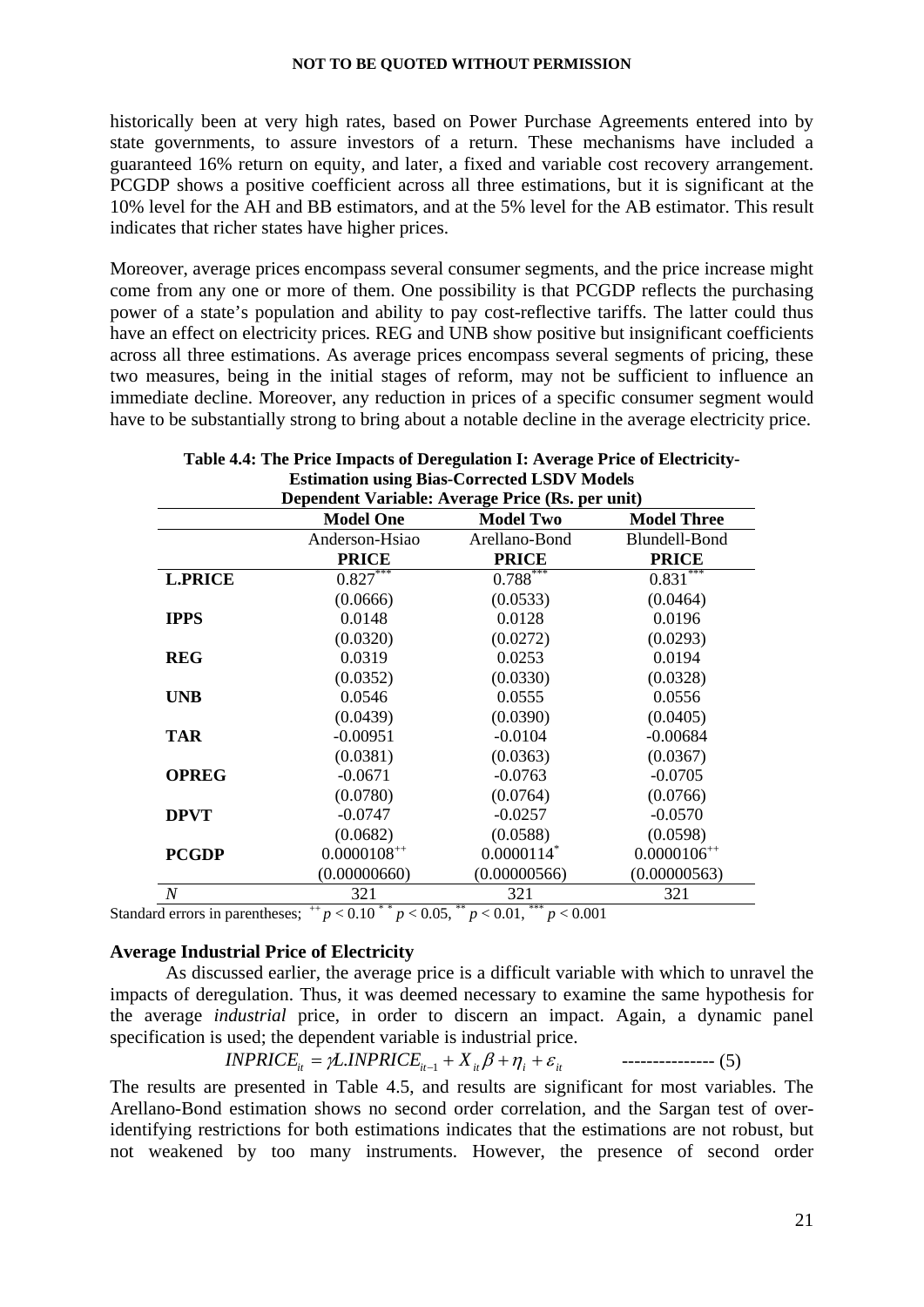autocorrelation is detected for the Blundell-Bond estimator, and thus the results from the same might not be accurate. They are however, broadly in line with the other two models.

The coefficients on L.INPRICE are positive and significant across all three estimations. REG shows a positive, significant coefficient across all three estimations (but at the 10% level for Blundell Bond), implying that the establishment of a regulator increases industrial prices. In developing countries, true levels of price distortions tend to be revealed during initial reform. REG precedes restructuring, and thus the impact on prices might not be immediate. TAR shows a negative, significant coefficient across all estimations, in line with theorised impacts, namely, that the passing of tariff orders leads to lower industrial prices, as this measure is aimed at rationalising prices. OPREG shows a negative coefficient, significant at 10% for two out of three estimations. This is an expected result; OPREG indicates the presence of Open Access to the grid, and is meant to facilitate competitiveness in supply, especially for industrial consumers. Thus, it should lead to lower industrial prices. Finally, PCGDP shows a positive and significant coefficient for two out of three estimations; this can be interpreted as richer states having higher demand, and thus relatively higher industrial prices, although these might still be competitive. In this case PCGDP is mainly an indicator of demand-driven influence on the industrial price.

|                  |                       | <b>ESUMATION USING DIAS-COLLUCTURE ESD V MOULES</b> |                       |
|------------------|-----------------------|-----------------------------------------------------|-----------------------|
|                  |                       | Dependent Variable: Industrial Price (Rs. per unit) |                       |
|                  | <b>Model One</b>      | <b>Model Two</b>                                    | <b>Model Three</b>    |
|                  | Anderson-Hsiao        | Arellano-Bond                                       | <b>Blundell-Bond</b>  |
|                  | <b>INPRICE</b>        | <b>INPRICE</b>                                      | <b>INPRICE</b>        |
| <b>L.INPRICE</b> | $0.554***$            | $0.513***$                                          | $0.606***$            |
|                  | (0.0800)              | (0.0675)                                            | (0.0612)              |
| <b>IPPS</b>      | 0.0984                | 0.0901                                              | 0.0982                |
|                  | (0.105)               | (0.0876)                                            | (0.0935)              |
| <b>REG</b>       | $0.199*$              | $0.199*$                                            | $0.161^{++}$          |
|                  | (0.0867)              | (0.0901)                                            | (0.0927)              |
| <b>UNB</b>       | 0.0167                | 0.0310                                              | 0.0395                |
|                  | (0.108)               | (0.107)                                             | (0.113)               |
| <b>TAR</b>       | $-0.234$ <sup>*</sup> | $-0.222$ <sup>*</sup>                               | $-0.229$ <sup>*</sup> |
|                  | (0.101)               | (0.0973)                                            | (0.100)               |
| <b>OPREG</b>     | $-0.344$              | $-0.354^{++}$                                       | $-0.317^{++}$         |
|                  | (0.237)               | (0.190)                                             | (0.197)               |
| <b>DPVT</b>      | $-0.00399$            | 0.0336                                              | $-0.00508$            |
|                  | (0.185)               | (0.159)                                             | (0.171)               |
| <b>PCGDP</b>     | 0.0000297             | 0.0000354                                           | $0.0000303^{++}$      |
|                  | (0.0000262)           | (0.0000177)                                         | (0.0000187)           |
| $\boldsymbol{N}$ | 260                   | 260                                                 | 260                   |

| Table 4.5: The Price Impacts of Deregulation II: Industrial Price of Electricity- |
|-----------------------------------------------------------------------------------|
| <b>Estimation using Bias-Corrected LSDV Models</b>                                |

Standard errors in parentheses;  $^{++}p < 0.10^{+}p < 0.05$ ,  $^{**}p < 0.01$ ,  $^{***}p < 0.001$ 

Figures 4.5 and 4.6 depict fracpoly plots of the relationship between average price and the reform index, and industrial price and the reform index, respectively. The average price shows a stabilising trend, and the industrial price shows a declining trend, with every successive higher score. Several conclusions can be drawn here. As expected, the impact of reforms on average price is difficult to discern, as there are presumably many other factors, including non-economic ones, which influence their direction and magnitude. The results for H3.1 support this view; the lag of electricity prices would, as explained earlier, account for the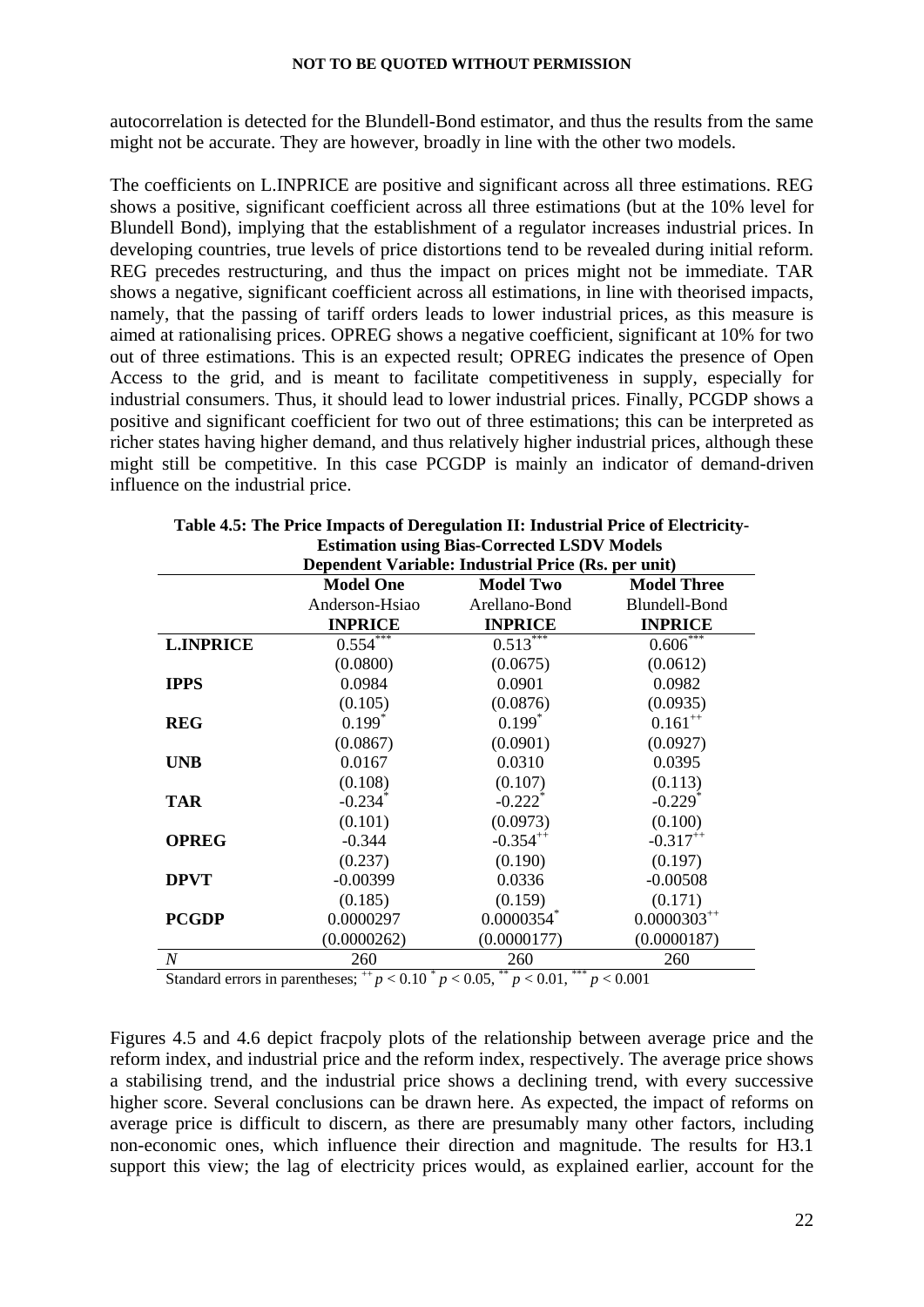influence of omitted variables, and the results show a positive significant coefficient for L.PRICE.





**Figure 4.6: Fractional Polynomial Prediction Plot: Industrial Electricity Price versus Reform Index** 

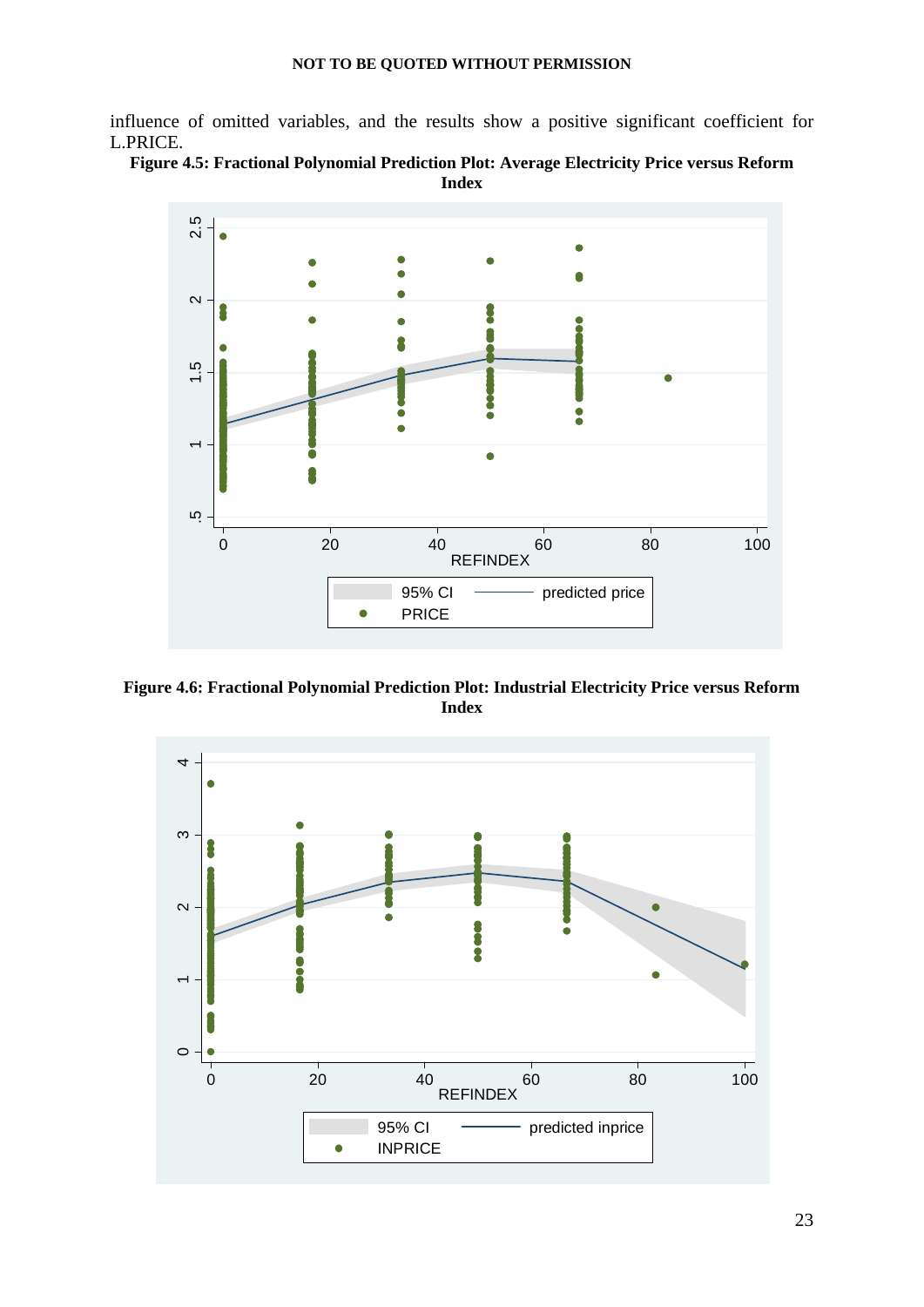Moreover, PCGDP shows the other significant (and positive) coefficient on electricity price, indicating that richer states demonstrate a substantial influence on prices. These results are consistent across all estimations. The impact of reforms on industrial prices is easier to establish, as carried out in H3.2. The overall conclusion that can be drawn from the analysis of H3.2 is that the impact on industrial prices seems to occur only with the implementation of the measures of reform that fall in the latter half of the reform sequence, such as TAR, OPREG and DPVT. This is again, demonstrated by the prediction plots for industrial electricity price. Thus, a halfway reform may proliferate a trend of increasing prices for industry.

#### **4.5 The Pricing Impacts of Reform**

In addition to price, it is important to explore the impact of electricity sector reforms on *pricing* to determine whether the price impacts on price are reflective of changes in relative prices. Moreover, the pricing mechanism in India is distinctive to other countries, and is influenced by state specific socio-political factors. In fact, one of the original aims of electricity reforms was to bring about a correction in distorted pricing practices for electricity, as the financial health of the sector is closely tied to this. Two sub-hypotheses are formulated and examined. The first models this impact using PRATIO1; the second utilises the same concept for the dependent variable PRATIO2. Data for both cover 19 states and 16 years (1990-2006). The latter is also meant to be an indicator of cross-subsidies in Indian states. The same regression techniques are used here as in H3.

#### **Ratio of Industrial to Domestic Prices**

The ratio of industrial to domestic prices is a conventional indicator of the effectiveness of a reform programme, especially in developed countries, before reforms, since industries tend to subsidise residential consumers in these countries. Thus, ideally, the ratio should come down with the implementation of reforms. In India, the extent of crosssubsidisation by the industrial consumer segment to the domestic consumer segment is not as clearly defined or to the same extent as the cross-subsidy from industry to agriculture. The model specification, conceptually similar to H3, is defined in the following equation:

**PRATIONAL**<sub>it</sub> = 
$$
\gamma L.PRATIO1_{it-1} + X_{it}\beta + \eta_i + \varepsilon_{it}
$$
-----(6)

 $X_i$ β represents a vector of coefficients and independent variables; these include the six measures of an electricity deregulation programme and a control variable, namely PCGDP. HYDRO1 is not used as a control; as its effect is embodied in the set of reform indicators. The results from all three LSDVC estimations are presented in Table 4.6. There is no first or second order autocorrelation, and the Sargan test statistic is insignificant in all cases, indicating that the model estimations do not use an inordinately large number of instruments.

TAR shows a negative coefficient, significant at the 10% level for all estimations, implying that the implementation of a policy on regular tariff orders leads to a reduction in PRATIO1. This is expected, as tariff orders are aimed at bringing about corrections in pricing. PCGDP shows a negligible positive coefficient, significant at the 10% level only for the AH estimation. IPPS, REG and UNB show negative but insignificant coefficients across all estimations. OPREG shows a positive but insignificant coefficient, implying a marginal rise in PRATIO1. These results must be interpreted in the context of the extent of subsidy to the domestic consumers, and the party that bears this subsidy, which in the cases of many states, may not be industry, but the state government. Moreover, the extent of subsidy to the domestic segment is presumably far lesser than agriculture, and might be sustained at consistent levels over time, in comparison to cross-subsidies to agriculture, which tend to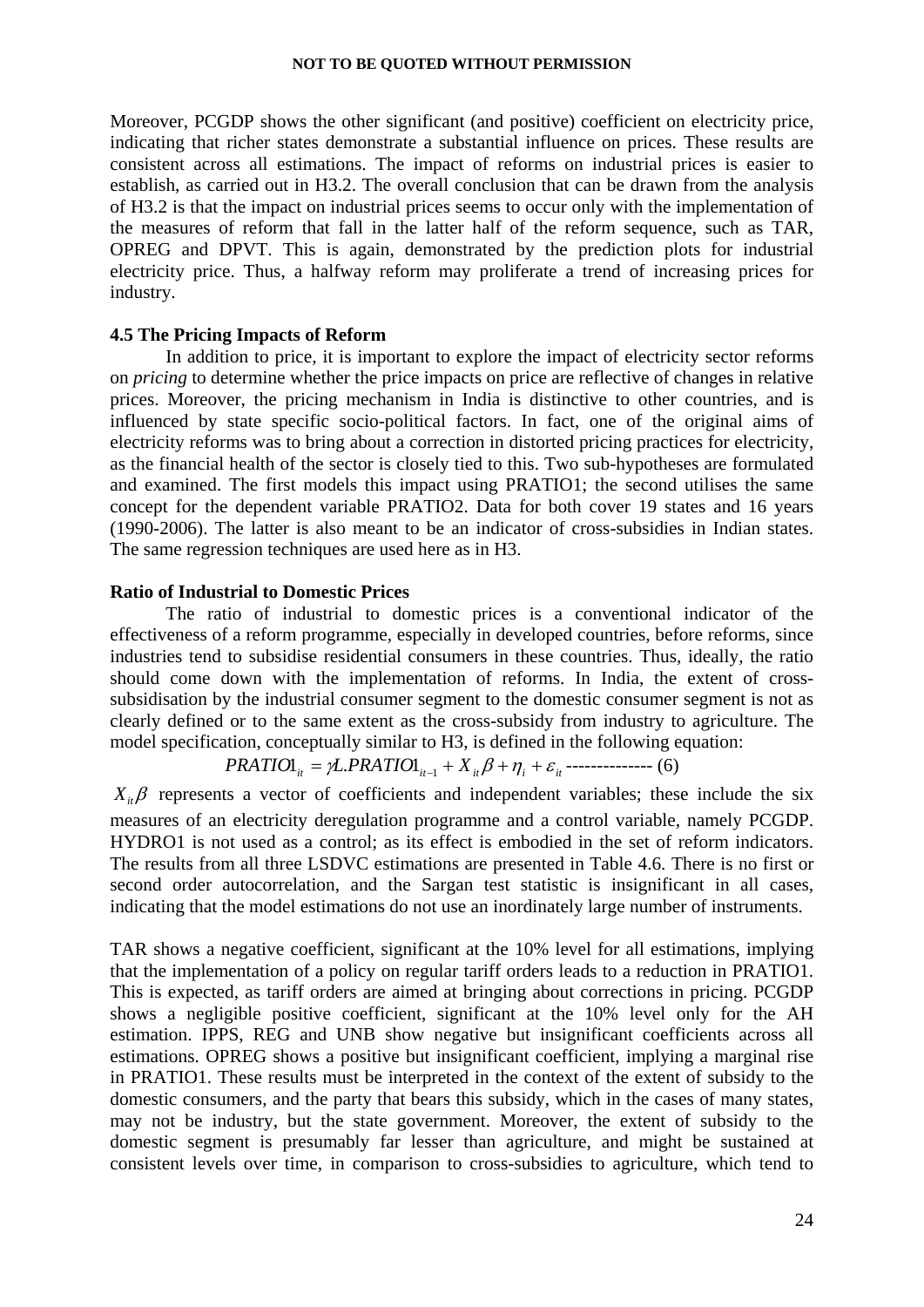swing between zero and flat rates, depending on the political situation. Thus, to reiterate, the effect on PRATIO1 might not be as relevant in the Indian context, as compared to PRATIO2.

| <b>Dependent Variable: Ratio of Industrial to Domestic Price</b> |                  |                  |                    |  |
|------------------------------------------------------------------|------------------|------------------|--------------------|--|
|                                                                  | <b>Model One</b> | <b>Model Two</b> | <b>Model Three</b> |  |
|                                                                  | Anderson-Hsiao   | Arellano-Bond    | Blundell-Bond      |  |
|                                                                  | <b>PRICE</b>     | <b>PRICE</b>     | <b>PRICE</b>       |  |
| <b>L.PRATIO1</b>                                                 | $0.139^{++}$     | $0.111^{++}$     | $0.173*$           |  |
|                                                                  | (0.0729)         | (0.0702)         | (0.0702)           |  |
| <b>IPPS</b>                                                      | $-0.244$         | $-0.241$         | $-0.276$           |  |
|                                                                  | (0.237)          | (0.227)          | (0.265)            |  |
| <b>REG</b>                                                       | $-0.0160$        | $-0.0100$        | $-0.0489$          |  |
|                                                                  | (0.262)          | (0.251)          | (0.279)            |  |
| <b>UNB</b>                                                       | $-0.128$         | $-0.107$         | $-0.108$           |  |
|                                                                  | (0.270)          | (0.262)          | (0.298)            |  |
| <b>TAR</b>                                                       | $-0.496^{++}$    | $-0.473^{++}$    | $-0.459^{++}$      |  |
|                                                                  | (0.256)          | (0.248)          | (0.279)            |  |
| <b>OPREG</b>                                                     | 0.0926           | 0.101            | 0.135              |  |
|                                                                  | (0.521)          | (0.504)          | (0.569)            |  |
| <b>DPVT</b>                                                      | $-0.0999$        | $-0.157$         | $-0.0975$          |  |
|                                                                  | (0.618)          | (0.602)          | (0.697)            |  |
| <b>PCGDP</b>                                                     | $0.0000368^{++}$ | 0.0000416        | 0.0000298          |  |
|                                                                  | (0.0000555)      | (0.0000533)      | (0.0000625)        |  |
| $\boldsymbol{N}$                                                 | 258              | 258              | 258                |  |

| Table 4.6: The Pricing Impacts of Deregulation I: Ratio of Industrial to Domestic Prices- |
|-------------------------------------------------------------------------------------------|
| <b>Estimation using Bias-Corrected LSDV Models</b>                                        |
|                                                                                           |

#### **Ratio of Industrial to Agricultural Prices**

This sub-hypothesis attempts to determine the impact of reforms on cross-subsidies that flow from industry to agriculture. Ideally, the ratio should decrease with the implementation of reforms. This is an important part of reform, as it leads to several knock-on effects; the reduction of subsidies leads to corrections in pricing, and places a marginal value on electricity for agriculturalists, curbing wastages by the latter. It also has a bearing on the financial health of the sector, and is linked with commercial and technical loss reduction. The model specification is as follows:

$$
PRATIO2_{it} = \gamma L.PRATIO2_{it} + X_{it}\beta + \eta_i + \varepsilon_{it}
$$
-----(7)

 $X_i$ β represents a vector of coefficients and independent variables; these include the six main measures of an electricity deregulation programme, and PCGDP as a control variable,;  $\eta_i$  is the individual effect; and,  $\varepsilon$ <sub>*i*</sub> represents the error term. The results are presented in Table 4.7. The Arellano-Bond estimation shows second order autocorrelation, making its results questionable. However, the Blundell-Bond estimation reports a Sargan test statistic that is 'not robust, yet not weakened by too many instruments', making its results valid, along with the Andersen-Hsiao estimation. As expected, L.PRATIO2 shows a positive significant coefficient for all estimations. UNB shows a negative and significant coefficient for all three estimations, indicating a reduction in PRATIO2. UNB leads to the separation of the competitive segments in the sector, namely, generation and distribution, from its monopoly segment, transmission. Moreover, distribution is usually undertaken by companies that serve specifically allotted areas of the state. Thus, an element of transparency is immediately injected into the operations of the distribution sector. This separation would presumably make it easier for distribution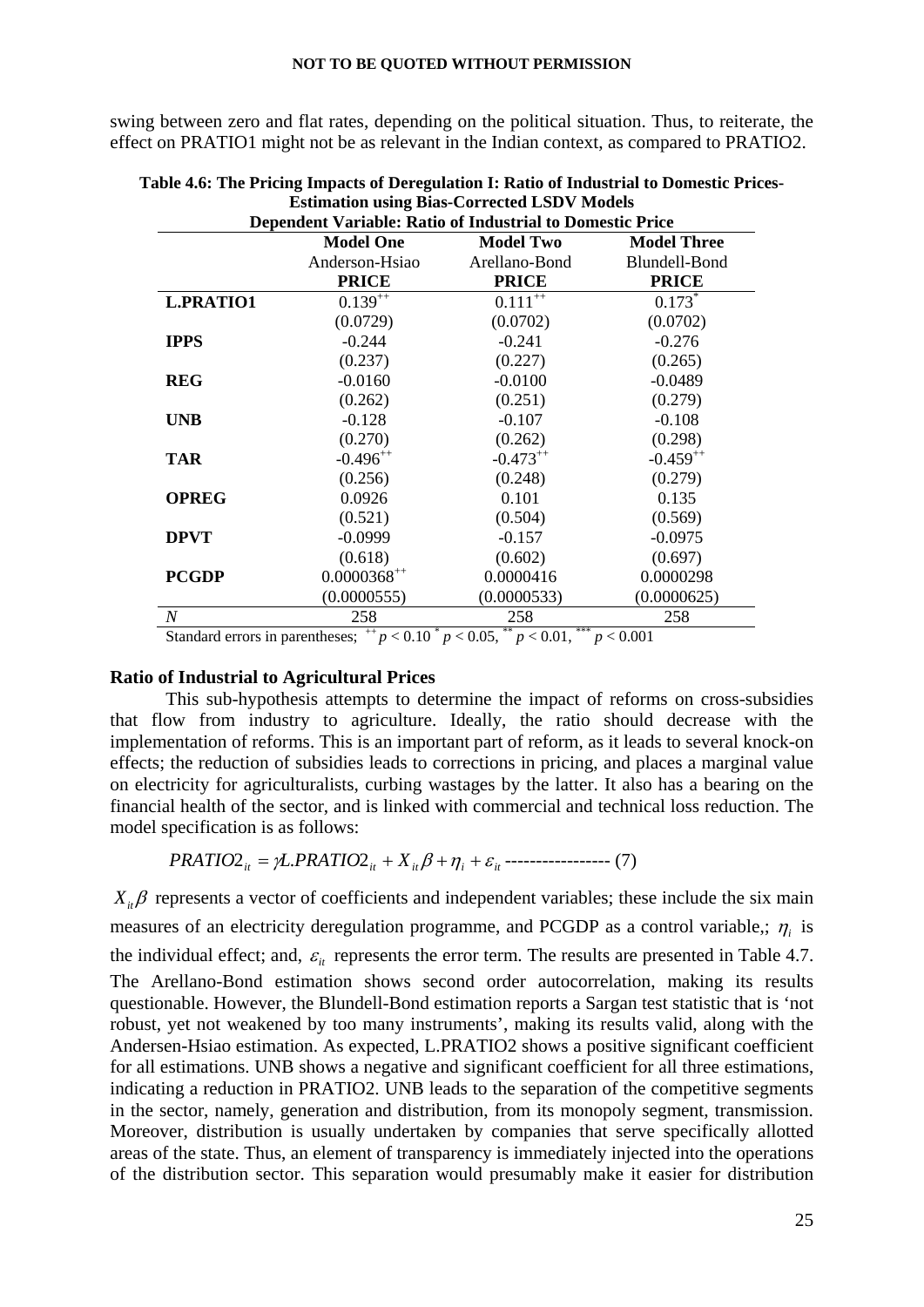companies to recover their dues from their area-specific consumers. Further, UNB is usually undertaken alongside corporate practices, and this would expectedly lead to a reduction in hidden costs and wastage. Referring back to H3.2, it was established that UNB alone does not reduce industrial prices. Thus, it can be concluded that UNB reduces cross-subsidies, but not to an extent that is enough to have an effect on industrial price *per se.* OPREG shows a large, positive and significant coefficient across all estimations, indicating that it increases PRATIO2. OPREG implies that industrial consumers can purchase electricity from a third party, and that industrial users can produce own electricity at captive plants, and use the grid to wheel it to their production facilities. State governments could lose considerable business, and hence the revenue of state-owned companies would fall; this would have an impact on the cost of electricity to agriculturalists that are subsidised by industry. Thus, industrial consumers who choose OPREG are subjected to a cross-subsidy surcharge, to make up for this revenue loss, and to avoid cutting off subsidies to agriculture completely.

| Dependent Variable: Ratio of Industrial to Agricultural Price |                       |                       |                       |  |  |  |  |
|---------------------------------------------------------------|-----------------------|-----------------------|-----------------------|--|--|--|--|
|                                                               | <b>Model One</b>      | <b>Model Two</b>      | <b>Model Three</b>    |  |  |  |  |
|                                                               | Anderson-Hsiao        | Arellano-Bond         | Blundell-Bond         |  |  |  |  |
|                                                               | <b>PRICE</b>          | <b>PRICE</b>          | <b>PRICE</b>          |  |  |  |  |
| <b>L.PRATIO2</b>                                              | $0.299***$            | $0.309***$            | $0.364***$            |  |  |  |  |
|                                                               | (0.0704)              | (0.0699)              | (0.0683)              |  |  |  |  |
| <b>IPPS</b>                                                   | 2.476                 | 2.000                 | 1.845                 |  |  |  |  |
|                                                               | (5.035)               | (4.763)               | (5.133)               |  |  |  |  |
| <b>REG</b>                                                    | 3.996                 | 3.743                 | 3.244                 |  |  |  |  |
|                                                               | (5.105)               | (4.783)               | (5.005)               |  |  |  |  |
| <b>UNB</b>                                                    | $-16.24$ <sup>*</sup> | $-15.04$ <sup>*</sup> | $-16.03$ <sup>*</sup> |  |  |  |  |
|                                                               | (7.594)               | (7.131)               | (7.496)               |  |  |  |  |
| <b>TAR</b>                                                    | $-4.756$              | $-4.801$              | $-4.874$              |  |  |  |  |
|                                                               | (5.996)               | (5.571)               | (5.952)               |  |  |  |  |
| <b>OPREG</b>                                                  | $25.24^*$             | $25.13^*$             | $25.89*$              |  |  |  |  |
|                                                               | (10.47)               | (9.759)               | (10.25)               |  |  |  |  |
| <b>DPVT</b>                                                   | 17.07                 | 15.67                 | $17.67^{++}$          |  |  |  |  |
|                                                               | (12.31)               | (11.33)               | (11.96)               |  |  |  |  |
| <b>PCGDP</b>                                                  | $-0.000808$           | $-0.000705$           | $-0.000822$           |  |  |  |  |
|                                                               | (0.00100)             | (0.000938)            | (0.00105)             |  |  |  |  |
| $\boldsymbol{N}$                                              | 246                   | 246                   | 246                   |  |  |  |  |

| Table 4.7: The Pricing Impacts of Deregulation II: Ratio of Industrial to Agricultural Prices- |
|------------------------------------------------------------------------------------------------|
| <b>Estimation using Bias-Corrected LSDV Models</b>                                             |

Standard errors in parentheses;  $^{++}p < 0.10^{+}p < 0.05$ ,  $^{++}p < 0.01$ ,  $^{++}p < 0.001$ 

OPREG might therefore lead to an increase in PRATIO2, as the cost of electricity remains high for industrial consumers that opt for it. In practice, OPREG might work more effectively if there is sufficient competition in distribution to neutralise the effect of the cross subsidy surcharge. DPVT shows a positive coefficient significant at 10% for the Blundell-Bond estimation. As distribution privatisation has been undertaken only in two states (Orissa and Delhi) out of which the success of the first has been questioned, too little time may have lapsed to arrive at a conclusive result for the impact of DPVT on PRATIO2. Figures 4.7 and 4.8 depict fracpoly plots of the relationship between average price and the reform index, and industrial price and the reform index, respectively. Both plots show a clear decline of price ratios with the implementation of successive measures towards the completion of a programme. Some overall conclusions can be drawn from the results of H4; the main one being that the impact on pricing is seen as distinctive from the impact on prices; price ratios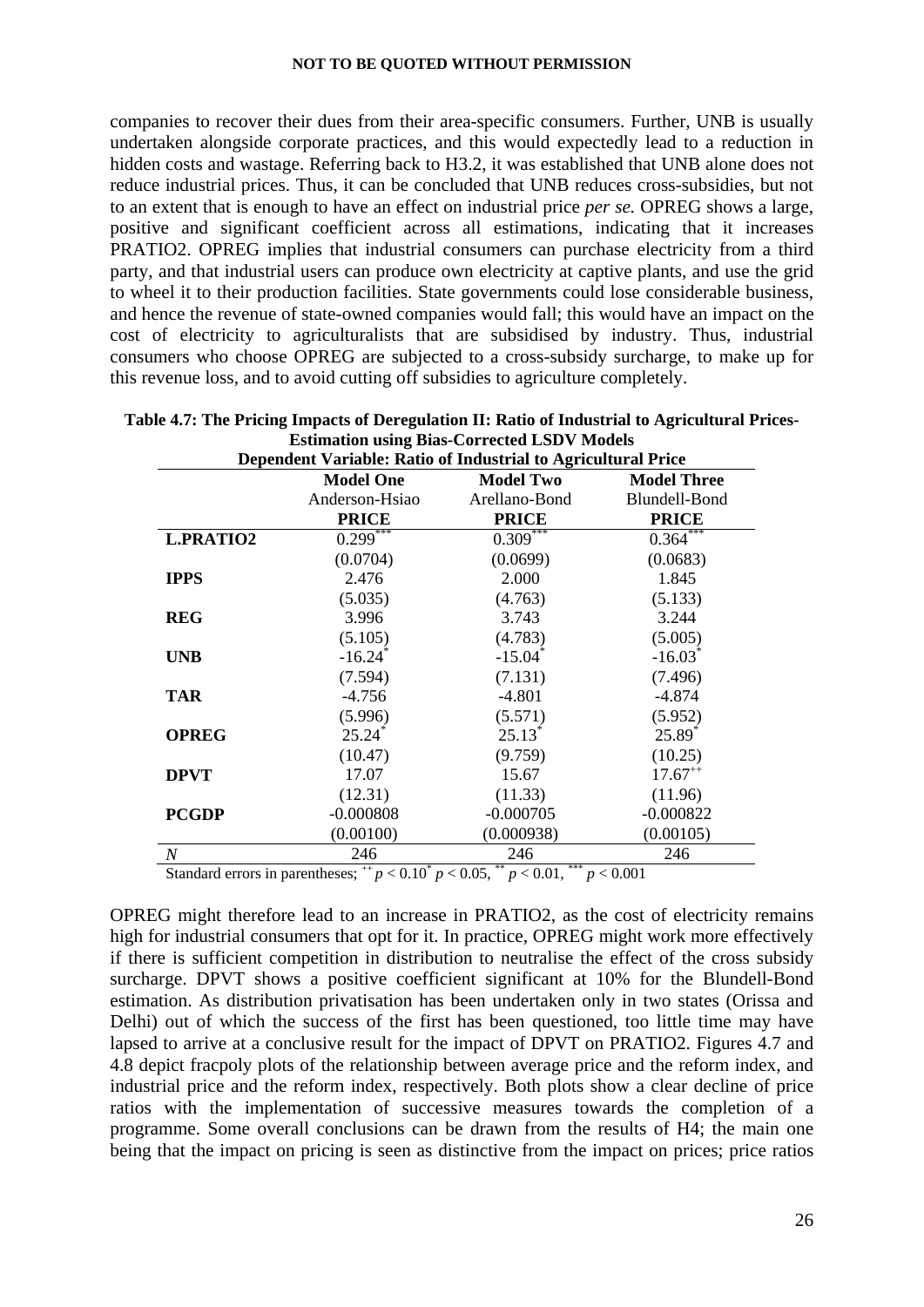have more of a distributional character. What appear to be major changes in the pricing mechanism may not reflect in the final prices of electricity for end-consumers.





**Figure 4.8: Fractional Polynomial Prediction Plot: Ratio of Industrial to Agricultural Price of Electricity versus Reform Index**

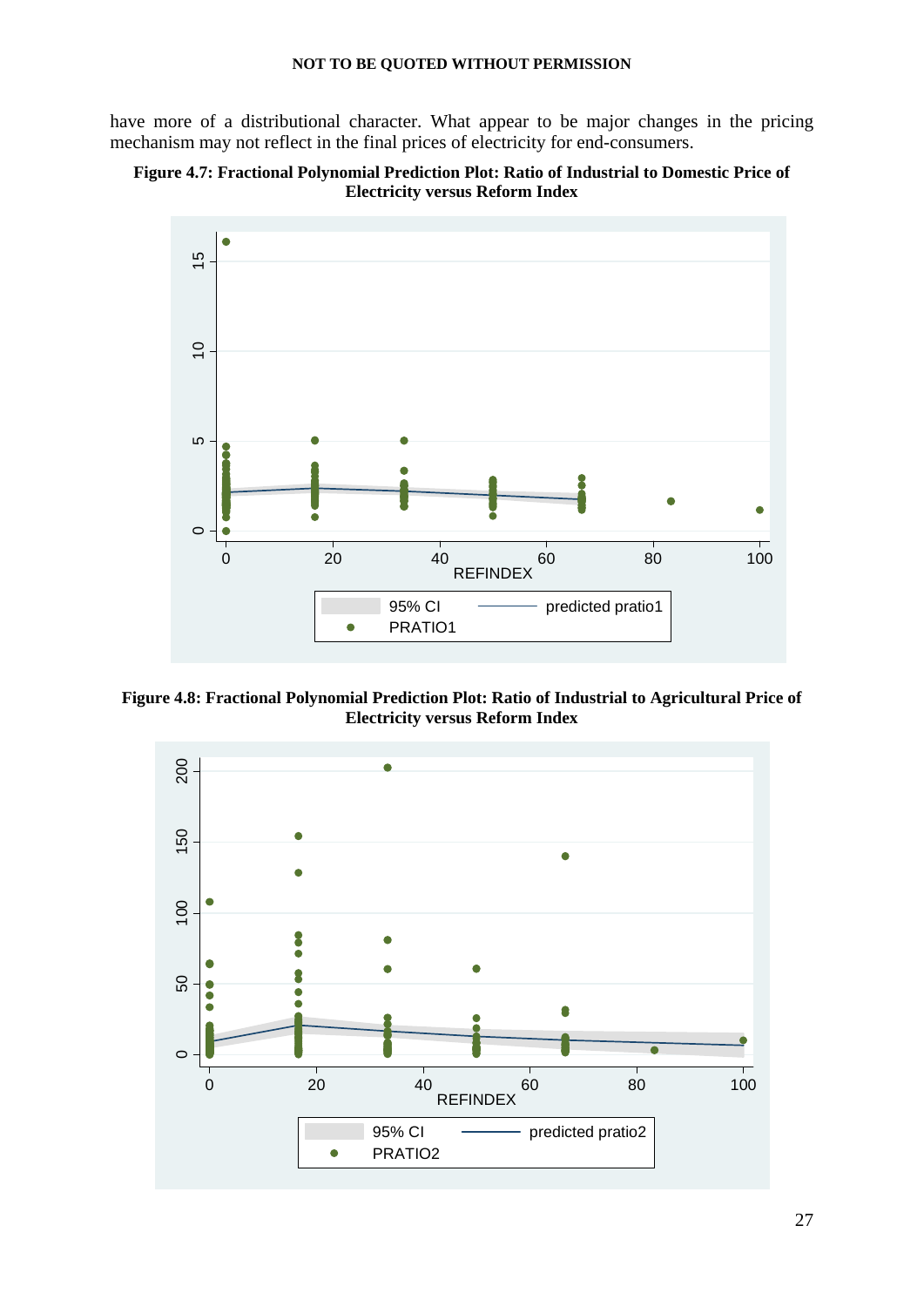However, changes in prices have knock-on effects within the electricity sector itself, in terms of its commercial and technical viability. The impact on PRATIO1 is not as great in magnitude and direction as the impact on PRATIO2. Nor is it seen to contain too many underlying influences; it is directly influenced via measures implemented through tariff orders. Changes in this ratio seem to have remained consistent over time. PRATIO2, on the other hand, is open to several underlying influences; however, measures such as open access to the grid and distribution privatisation may only influence this ratio in the presence of sufficient competition, as these measures could drive up the cross subsidy, if implemented in isolation. Thus, PRATIO2 is highly sensitive to reform measures.

#### **4.6. The (Re) investment Impact of Reform**

This hypothesis aims to establish whether deregulation has led to improvements in network quality, and supply to end consumers. It is assumed that efficiency improvements may have a visible high-end impact on parameters representing network quality. The dependent variable used is the percentage shortfall in meeting *total* energy (electricity) demand or PWDF; this is different from the *peak energy deficit*, to which the current crisis in the sector is attributed. Reductions in PWDF are associated with distinct economic benefits; it could have potential positive impacts on the management of the peak energy deficit, thereby impacting quality of service. The data used cover 17 states and 14 years (1991-2004). A dynamic specification is used. The model used is Bias-Corrected Least Squares Dummy Variables (LSDVC) estimation, using all three options for initialising the bias correction. The equation representing the model specification is:

# $PWDF_{it} = \gamma L.PWDF_{it-1} + X_{it} \beta + \eta_i + \varepsilon_{it}$  ------------------ (8)

 $X_i$ β represents a vector of coefficients and independent variables; these include the six reform indicators, and control variables. The price ratios are included amongst the latter as price is administered through direct measures (tariff orders) and can also be considered an influence on reform. The main assumption of the LSDVC model is exogeneity of the regressors. The reform indicators (dummy variables) used here all conform to this; the price ratios represent changes in the underlying growth rate of variables, rather than the variable itself, and hence can be considered exogenous to the other regressors. The results from the estimations are presented in Table 4.8.

The data available for exploring this hypothesis with PWDF is extremely limited; as a result, although the coefficients are computed for all variables, standard errors are not computable for around half of the independent variables. These have most likely been lost in the transformation process, due to insufficient information, or too many gaps<sup>45</sup> in the dataset. Significant variables here are UNB and TAR, which show negative coefficients across all estimations, implying that these measures contribute to mitigating the energy shortages in states. UNB leads to the operational and management separation of generation, transmission, and distribution; this leads to the adoption of better corporate practices and oversight on technical parameters, as opposed to those in a state-owned monolith. Distribution entities are also assigned specific regions for service. Hence, logically speaking this would contribute to better load management, overall, and impact on the energy availability in a state. TAR leads to the passing of tariff orders aimed at rationalising prices of electricity amongst the different consumer segment. Prior to the passing of tariff orders, most states have had highly distorted pricing, involving large cross subsidies, and in some cases, free electricity to farmers.

<sup>&</sup>lt;sup>45</sup> STATA drops records with missing variables.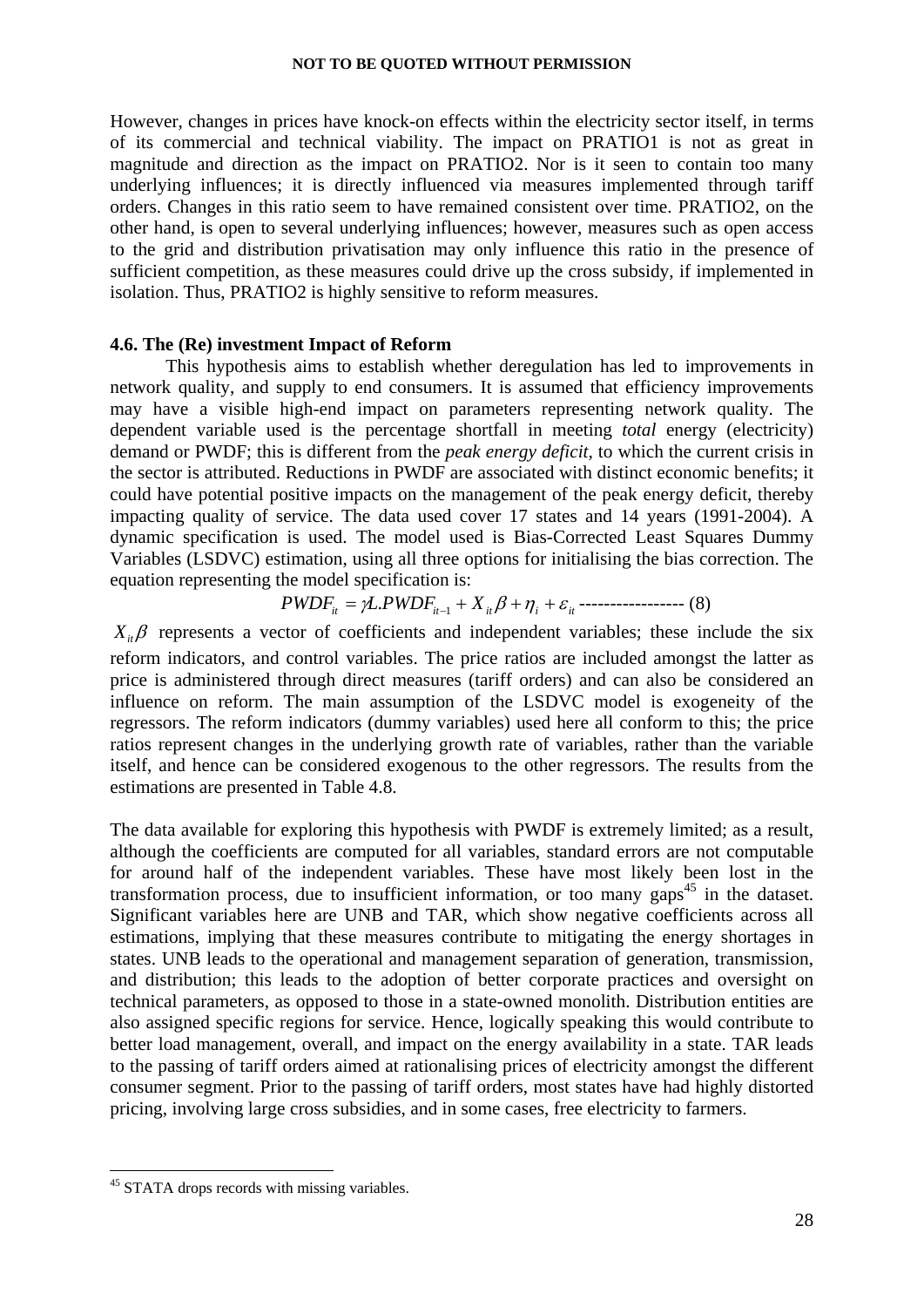|                  | <b>Model One</b> | <b>Model Two</b> | $\mu_{\text{SMB}}$ Dias Corrected LOD $\tau$ Models, Dependent $\tau$ ariable. Energy Dener (70)<br><b>Model Three</b> |
|------------------|------------------|------------------|------------------------------------------------------------------------------------------------------------------------|
|                  | Anderson-Hsiao   | Arellano-Bond    | Blundell-Bond                                                                                                          |
|                  | <b>PWDF</b>      | <b>PWDF</b>      | <b>PWDF</b>                                                                                                            |
| <b>L.PWDF</b>    | $-0.121$         | $-0.133$         | $-0.0744$                                                                                                              |
|                  | (0.241)          | (0.227)          | (0.226)                                                                                                                |
| <b>IPPS</b>      | $-1.466$         | $-1.494$         | $-1.475$                                                                                                               |
|                  | (15.33)          | (15.55)          | (13.58)                                                                                                                |
| <b>REG</b>       | $-4.667$         | $-4.660$         | $-4.545$                                                                                                               |
|                  | (9.619)          | (9.745)          | (8.556)                                                                                                                |
| <b>UNB</b>       | $-2.368$ ***     | $-2.395***$      | $-2.221$ ***                                                                                                           |
|                  | (0.163)          | (0.167)          | (0.152)                                                                                                                |
| <b>TAR</b>       | $-2.282***$      | $-2.276***$      | $-2.148***$                                                                                                            |
|                  | (0.00296)        | (0.00291)        | (0.00240)                                                                                                              |
| <b>OPREG</b>     | 1.234            | 1.209            | 1.267                                                                                                                  |
|                  |                  |                  |                                                                                                                        |
| <b>DPVT</b>      | $-10.78$         | $-10.75$         | $-10.58$                                                                                                               |
|                  |                  |                  |                                                                                                                        |
| PRATIO1          | $-2.686$         | $-2.652$         | $-2.791$                                                                                                               |
|                  |                  |                  |                                                                                                                        |
| PRATIO2          | $-0.00192$       | $-0.00218$       | $-0.000911$                                                                                                            |
|                  |                  |                  |                                                                                                                        |
| <b>PCGDP</b>     | $-0.000606$      | $-0.000616$      | $-0.000617$                                                                                                            |
|                  |                  |                  |                                                                                                                        |
| $\boldsymbol{N}$ | 161              | 161              | 161                                                                                                                    |

**Table 4.8: The Reinvestment Impacts of Deregulation: Total Energy Deficit Estimation using Bias-Corrected LSDV Models; Dependent Variable: Energy Deficit (%)**

Standard errors in parentheses;  $p < 0.05$ ,  $p < 0.01$ ,  $p < 0.001$ 

Figure 4.9: Fractional Polynomial Prediction Plot: Total Energy Deficit versus Reform Index<sup>46</sup>



 $46$  Examination of the graph shows that some data points indicate that the amount of unserved energy is negative.

<u>.</u>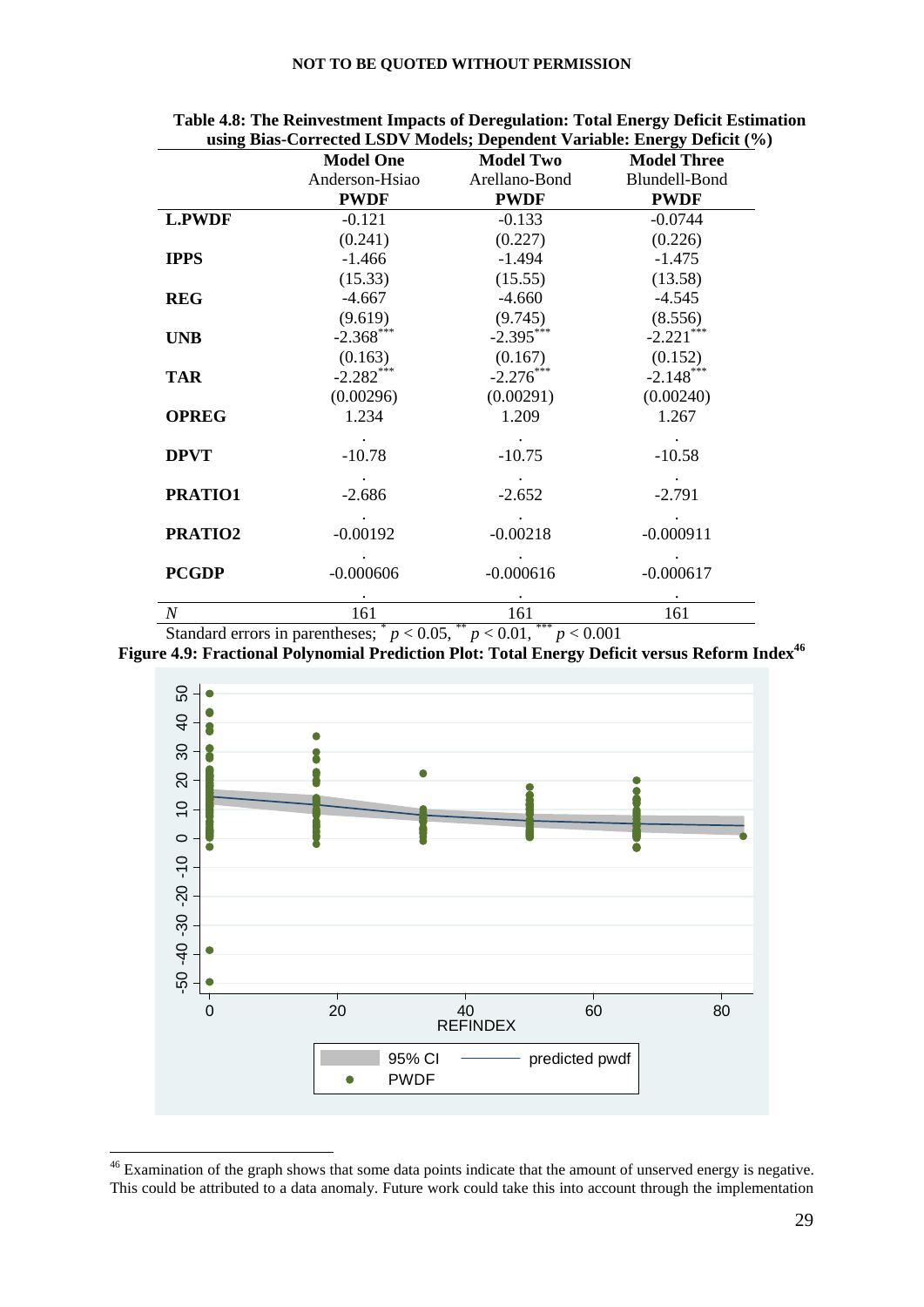TAR would put a marginal value on electricity, thus curbing wastage, as the consumption patterns of the agricultural sector would adapt accordingly. Figure 4.9 depicts the fractional polynomial prediction plot of the relationship between PWDF and the reform index<sup>47</sup>. These show a decline in the total percentage energy shortage as one moves up along the index. Some limited conclusions can be drawn from this hypothesis. Electricity reforms appear to have a strong impact on mitigating the total energy deficit in states; however, this result must be interpreted in light of the fact that there is a chronic energy shortage across all Indian states, and thus the real concern here is management of supply, which has thus far failed to keep up with rising demand. Addition to generation capacity is important for addressing this.

#### **4.7 Impact of Reform on Industrial Consumption**

Industrial consumption is indicative of the response of industry to reforms, and thus can be considered a proxy of increased production and also of investment in new or existing production facilities within states. Changes in industrial consumption are also reflective of the cumulative impact of reforms. This hypothesis is examined separately for two dependent variables; INDCON and INDCONPC. The data used cover 19 states and 16 years (1990- 2006). The same technique is used, as in H3 and H4. The equation representing the model specification for the first regression takes the following form:

$$
INDCON_{it} = \gamma L. INDCON_{it-1} + X_{it} \beta + \eta_i + \varepsilon_{it}
$$
 \n-----(9)

 $X_{it}$ β is a vector of coefficients and independent variables - these include the six reform indicators and control variables. The latter include PRATIO1, PRATIO2 and PCGDP. HYDRO1 is not used here, as again, its effect is embodied in the reform measures; moreover, a set of regressions were attempted using HYDRO1, but failed to yield results. The results from the LSDVC estimations are presented in Table 4.9. There was no second order autocorrelation in the Arellano-Bond or Blundell-Bond estimations. The Sargan test statistic showed that the models are 'not robust, but not weakened by too many instruments'.

L.INDCON shows a positive and significant coefficient. In practice, industry would tend to proliferate in states where it has a sizeable presence, due to an established business environment. Hence, past levels of industrial consumption, being an indicator of industry presence, would determine current levels. IPPS show a large, negative and significant coefficient across all estimations (at 10% for the AH estimation), implying that industrial consumption is adversely affected by IPPS. This is expected, as IPPs in India have historically had contractual problems with state governments that purchase and distribute their product; they often carry; all of the above have resulted in IPPs' electricity being sold at higher than economical rates to consumers. OPREG shows a large, positive and significant (at 10%) coefficient across all estimations, indicating a large increase in industrial consumption. Open access facilitates greater consumer choice for industrial users, and usually complements a liberal policy on captive generation, where industrialists can produce electricity with minimal bureaucratic procedure. This measure has, as expected, led to an increase in industrial consumption as it eases the operating environment for industry. Contrary to expected results, DPVT shows a negative, significant coefficient across all estimations, implying that it leads to reduced industrial consumption. In the Indian context, privatisation has taken place in Orissa and Delhi, of which the Orissa privatisation consisted of the sale of companies to private

of regression techniques using a truncated dependent variable, where the latter cannot take on a value less than zero.

 $47$  Summing up across all the reform indicators, each state receives a total score out of six; the construction of the index is clearly explained in the section on Data and Variables.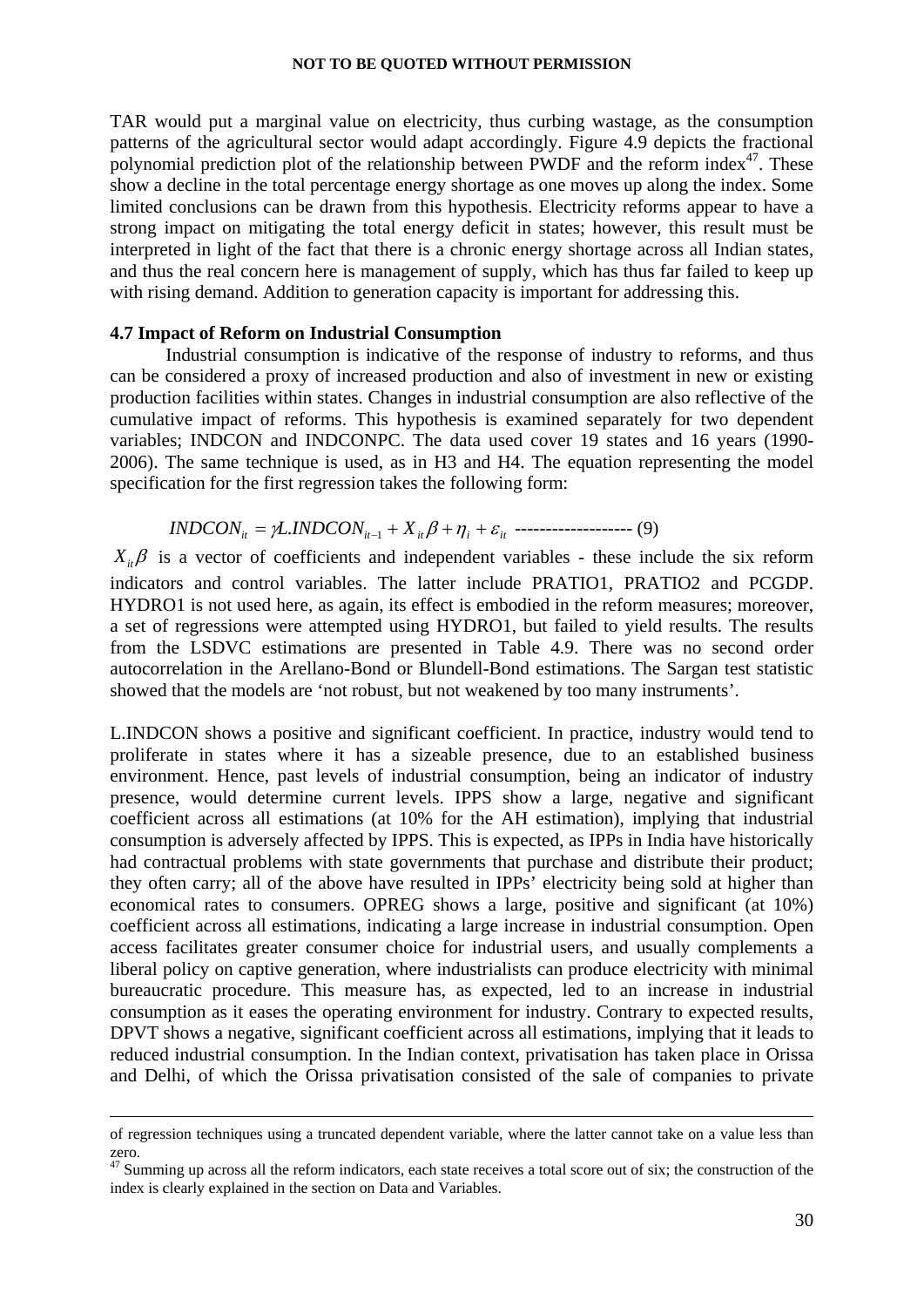players without any restructuring involved. Thus, the outcomes have been mixed. The Delhi privatisation was carried out on the basis of a competitive bid and mandatory annual loss reduction targets for the private operators, thus, it has been deemed a success relative to the Orissa experience. However, this success may be attributable to management reform as much as to ownership change, and the former has been achieved, to an extent, without privatisation, in other states (e.g. Andhra Pradesh). Thus, insufficient experience has been gained in India, to draw a conclusion from this result, in comparison to other measures of competition. PRATIO1 and PRATIO2 show negative and significant coefficients across all estimations, implying that industrial consumption varies inversely with the level of cross-subsidy from industry to other consumers. This is an expected result.

|                  | <b>Model One</b>       | <b>Model Two</b> | <b>Model Three</b> |
|------------------|------------------------|------------------|--------------------|
|                  | Anderson-Hsiao         | Arellano-Bond    | Blundell-Bond      |
|                  | <b>INDCON</b>          | <b>INDCON</b>    | <b>INDCON</b>      |
| <b>L.INDCON</b>  | $0.992$ <sup>***</sup> | $0.988***$       | $0.983***$         |
|                  | (0.0602)               | (0.0439)         | (0.0351)           |
| <b>IPPS</b>      | $-308.6^{++}$          | $-336.4$         | $-333.0$           |
|                  | (165.8)                | (157.6)          | (157.0)            |
| <b>REG</b>       | $-167.6$               | $-164.5$         | $-128.3$           |
|                  | (196.5)                | (184.6)          | (187.7)            |
| <b>UNB</b>       | 49.65                  | 53.92            | 95.65              |
|                  | (237.0)                | (227.8)          | (224.9)            |
| <b>TAR</b>       | $-104.3$               | $-11.03$         | $-77.07$           |
|                  | (205.7)                | (200.0)          | (198.7)            |
| <b>OPREG</b>     | $603.7^{++}$           | $663.3^{++}$     | $570.5^{++}$       |
|                  | (414.1)                | (392.5)          | (389.1)            |
| <b>DPVT</b>      | $-344.0$ ***           | $-439.3***$      | $-311.0***$        |
|                  | (52.52)                | (49.80)          | (48.76)            |
| PRATIO1          | $-21.27***$            | $-21.39***$      | $-37.29***$        |
|                  | (2.965)                | (2.925)          | (2.863)            |
| PRATIO2          | $-4.546***$            | $-4.496***$      | $-4.807***$        |
|                  | (0.0447)               | (0.0424)         | (0.0390)           |
| <b>PCGDP</b>     | 0.0780                 | 0.0739           | 0.0776             |
| $\boldsymbol{N}$ | 244                    | 244              | 244                |

| Table 4.9: The Investment/Consumption Impacts of Deregulation I: Total Industrial |
|-----------------------------------------------------------------------------------|
| <b>Consumption-Estimation using Bias-Corrected LSDV Models</b>                    |
| Dependent Variable: Industrial Consumption (MKWh)                                 |

The equation representing the model specification for the second regression takes the following form, with INDCONPC as the dependent variable:

*it it Xit <sup>i</sup> it INDCONPC* = <sup>γ</sup>*L INDCONPC* + β +<sup>η</sup> + <sup>ε</sup> <sup>−</sup><sup>1</sup> . -------------------------- (10)

The results from all three LSDVC estimations are presented in Table 4.10. Test results conformed to the properties of the LSDVC estimators. L.INDCONPC shows a positive and significant coefficient for all estimations, implying that INDCONPC is dependent to an extent on past values of itself. Again, IPPS show a negative coefficient, significant at 10%, for all estimations. The same justification as in the case of INDCON, would apply here. TAR shows a significant (at 10%) coefficient for two out of three estimations, and is also negative, implying that it reduces industrial consumption. This is counterintuitive, as clearer rules on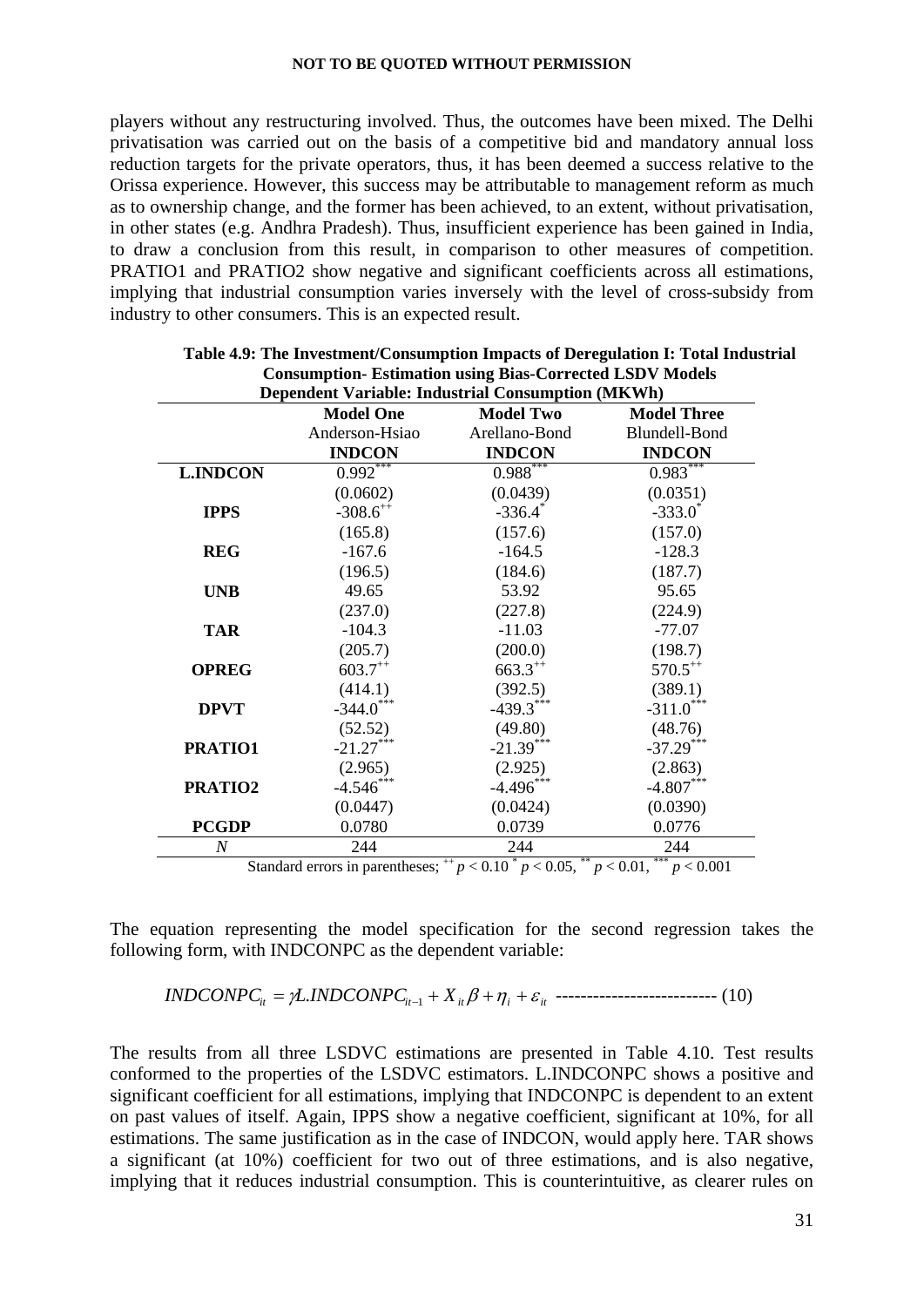tariffs should ideally attract more consumers. A possible explanation might be found in whether the tariff orders are multi-year or annual. Field interviews conducted with industrial consumers in the process of research revealed that industries had a strong preference for multi-year tariff orders, as there was greater scope for long-term planning of production and associated costs, in this case. In conformity with the results for INDCON, OPREG shows a positive and significant coefficient across all estimations.

|                   | <b>Dependent Variable: Per Capita Industrial Consumption</b><br><b>Model One</b> | <b>Model Two</b> | <b>Model Three</b>     |
|-------------------|----------------------------------------------------------------------------------|------------------|------------------------|
|                   | Anderson-Hsiao                                                                   | Arellano-Bond    | Blundell-Bond          |
|                   | <b>INDCONPC</b>                                                                  | <b>INDCONPC</b>  | <b>INDCONPC</b>        |
| <b>L.INDCONPC</b> | $0.920***$                                                                       | $1.047***$       | $1.027***$             |
|                   | (0.0722)                                                                         | (0.0354)         | (0.0315)               |
| <b>IPPS</b>       | $-8.564^{++}$                                                                    | $-7.528^{++}$    | $-6.858^{++}$          |
|                   | (5.542)                                                                          | (4.258)          | (4.416)                |
| <b>REG</b>        | 1.371                                                                            | $-0.0974$        | 0.572                  |
|                   | (6.198)                                                                          | (4.882)          | (5.166)                |
| <b>UNB</b>        | 2.142                                                                            | 4.538            | 4.068                  |
|                   | (7.626)                                                                          | (5.989)          | (6.201)                |
| <b>TAR</b>        | $-6.777$                                                                         | $-8.530^{++}$    | $-8.161$ <sup>++</sup> |
|                   | (6.498)                                                                          | (5.229)          | (5.500)                |
| <b>OPREG</b>      | 3.995                                                                            | 4.627            | 4.385                  |
|                   | (12.67)                                                                          | (10.64)          | (11.06)                |
| <b>DPVT</b>       | $-7.176***$                                                                      | $2.375^{++}$     | $-0.291$               |
|                   | (1.659)                                                                          | (1.347)          | (1.383)                |
| PRATIO1           | $-1.213***$                                                                      | $-1.218***$      | $-1.374***$            |
|                   | (0.0952)                                                                         | (0.0756)         | (0.0786)               |
| PRATIO2           | $-0.0850$ ***                                                                    | $-0.0898***$     | $-0.0875***$           |
|                   | (0.00141)                                                                        | (0.00110)        | (0.00108)              |
| <b>PCGDP</b>      | 0.00350                                                                          | 0.00243          | 0.00221                |
| $\boldsymbol{N}$  | 244<br>Standard errors in parentheses; $^{++}p < 0.10^{+}p < 0.05$ ,             | 244              | 244                    |

| Table 4.10: The Investment/Consumption Impacts of Deregulation I: Industrial Consumption |
|------------------------------------------------------------------------------------------|
| per Capita- Estimation using Bias-Corrected LSDV Models                                  |

DPVT shows mixed results; a negative significant coefficient for the Andersen-Hsiao estimation, and positive significant (at 10%) for the Arellano-Bond estimation, implying the possibility of an increase in per capita industrial consumption with distribution privatisation. This could refer to an improvement in the distribution of electricity consumption amongst existing industrial consumers in a state; state-owned companies traditionally charged higher prices for industrial consumers, thus possibly leading to lower consumption among certain sections of industrial consumers. DPVT enables the removal of cross-subsidies, and improves the spread of existing consumption within the industrial segment, facilitating greater access. PRATIO1 and PRATIO2 show negative and significant coefficients, showing that crosssubsidies discourage industrial consumption. Figures 4.10 and 4.11 depict fracpoly plots of the relationship between average electricity price and the reform index, and industrial electricity price and the reform index. INDCON shows a slowly rising trend with the implementation of successive reform measures, whereas INDCONPC does not appear to be affected to the same extent, by reforms. Figure 4.12 is interesting, as it depicts a possibly lower amount of per capita consumption for states at the upper end of the reform spectrum. This could make sense, especially if these 'reformer' states have implemented measures liberalising the production and distribution of electricity in ways that exclude grid-provided power and encourage the purchase and wheeling of electricity from captive consortia.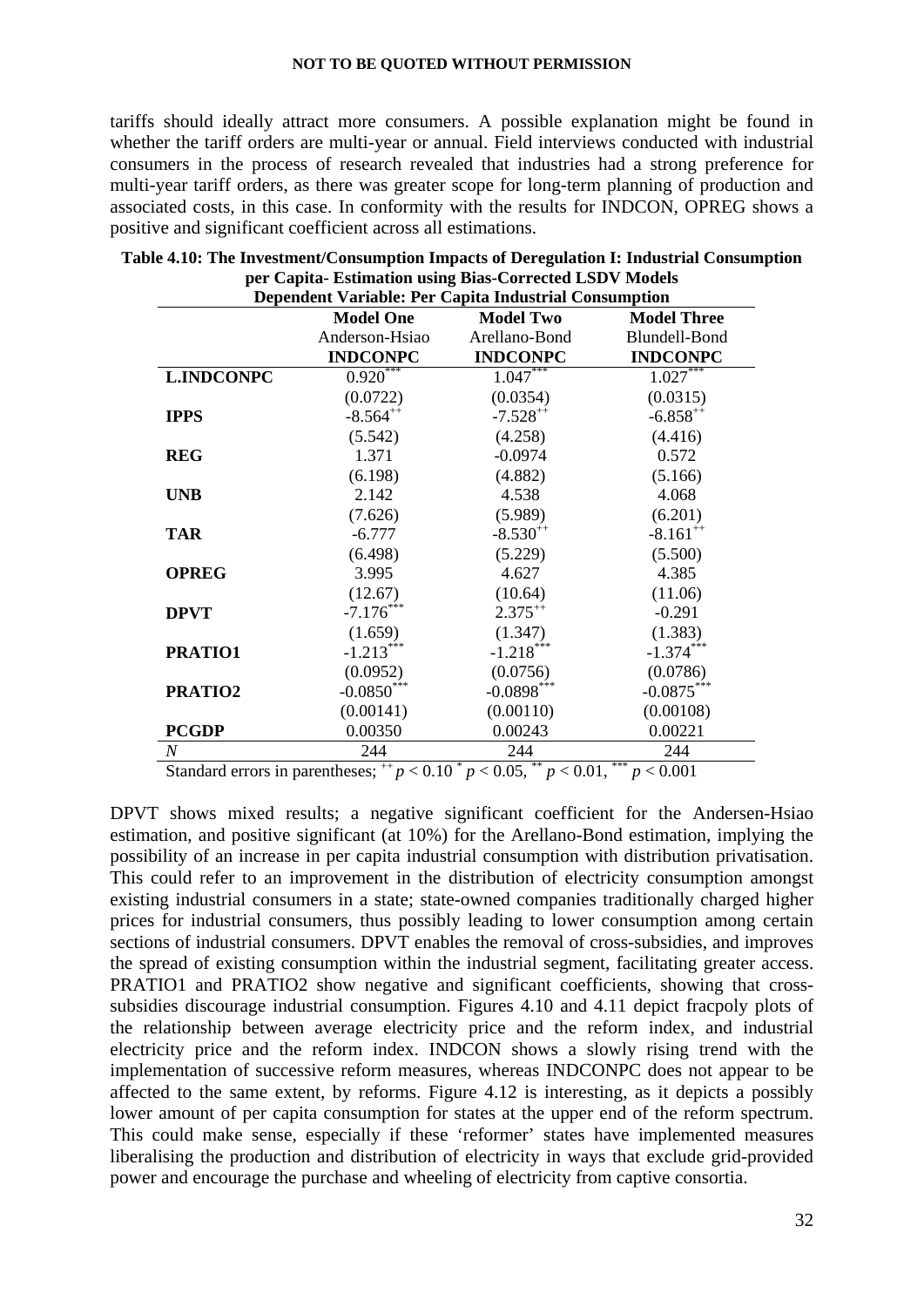



**Figure 4.11: Fractional Polynomial Prediction Plot: Per Capita Industrial Consumption of Electricity versus Reform Index** 

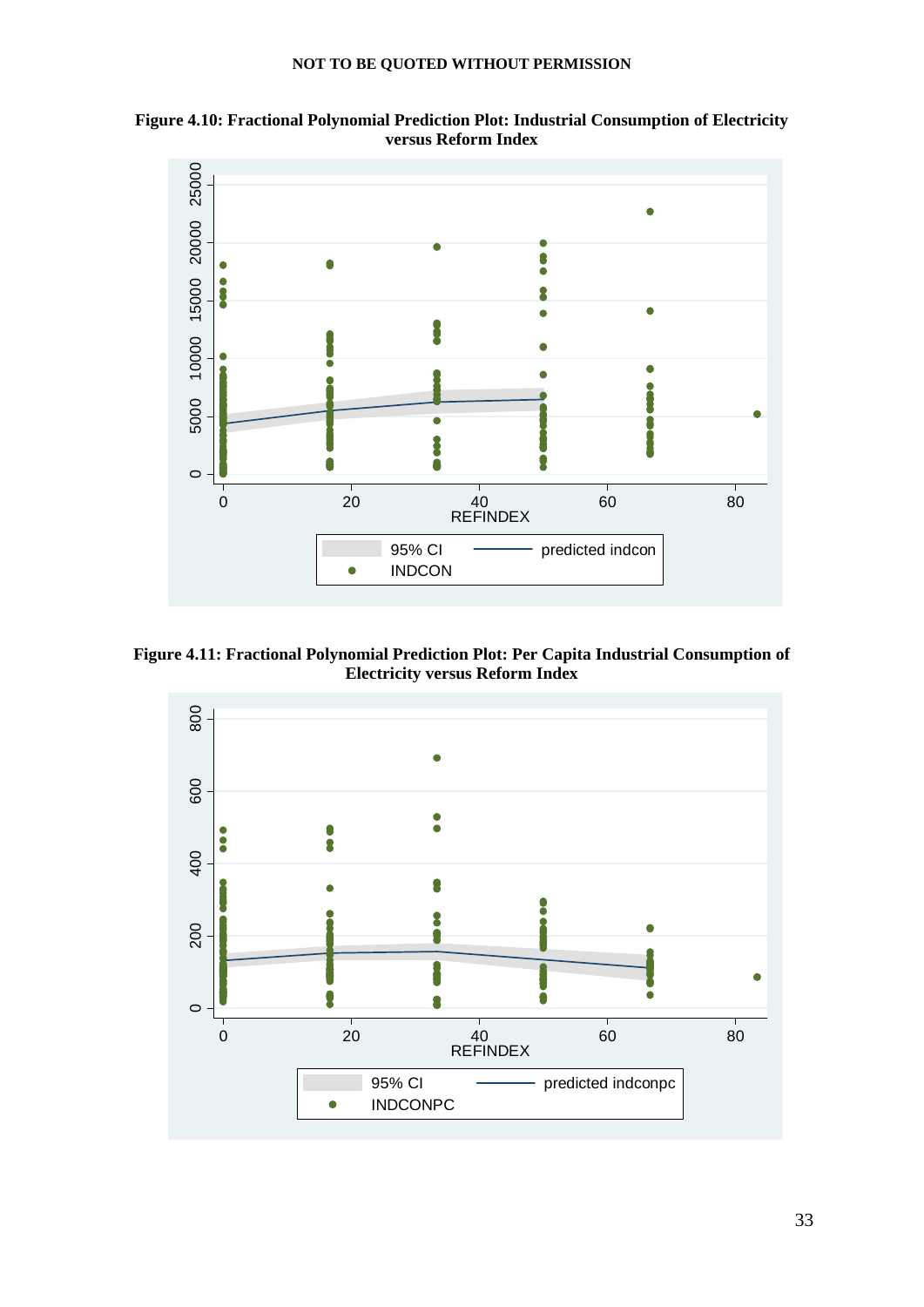#### **5. Conclusion**

<u>.</u>

The Indian experience is unique, as the impacts hypothesised are manifested through unconventional pathways, conditioned by the political economy of electricity reform. Moreover, expected impacts differ from those experienced in developed and developing countries, and vary with the extent of reform, as well as with each reform measure. The main results are summed up as follows; this analysis demonstrates that reformed electricity infrastructure has the potential for contributing substantially to output measured in absolute terms, alongside other infrastructure. Within electricity, of the efficiency indicators, improvements have occurred most visibly in the levels of transmission and distribution losses in reformer states. With respect to Plant Load Factor, there seems to be an immediate improvement with the implementation of unbundling and tariff rationalisation. However, measures that go beyond these, such as open access, and distribution privatisation, are seen to have a negative impact on PLF. This may not necessarily be indicative of low efficiency and could reflect a period of readjustment of the system, following restructuring; thus, 'efficiency' with respect to the conventional idea of PLF would require a redefinition in relation to the more advanced measures of reform. Gross generation as an indicator of efficiency, or rather, investment, shows increases with the implementation of the latter half of reform measures, but has to be interpreted in the context of demand, and of chronic electricity deficits that exist in almost every Indian state. The behaviour of prices conforms somewhat to the impacts proposed. Notably, price rises are not arrested and prices do not decrease until the implementation of the latter half of a reform. Moreover, per capita GDP of states tends to push up price levels; this is indicative of higher demand in these states.

An examination of states' individual histories reveals that political economy can reverse any impact brought about by a reform programme<sup>48</sup>. Although reform has succeeded in reducing and completely arresting price increases for industrial consumers in several states, the chronic shortage faced in Indian states since 2005 has nevertheless inflated prices once again. This has partly occurred due to profiteering activities by northeastern states that are rich in coal resources, which produce and trade electricity to deficit states at a very high premium, negating the benefits of reforms. Changes in pricing, or in the mechanism of cross-subsidies, have also occurred with the implementation of reforms. Overwhelmingly, it is the implementation of a regular policy on tariff rationalisation that has had the most direct impact. The introduction of measures oriented towards market-driven or indirect outcomes, have so far not been as effective as direct measures<sup>49</sup>, suggesting that some corrections have to be forced into place before competitive factors come into play. With regards to sector reinvestment, establishment of an independent regulator, unbundling and tariff rationalisation may have had some positive impacts. This outcome must be interpreted in light of the fact that the federal government has parallel programmes operating to invest in distribution networks, and provides incentives for state governments to achieve certain preset targets. It was beyond the scope of this analysis to delve further into the untangling of these direct federal policy initiatives. Industrial consumption has shown a tendency to increase with the implementation of a complete reform. A fact that emerges here is that industries tend to prefer a connection to the state grid, when electricity from the grid is reliable and supplied at economical rates.

<sup>&</sup>lt;sup>48</sup> For instance, free electricity to farmers before state legislative elections mandated by states such as Andhra Pradesh, ordinarily considered a leading reformer, goes against any economic interpretations.

<sup>&</sup>lt;sup>49</sup> The introduction of Open Access seems to increase cross-subsidies in some cases, as seen in the econometric results. This is due to a high penalty for industries that choose to take advantage of this measure and leave the state grid, thus resulting in a loss of revenue for the grid-supplying utility.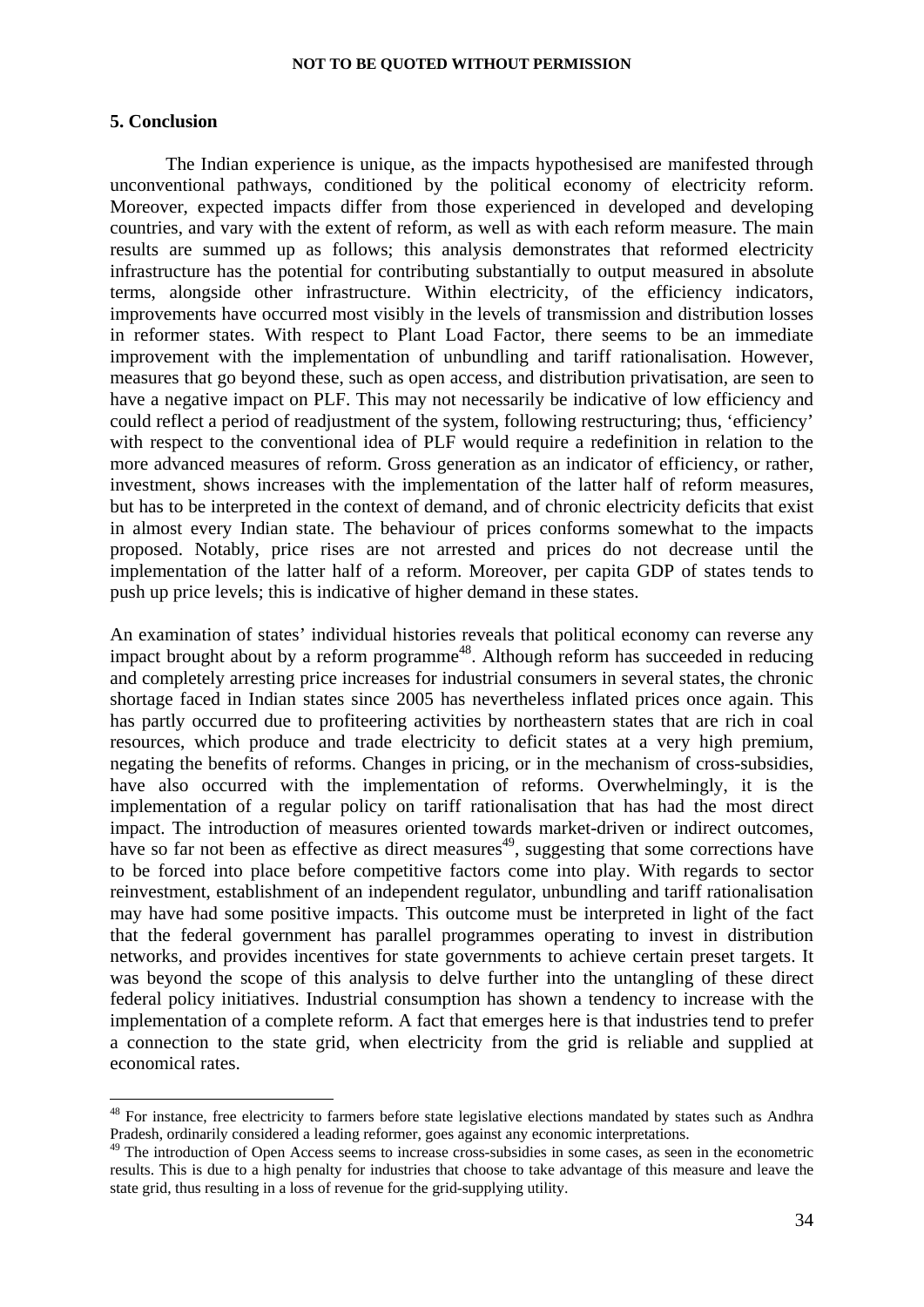This analysis has empirically demonstrated that reformed electricity infrastructure has the potential to contribute to economic output in absolute terms; following from this, electricity reforms are found to be associated with visible changes in key economic variables related to the electricity sector. The results of this empirical analysis indicate that once begun, if left half-way, this impact could quickly turn negative. Substantial changes in economic variables begin to occur only once a *baseline level* of reform has been undertaken; in the *Reform Index* used in this analysis, this would pertain to the measures undertaken beyond 3 (out of 6), or beyond *structural* reform measures.

#### **REFERENCES**

- Bacon, R. (1995). "Privatisation and Reform in the Global Electricity Supply Industry." Annual Review of Energy & the Environment **20**: 119-143.
- Bacon, R. W. and J. Besant-Jones (2002). "Global Electric Power Reform, Privatization and Liberalisation of the Electric Power Industry in Developing Countries." Annual Reviews Energy & The Environment **26**: 331-359.
- Besant-Jones, J. (2006). Reforming Power Markets in Developing Countries: What Have We Learned? Energy and Mining Sector Board Discussion Paper No. 19. Washington D.C., The World Bank Group.
- Bruno, G. S. F. (2005). "Estimation and inference in dynamic unbalanced panel data models with a small number of individuals." CESPRI Working Paper 165.
- Calderon, C. and L. Serven (2003). The Effects of Infrastructure Development on Growth and Income Distribution. Central Bank of Chile Working Paper No 270
- Chattopadhyay, P. (2004). "Cross Subsidy in Electricity Tariffs: Evidence from India." Energy Policy **32**: 673-684.
- Cubbin, J. and J. Stern. (2005). "Regulatory Effectiveness and the Empirical Impact of Variations in Regulatory Governance." World Bank Policy Research Working Paper 3535.
- Demurger, S. (2001). "Infrastructure Development and Economic Growth: An Explanation of Regional Disparities in China?" Journal of Comparative Economics **29**: 95-117.
- Domah, P. D. and M. G. Pollitt (2001). "The Restructuring and Privatisation of the Regional Electricity Companies in England and Wales: A Social Cost Benefit Analysis." Fiscal Studies **22**(1): 107-146.
- Dossani, R. (2004). "Reorganisation of the Power Distribution Sector in India." Energy Policy **32**: 1277-1289.
- Dubash, N. (2003). "Revisiting Electricity Reform: The Case for a Sustainable Development Approach." Utilities Policy **11**: 143-154.
- Dubash, N. and S. Rajan (2002). India: Electricity Reform Under Political Constraints. Power Politics: Equity & Environment in Electricity Reform. Washington DC, World Resources Institute.
- Ennis, H. M. and S. M. Pinto (2002). Privatization and Income Distribution in Argentina. Center for global Development Conference on Privatisation and Income Distribution.
- Esfahani, H. S. and M. T. Ramirez (2003). "Institutions, Infrastructure and Economic Growth." Journal of Development Economics **70**: 443-477.
- Estache, A. (2004). Emerging Infrastructure Policy Issues in Developing Countries: A Survey of the Recent Economic Literature. Background Paper for the POVNET Infrastructure Working Group, Berlin, The World Bank.
- Ferguson, F., Hill, R., Wilkinson, W (2000). "Electricity use and economic development." Energy Policy **28**: 923-934.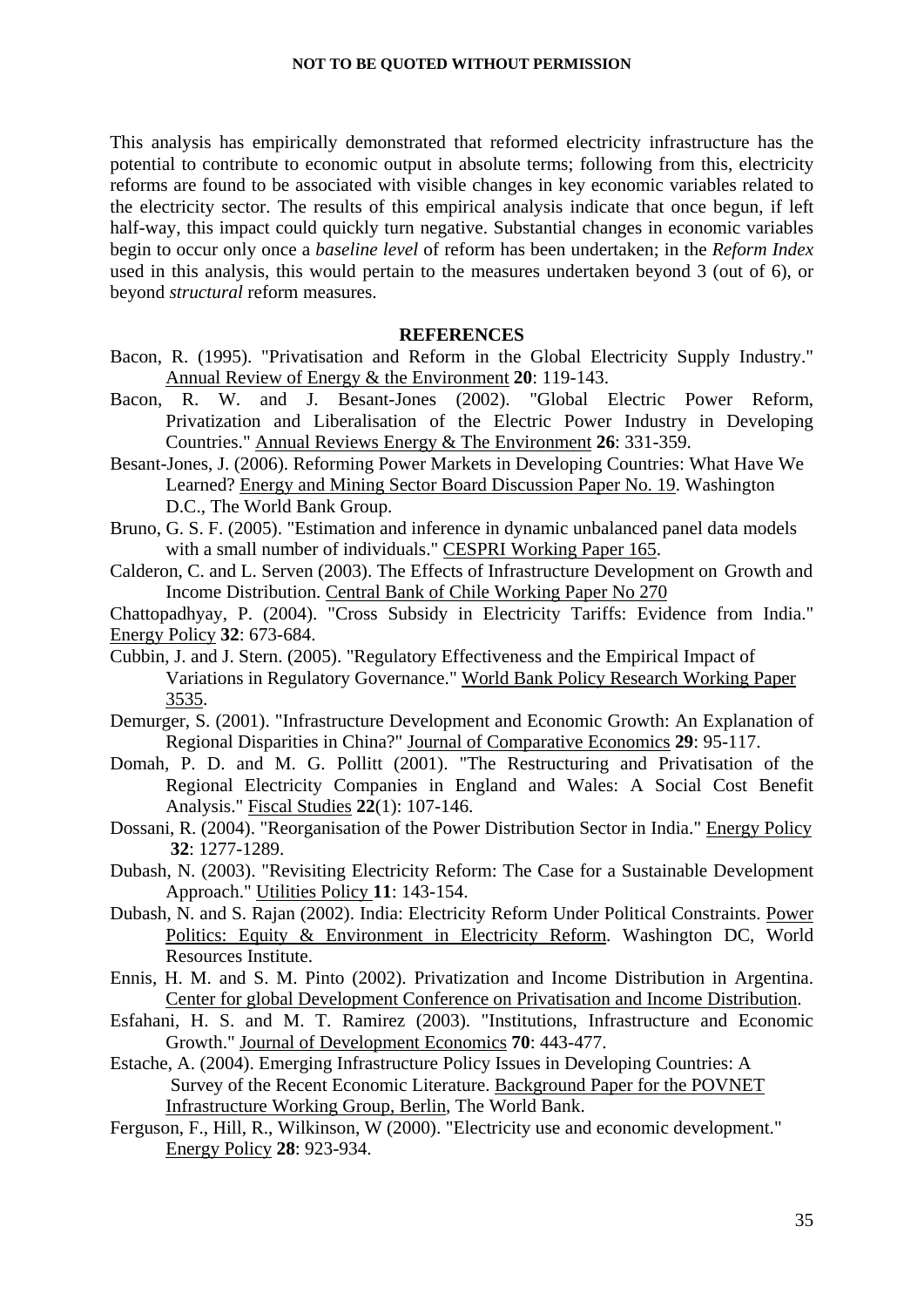- Fink, C., Mattoo, A., Rathindran, R., (2002). "An Assessment of Telecommunications Reform in Developing Countries." World Bank Policy Research Working Paper 2909.
- Galal, A., Jones, L., Tandon, P., Vogelsang, I. (1994). Welfare Consequences of Selling Public Enterprises: An Empirical Analysis. New York, Oxford University Press.
- Ghosh, S. (2002). "Energy Consumption and Economic Growth in India." EnergyPolicy **30**: 25-139.
- Gray, P. (2001). Private Participation in Infrastructure: A Review of the Evidence, The World Bank, Private Advisory Group.
- Hamilton, J. (2003). "Are main lines and mobile phones substitutes or complements? Evidence from Africa." Telecommunications Policy **27**: pp109-133
- Harris, C. (2003). Private Participation in Infrastructure in Developing Countries Trends, Impacts and Policy Lessons. World Bank Working Paper No. 5. Washington DC, The World Bank/ The International Bank for Reconstruction and Development.
- Hattori, T. and M. Tsutsui ( 2004). "Economic impact of regulatory reforms in the electricity supply industry: a panel data analysis for OECD countries." Energy Policy **32**: 823- 832.
- Jamasb, T. (2006). "Between the State and the Market: Electricity Sector Reform in Developing Countries." Utilities Policy **14**(1): 14-30
- Jamasb, T., Mota, R., Newbery, D., Pollitt, M. (2004). Electricity Sector Reform in Developing Countries: A Survey of Empirical Evidence on Determinants and Performance. CMI Working Paper 47. Cambridge, The Cambridge-MIT Institute.
- Jamison, M., Berg, S., Gasmi, F., Tavara, J. (2004). The regulation of utility infrastructure and services: an annotated reading list. Washington D.C., The World Bank.
- Judson, R. A. and A. L. Owen (1999). "Estimating dynamic panel data models: a guide for macroeconomists." Economics Letters **65**: 9-15.
- Kalirajan, K., Rao, M., Shand, R.(1998). The Economics of Electricity Supply in India. New Delhi, Macmillan India Limited.
- Kennedy, P. (2008). A Guide to Econometrics. Oxford, Blackwell Publishing
- Kikeri, S. and J. Nellis (2004). "An Assessment of Privatization." The World Bank Research Observer **19**(1): 87-119.
- Laffont, J. (2005). Regulation and Development: Federico Caffe Lectures. Cambridge, United Kingdom, Cambridge University Press.
- Littlechild, S. (1999). Privatization and competition in the British electricity industry, with implications for developing countries. Energy after the financial crises: energy and development report 1999. E. McCarthy and F. Martin. Washington, D.C, World Bank. **pp.41-46**.
- Mota, R. (2003). The Restructuring and Privatisation of Electricity Distribution and Supply Business in Brazil: A Social Cost-Benefit Analysis. DAE Working Paper No. 309. Cambridge, Department of Applied Economics; University of Cambridge.
- Nagayama, H. (2007). "Effects of regulatory reforms in the electricity supply industry on electricity prices in developing countries." Energy Policy **35**(6): 3440-3462.
- Newbery, D. (1999). Privatisation, Restructuring and Regulation of Network Utilities. Cambridge, Massachusetts, The MIT Press.
- Newbery, D.M. (1995) 'A Template for Power Reform', *Private Sector*, September, 9-12. (World Bank).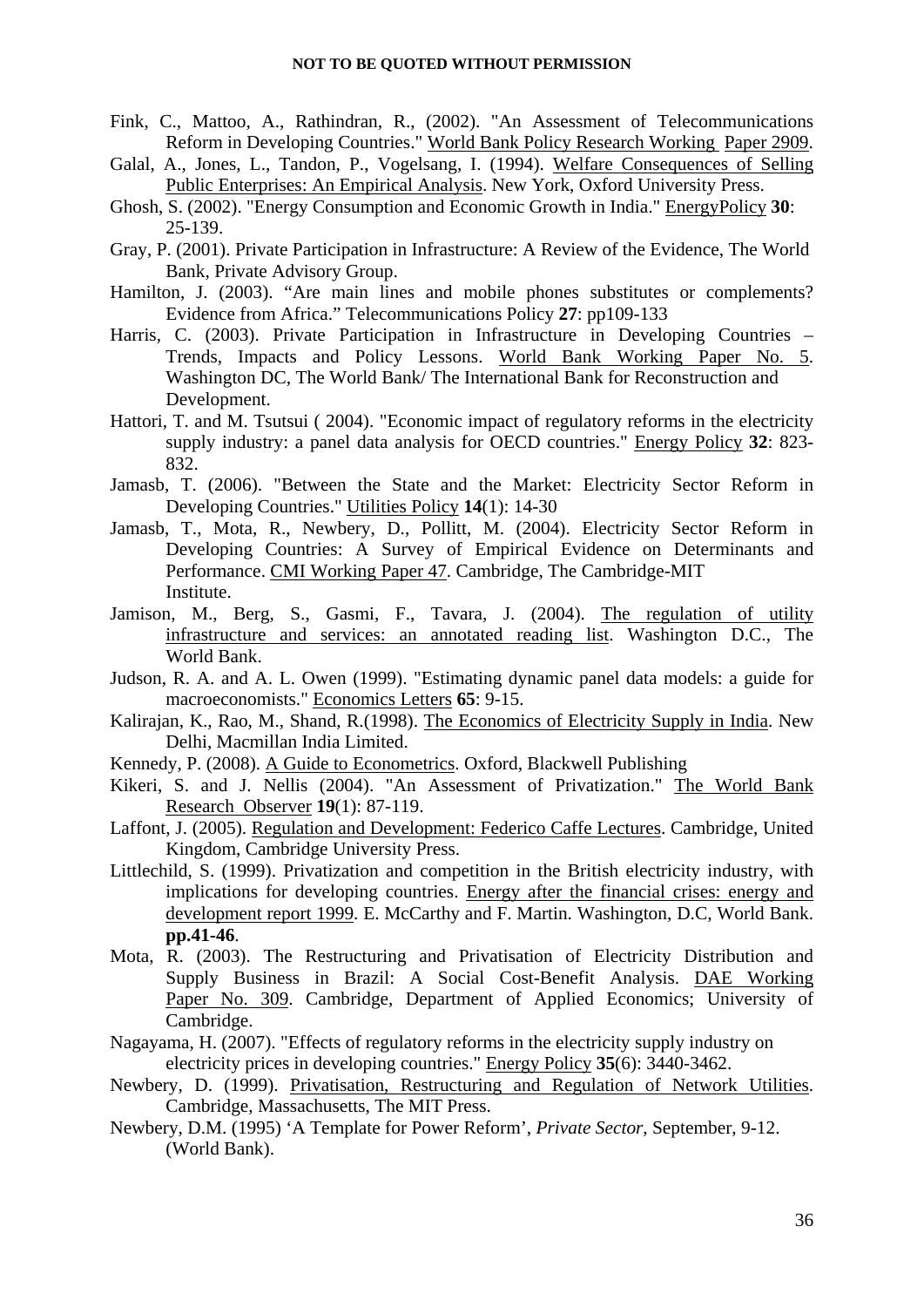- Pollitt, M. (2004). Electricity reform in Chile lessons for developing countries. CMI Working Paper 51. Cambridge, The Cambridge-MIT Institute.
- Purfield, C. (2006). Mind the Gap—Is Economic Growth in India Leaving Some States Behind? IMF Working Paper: Asia and Pacific Department, IMF.
- Roller, L.-H. and L. Waverman (2001). "Telecommunications Infrastructure and Economic Development: A Simultaneous Equations Approach." The American Economic Review **91**(4): 909-923.
- Steiner, F. (2001). "Industry structure and performance in the electricity supply industry." OECD Economics Studies **32**(I).
- Toba, N. (2004). "Welfare Impacts of Electricity Generation Sector in the Philippines." CMI Working Paper Series: DAE Working Paper 0316.
- Tongia, R. (2003). The Political Economy of Indian Power Sector Reforms. Working Paper No.4, Program on Energy and Sustainable Development, Stanford University.
- Vagliasindi, M. (2004). "The role of investment and regulatory reforms in the development of infrastructure across transition economies " Utilities Policy **12**: 303- 314.
- Vickerman, R. (2004). "Maintenance incentives under different infrastructure regimes." Utilities Policy **12**: 315-322.
- Vickers, J. and G. Yarrow (1991). "Economic Perspectives on Privatisation." Journal of Economic. Perspectives **5**: 111-132.
- Victor, D.; Heller, T.C. (2007). The Political Economy of Power Sector Reform: The Experiences of Five Major Developing Countries.
- Victor, D. (2004). Electricity Market Reform in Developing Countries: Results from a Five-Country Study. Conference on State Level Electricity Reforms in India. New Delhi. Weinmann, J. and D. Bunn (2005). Resource Endowment and Electricity Sector Reform, London Business School Working Paper.
- Zhang, Y. F., Parker, D., Kirkpatrick, C.(2002). Electricity Sector Reform in Developing Countries: an Econometric Assessment of the Effects of Privatisation, Competition and Regulation. Working Paper No. 31; Centre on Regulation and Competition. Manchester, Institute for Development Policy and Management, University of Manchester.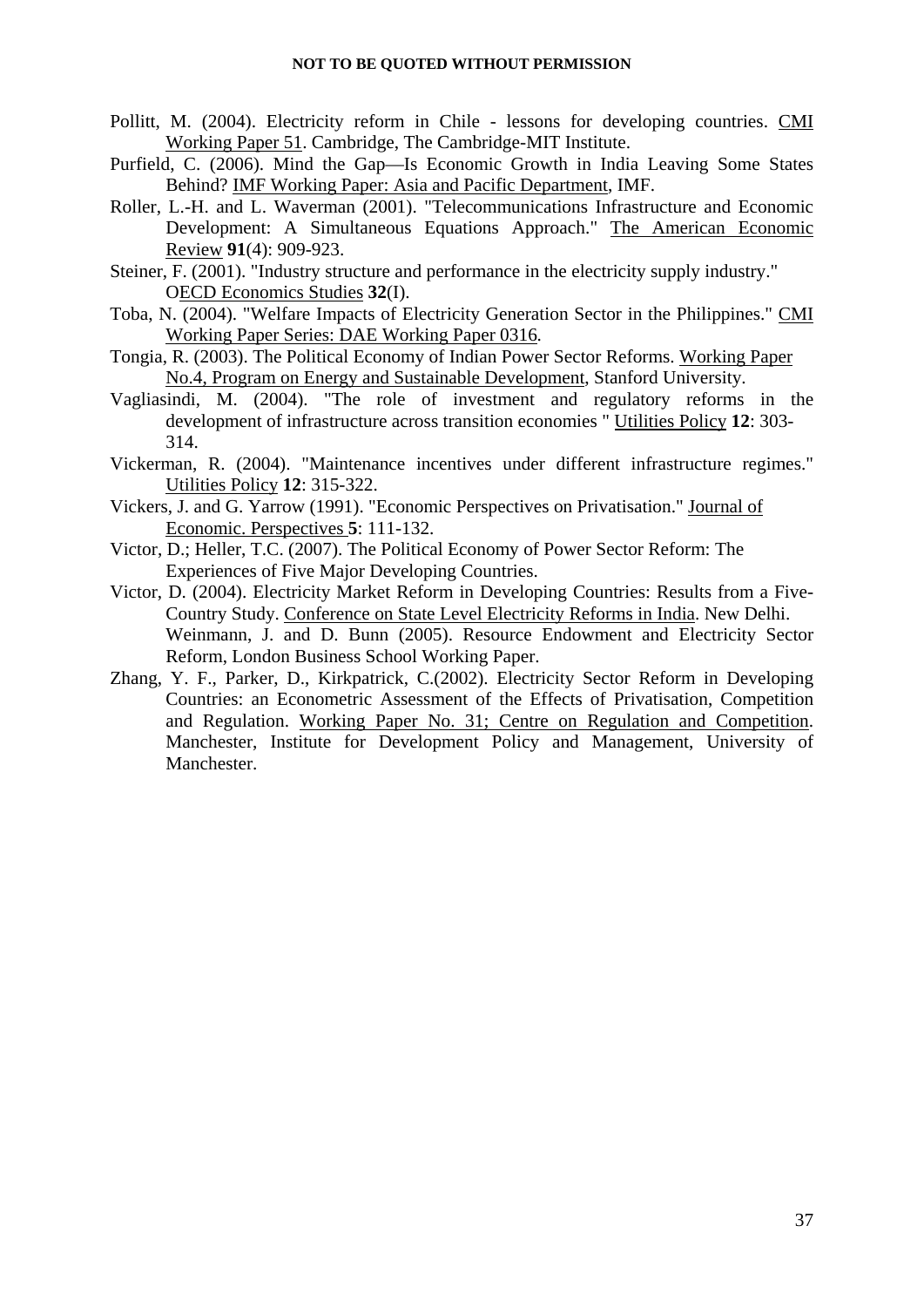#### **APPENDIX I: Descriptive Statistics**

| <b>Variable</b> | N   | <b>Mean</b>  | Std. Dev.    | Min              | <b>Max</b>   | P <sub>25</sub>  | <b>P50</b>       | P75            | <b>IQR</b>     |
|-----------------|-----|--------------|--------------|------------------|--------------|------------------|------------------|----------------|----------------|
| INDGDP1         | 288 | 130964.00    | 118124.80    | 7005.75          | 624921.50    | 41960.02         | 93259.70         | 184624.30      | 142664.30      |
| <b>INDPC</b>    | 152 | 3834.868     | 2903.11      | 244.00           | 15418.00     | 1568.00          | 3384.50          | 5057.50        | 3489.50        |
| <b>ELEC</b>     | 284 | 279998.80    | 215633.90    | 7256.00          | 1005599.00   | 83161.50         | 190417.50        | 475596.00      | 392434.50      |
| RDS1            | 266 | 2216.50      | 1416.45      | 72.00            | 6438.00      | 988.00           | 2168.00          | 2976.00        | 1988.00        |
| <b>RAIL</b>     | 266 | 3481.30      | 2681.42      | 69.00            | 8944.00      | 1050.00          | 2981.00          | 5312.00        | 4262.00        |
| <b>TEL</b>      | 160 | 16.82        | 11.57        | $-24.98$         | 42.14        | 8.23             | 19.79            | 25.13          | 16.90          |
| <b>INTER1</b>   | 229 | $1.38E + 09$ | 1.38E+09     | 500664.00        | 5.23E+09     | $1.97E + 08$     | $9.42E + 08$     | $2.47E + 09$   | 2.27E+09       |
| INTER2          | 265 | 8.17E+08     | 8.86E+08     | 1724175.00       | $4.13E + 09$ | $1.27E + 08$     | $4.31E + 08$     | $1.37E + 09$   | $1.24E + 09$   |
| <b>IPPS</b>     | 304 | 0.42         | 0.49         | $\boldsymbol{0}$ |              | $\overline{0}$   | $\overline{0}$   | 1              |                |
| <b>REG</b>      | 304 | 0.38         | 0.49         | $\overline{0}$   |              | $\boldsymbol{0}$ | $\boldsymbol{0}$ |                |                |
| <b>UNB</b>      | 304 | 0.19         | 0.39         | $\boldsymbol{0}$ |              | $\boldsymbol{0}$ | $\overline{0}$   | $\overline{0}$ | $\overline{0}$ |
| <b>TAR</b>      | 322 | 0.31         | 0.46         | $\overline{0}$   |              | $\overline{0}$   | $\overline{0}$   | 1              |                |
| <b>OPREG</b>    | 304 | 0.07         | 0.25         | $\overline{0}$   |              | $\overline{0}$   | $\overline{0}$   | $\overline{0}$ | $\Omega$       |
| <b>DPVT</b>     | 304 | 0.05         | 0.22         | $\theta$         |              | $\overline{0}$   | $\overline{0}$   | $\overline{0}$ | $\Omega$       |
| <b>REFINDEX</b> | 304 | 23.58        | 26.91        | 0.00             | 100.00       | 0.00             | 16.67            | 50.00          | 50.00          |
| PRATIO1         | 266 | 2.18         | 1.09         | 0.00             | 16.09        | 1.69             | 2.07             | 2.45           | 0.76           |
| PRATIO2         | 256 | 13.61        | 24.15        | 0.00             | 202.50       | 3.48             | 6.00             | 12.30          | 8.82           |
| <b>POPN</b>     | 290 | $4.82E + 07$ | $3.66E + 07$ | 1163800.00       | $1.79E + 08$ | $2.09E + 07$     | $4.53E+07$       | $6.84E + 07$   | 4.75E+07       |
| <b>PLF</b>      | 266 | 48.20        | 26.99        | 0.00             | 90.60        | 24.84            | 53.95            | 69.10          | 44.26          |
| <b>TDL</b>      | 270 | 28.30        | 10.33        | 11.01            | 57.09        | 19.81            | 25.32            | 35.08          | 15.27          |
| <b>GRGEN</b>    | 290 | 48.15        | 36.64        | 1.16             | 178.83       | 20.90            | 45.30            | 68.43          | 47.53          |
| <b>INPRICE</b>  | 282 | 1.95         | 0.65         | 0.00             | 3.71         | 1.54             | 2.02             | 2.43           | 0.89           |
| <b>PRICE</b>    | 340 | 1.28         | 0.32         | 0.69             | 2.44         | 1.06             | 1.27             | 1.45           | 0.39           |
| <b>INDCON</b>   | 255 | 5832.90      | 4426.08      | 512.26           | 22680.34     | 2436.65          | 5101.05          | 7392.26        | 4955.61        |
| <b>INDCONPC</b> | 255 | 125.72       | 72.91        | 8.84             | 347.70       | 80.26            | 104.97           | 179.51         | 99.25          |
| <b>PWDF</b>     | 203 | 10.31        | 11.03        | $-49.6$          | 50.00        | 2.90             | 9.00             | 15.80          | 12.90          |
| HYDRO1          | 270 | 39.19        | 30.82        | 0.00             | 100.00       | 9.14             | 38.75            | 58.02          | 48.88          |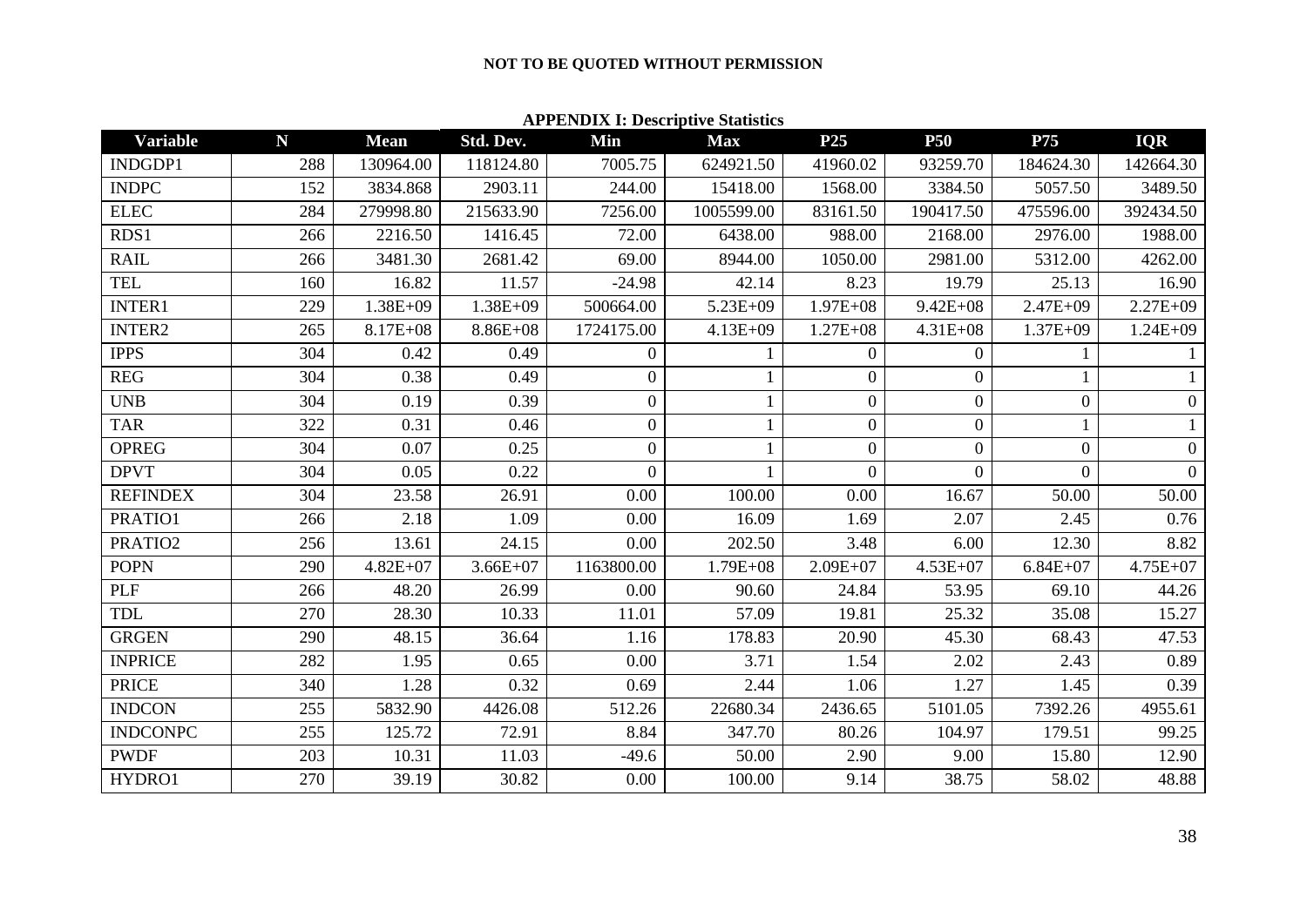| <b>Variable</b> | N   | Mean     | Std. Dev. | Min     | <b>Max</b> | P25     | <b>P50</b> | P75      | <b>IOR</b> |
|-----------------|-----|----------|-----------|---------|------------|---------|------------|----------|------------|
| <b>PCGDP</b>    | 290 | 10995.50 | 5196.22   | 2470.00 | 34205.00   | 7591.13 | 9646.00    | 13620.00 | 6028.87    |
| <b>CSINDEX</b>  | 238 | $9.00\,$ | 4.91      |         |            | 5.00    | 9.00       |          |            |
| <b>TSINDEX</b>  | 238 | 7.50     | 4.04      |         |            | 4.00    | 7.50       |          |            |
| <b>STATEID</b>  | 412 | 10.57    | 5.80      |         | 20         | 6.00    | 11.00      | 6.00     | 10.00      |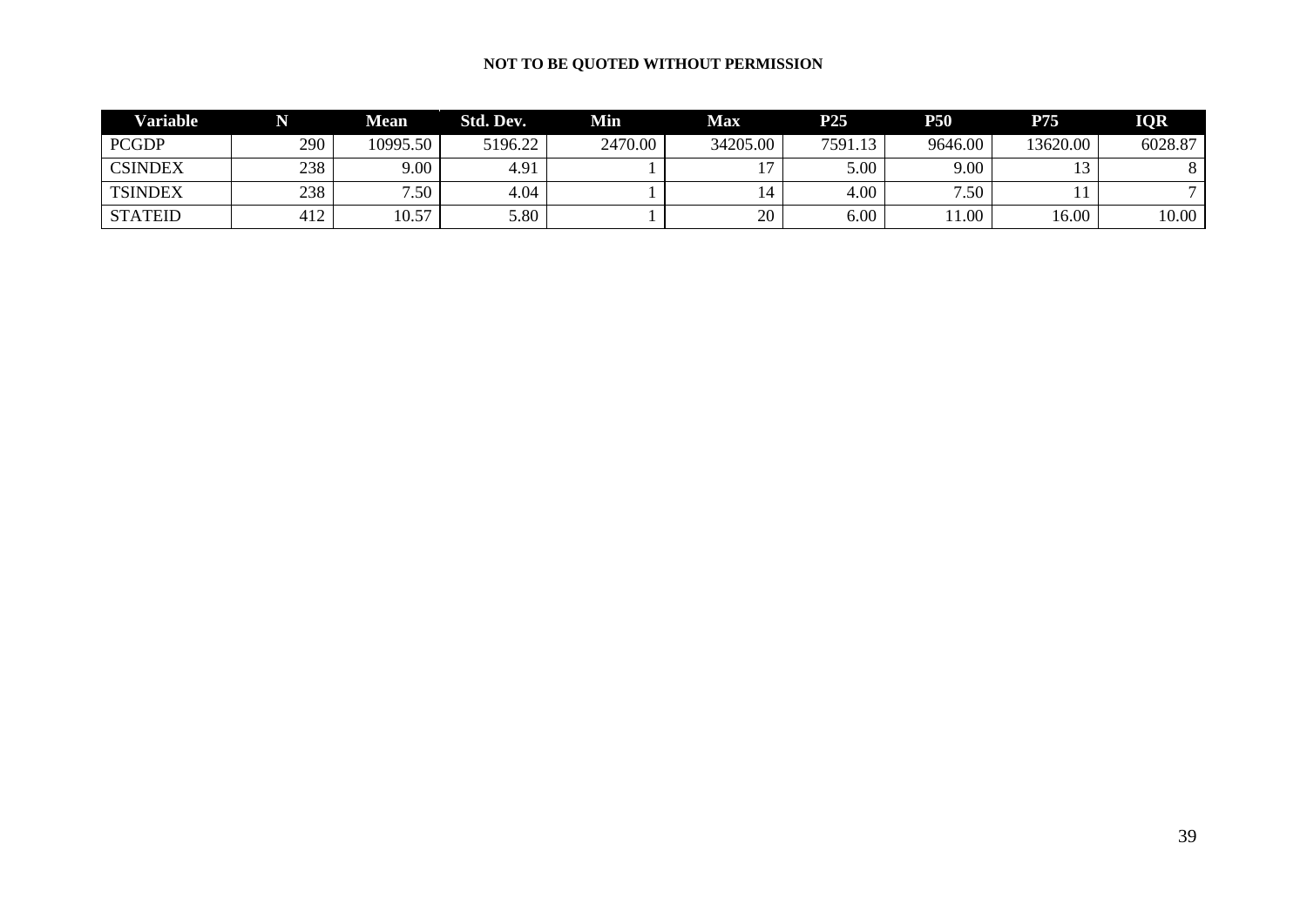| Test Results for Him. (Intuition full ODT)                                                   |                       |                         |                         |  |  |  |  |  |
|----------------------------------------------------------------------------------------------|-----------------------|-------------------------|-------------------------|--|--|--|--|--|
| <b>TEST</b>                                                                                  | Ho                    | <b>RESULT H1.1</b>      | <b>RESULT H1.1</b>      |  |  |  |  |  |
|                                                                                              |                       | (Interaction)           | (No Interaction)        |  |  |  |  |  |
| <b>Likelihood-Ratio Test</b>                                                                 | Assumption: Nested in | LR chi2 $(17) = 373.68$ | LR chi2 $(17) = 372.83$ |  |  |  |  |  |
| for Heteroscedasticity                                                                       | Hetero                | Prob $\ge$ chi2 = 0.000 | Prob $\ge$ chi2 = 0.000 |  |  |  |  |  |
| No $1st$ order<br><b>Wooldridge Test for</b><br><b>Autocorrelation in</b><br>autocorrelation |                       | $Prob = 0.0066$         | $Prob = 0.0041$         |  |  |  |  |  |
| <b>Panel Data</b>                                                                            |                       | $F(1,17) = 9.571$       | $F(1,17) = 10.988$      |  |  |  |  |  |
| <b>Durbin-Watson</b>                                                                         |                       | 1.2692579               | 1.2635494               |  |  |  |  |  |
| Baltagi-Wu LBI                                                                               |                       | 1.6165918               | 1.6143799               |  |  |  |  |  |

## **Appendix II: Test Results Test Results for H1.1 (Industrial GDP)**

# **Test Results for H1.2 (Industrial GDP Per Capita)**

| <b>TEST</b>                                             | H <sub>0</sub>                    | <b>RESULT</b>          | <b>RESULT</b>           |
|---------------------------------------------------------|-----------------------------------|------------------------|-------------------------|
|                                                         |                                   | (Interaction)          | (No Interaction)        |
| <b>Likelihood-Ratio Test</b>                            | Assumption: Nested in             | LR chi2 $(17) = 81.70$ | LR chi2 $(17) = 69.98$  |
| for Heteroscedasticity                                  | Hetero                            | Prob>chi $2 = 0.000$   | Prob $\ge$ chi2 = 0.000 |
| <b>Wooldridge Test for</b><br><b>Autocorrelation in</b> | No $1st$ order<br>autocorrelation | Prob = $0.0423$        | Prob = $0.0355$         |
| <b>Panel Data</b>                                       |                                   | $F(1,17) = 5.826$      | $F(1,17) = 6.383$       |
| <b>Durbin-Watson</b>                                    |                                   | 1.2028159              | 1.1257152               |
| <b>Baltagi-Wu LBI</b>                                   |                                   | 1.4802919              | 1.4198106               |

## **Test Results for H3 (Prices)**

| <b>Estimator</b>     | <b>Test</b>           | Ho                                    | <b>Result H3.1</b>  | <b>Result H3.2</b>  |  |
|----------------------|-----------------------|---------------------------------------|---------------------|---------------------|--|
| <b>Arellano Bond</b> | $1st$ order           | N <sub>o</sub>                        | $z = -7.49$         | $z = -8.82$         |  |
|                      | autocorrelation       | autocorrelation                       | Prob $>z$ = 0.000   | Prob $>z$ = 0.000   |  |
|                      | 2 <sup>nd</sup> order | N <sub>o</sub>                        | $z = 0.13$          | $z = 1.91$          |  |
|                      | autocorrelation       | autocorrelation<br>Prob $>z$ = 0.8948 |                     | $Prob > z = 0.0557$ |  |
|                      | Sargan Test of        |                                       | chi2(52)=200.27     | chi2(90)= $113.82$  |  |
|                      | Overid.               |                                       | Prob>chi2= $0.0053$ | Prob>chi2= $0.0457$ |  |
| Restrictions         |                       |                                       |                     |                     |  |
| <b>Blundell Bond</b> | AB Test for AR        | N <sub>0</sub>                        | $z = -5.06$         | $z = -5.40$         |  |
|                      | $(1)$ in First        | autocorrelation                       | Prob $>z$ = 0.000   | Prob $>z$ = 0.000   |  |
|                      | <b>Differences</b>    |                                       |                     |                     |  |
|                      | AB Test for AR        | N <sub>0</sub>                        | $z = -0.04$         | $z = 2.31$          |  |
|                      | $(2)$ in First        | autocorrelation                       | Prob $>z$ = 0.969   | Prob $>z$ = 0.021   |  |
|                      | <b>Differences</b>    |                                       |                     |                     |  |
|                      | Sargan Test of        |                                       | chi2(168)=220.63    | $chi2(103)=131.20$  |  |
|                      | Overid.               |                                       | Prob>chi2= $0.004$  | Prob $>$ chi2=0.032 |  |
|                      | Restrictions          |                                       |                     |                     |  |

## **Test Results for H4 (Pricing)**

| <b>Estimator</b>     | Test                               | Ho              | <b>Result H4.1</b> | <b>Result H4.2</b> |  |
|----------------------|------------------------------------|-----------------|--------------------|--------------------|--|
| <b>Arellano Bond</b> | $1st$ order                        | N <sub>0</sub>  | $z = -0.46$        | $z = -9.97$        |  |
|                      | autocorrelation<br>autocorrelation |                 | Prob $>z$ = 0.6473 | $Prob > z = 0.000$ |  |
|                      | 2 <sup>nd</sup><br>order           | N <sub>0</sub>  | $z = -0.40$        | $z = 2.34$         |  |
|                      | autocorrelation                    | autocorrelation | Prob $>z$ = 0.6899 | Prob $>z$ = 0.0192 |  |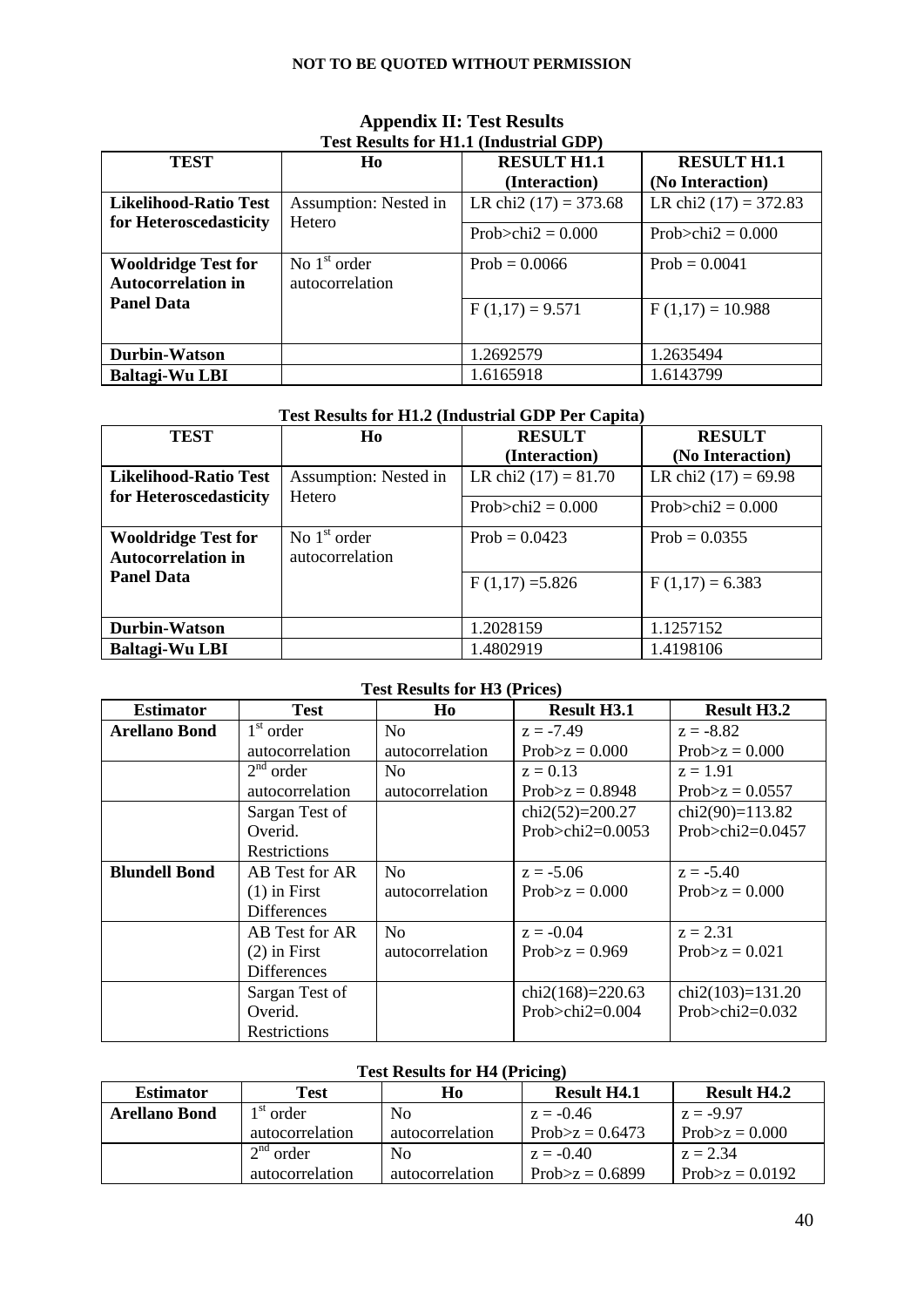| $(H4 \text{ contd.})$ | Sargan Test of     |                 | chi2(52)= $50.47$       | chi2(52)= $173.33$     |
|-----------------------|--------------------|-----------------|-------------------------|------------------------|
|                       | Overid.            |                 | Prob $>$ chi $2=0.9998$ | Prob $>$ chi $2=0.000$ |
|                       | Restrictions       |                 |                         |                        |
| <b>Blundell Bond</b>  | AB Test for AR     | N <sub>0</sub>  | $z = -1.34$             | $chi2(168)=170.42$     |
|                       | $(1)$ in First     | autocorrelation | $Prob > z = 0.181$      | Prob>chi $2=0.000$     |
|                       | <b>Differences</b> |                 |                         |                        |
|                       | AB Test for AR     | N <sub>0</sub>  | $z = -0.06$             |                        |
|                       | $(2)$ in First     | autocorrelation | Prob $>z$ = 0.952       |                        |
|                       | <b>Differences</b> |                 |                         |                        |
|                       | Sargan Test of     |                 | $chi2(168)=116.90$      |                        |
|                       | Overid.            |                 | Prob $>$ chi2=0.165     |                        |
|                       | Restrictions       |                 |                         |                        |

#### **Test Results for H5 (Reinvestment)**

| <b>Estimator</b>     | <b>Test</b>              | H <sub>0</sub>     | <b>Result</b>           |
|----------------------|--------------------------|--------------------|-------------------------|
| <b>Arellano Bond</b> | $1st$ order              | No autocorrelation | $z = -1.61$             |
|                      | autocorrelation          |                    | Prob $>z$ = 0.1063      |
|                      | $2nd$ order              | No autocorrelation | $z = -0.00$             |
|                      | autocorrelation          |                    | $Prob > z = 0.9964$     |
|                      | Sargan Test of Overid.   |                    | chi2(52)= $73.35$       |
| Restrictions         |                          |                    | Prob $>$ chi $2=0.0843$ |
| <b>Blundell Bond</b> | AB Test for AR $(1)$ in  | No autocorrelation | $z = -3.77$             |
|                      | <b>First Differences</b> |                    | Prob $>z$ = 0.000       |
|                      | AB Test for AR (2) in    | No autocorrelation | $z = -0.45$             |
|                      | <b>First Differences</b> |                    | $Prob > z = 0.655$      |
|                      | Sargan Test of Overid.   |                    | $chi2(168)=121.49$      |
|                      | Restrictions             |                    | Prob>chi2= $0.000$      |

## **Test Results for H6 (Industrial Consumption)**

| <b>Estimator</b>     | <b>Test</b>           | H <sub>0</sub>     | <b>Result (INDCON)</b> |                        |  |
|----------------------|-----------------------|--------------------|------------------------|------------------------|--|
|                      |                       |                    |                        | (INDCONPC)             |  |
| <b>Arellano Bond</b> | $1st$ order           | N <sub>o</sub>     | $z = -5.32$            | $z = -5.69$            |  |
|                      | autocorrelation       | autocorrelation    | $Prob > z = 0.000$     | $Prob > z = 0.000$     |  |
|                      | 2 <sup>nd</sup> order | No                 | $z = -0.55$            | $z = 0.70$             |  |
|                      | autocorrelation       | autocorrelation    | $Prob > z = 0.5837$    | $Prob > z = 0.4845$    |  |
|                      | Sargan Test of        | chi2(52)= $186.12$ |                        | chi2(52)= $181.30$     |  |
|                      | Overid.               |                    | Prob $>$ chi $2=0.000$ | Prob $>$ chi $2=0.000$ |  |
| <b>Restrictions</b>  |                       |                    |                        |                        |  |
| <b>Blundell Bond</b> | AB Test for AR        | No                 | $z = -5.63$            | $z = -6.14$            |  |
|                      | $(1)$ in First        | autocorrelation    | Prob $>z$ = 0.000      | Prob $>z$ = 0.000      |  |
|                      | <b>Differences</b>    |                    |                        |                        |  |
|                      | AB Test for AR        | N <sub>0</sub>     | $z = -0.75$            | $z = 0.69$             |  |
|                      | $(2)$ in First        | autocorrelation    | Prob $>z$ = 0.455      | Prob $>z$ = 0.491      |  |
|                      | <b>Differences</b>    |                    |                        |                        |  |
|                      | Sargan Test of        |                    | $chi2(168)=211.02$     | chi2(168)=219.77       |  |
|                      | Overid.               |                    | Prob $>$ chi2=0.000    | Prob $>$ chi2=0.000    |  |
|                      | Restrictions          |                    |                        |                        |  |